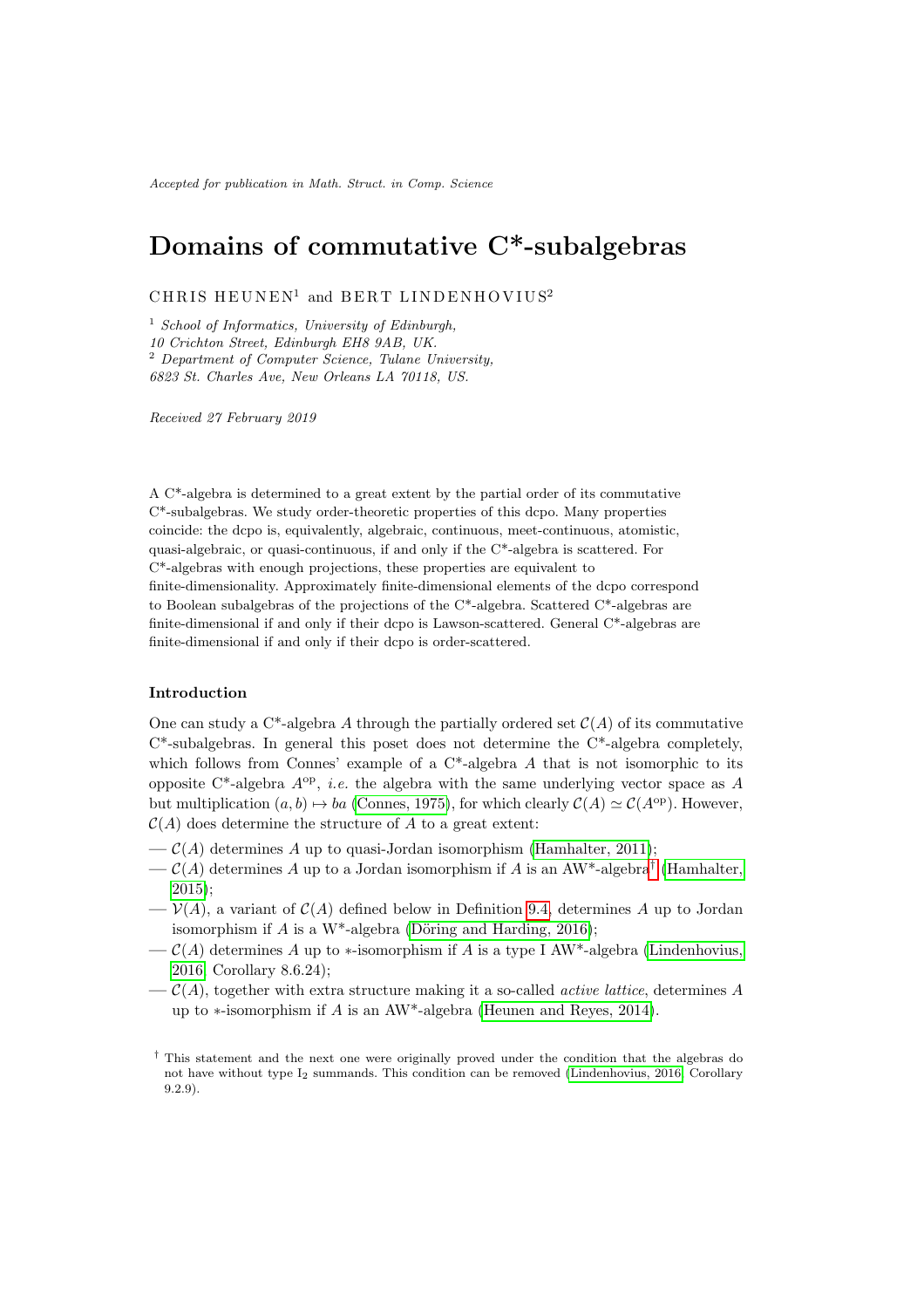Thus  $C(A)$  can be used as a substitute for the C<sup>\*</sup>-algebra itself [\(Heunen, 2014a\)](#page-40-4).

The intuition is clearest in the case of quantum theory. There, the C\*-algebra models all observations one can possibly perform on a quantum system. However, not all observations may be performed simultaneously, but only those that live together in a commutative C<sup>\*</sup>-subalgebra C. There is an inherent notion of approximation: if  $C \subseteq D$ , then D contains more observations, and hence provides more information.

This sort of informational approximation is more commonly studied in domain theory [\(Abramsky and Jung, 1994;](#page-39-1) [Gierz et al., 2003\)](#page-40-5). In domain theory, elements of a poset are sometimes interpreted as incomplete objects which are missing information. The commutative  $C^*$ -subalgebras of a  $C^*$ -algebra do not contain information as such in the direct sense. Instead, the incompleteness resides in the way the information in the quantum system is observed. In this sense the poset  $\mathcal{C}(A)$  is more akin to the poset of the domain of definition of partial functions, ordered by extension. Classically this is not a very interesting poset, but in the quantum setting it is. As we are speaking of a continuous amount of observables, but in practice only have access to a discrete number of them, we are most interested in partial orders where every element can be approximated by empirically accessible ones. Domain theory has a variety of notions modelling this intuition.

This article studies how these domain-theoretic properties of  $C(A)$  relate to operatoralgebraic properties of the  $C^*$ -algebra A. We show that they all coincide in our setting, as the following are equivalent:

- the  $C^*$ -algebra A is scattered (as defined in Section [1\)](#page-2-0);
- the partial order  $C(A)$  is algebraic (Section [2\)](#page-11-0);
- the partial order  $C(A)$  is continuous (Section [3\)](#page-13-0);
- the partial order  $C(A)$  is meet-continuous (Section [4\)](#page-14-0);
- the right adjoint of  $\mathcal{C}(f)$  is Scott-continuous for each injective \*-homomorphism  $f: B \to A$  (Section [4\)](#page-14-0);
- the partial order  $C(A)$  is atomistic (Section [5\)](#page-18-0);
- the partial order  $C(A)$  is quasi-algebraic (Section [6\)](#page-20-0);
- the partial order  $C(A)$  is quasi-continuous (Section [6\)](#page-20-0).

This makes precise exactly 'how much approximate finite-dimensionality' on the analytical side is required for these desirable notions of approximation on the domain-theoretic side. It is satisfying that these notions robustly coincide with the established algebraic notion of scatteredness, which is intimately related to approximate finite-dimensionality.

We also study finite-dimensionality of A in terms of the partial order  $C(A)$ :

- a C<sup>\*</sup>-algebra A is finite-dimensional if and only if  $C(A)$  is Lawson-scattered (Section [7\)](#page-22-0);
- a C<sup>\*</sup>-algebra A is finite-dimensional if and only if  $C(A)$  is order-scattered (Section [7\)](#page-22-0);

Finally, we study the links between domain theory and projections, which form an important part of traditional C\*-algebra theory:

— the partial order  $C_{AF}(A)$  of commutative approximately finite-dimensional C<sup>\*</sup>-subalgebras of a C\*-algebra A is isomorphic to the domain of Boolean subalgebras of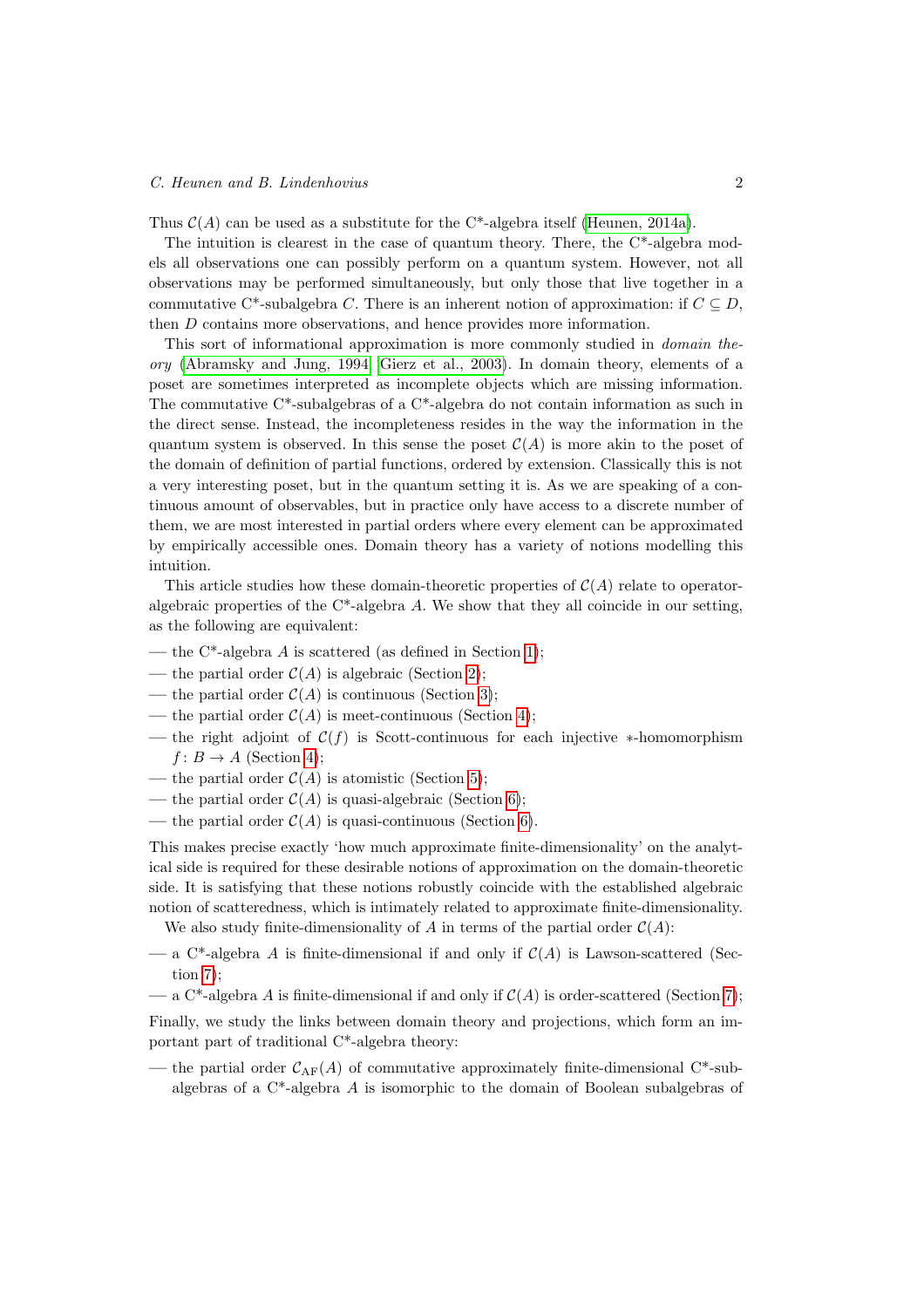Proj(A), the projections in A, which allows us to reconstruct Proj(A) from  $\mathcal{C}(A)$ (Section [8\)](#page-24-0).

- an AW<sup>\*</sup>-algebra A is finite-dimensional if and only if  $C(A)$  is continuous, if and only if  $C(A)$  is algebraic (Section [9\)](#page-30-1);
- the functors  $\mathcal{C}$  and  $\mathcal{C}_{AF}$  do not preserve directed colimits of  $C^*$ -algebras, whereas the functor  $\beta$  that assigns to each orthomodular poset its poset of Boolean subalgebras does preserve directed colimits of orthomodular posets (Section [10\)](#page-33-0).

#### <span id="page-2-0"></span>1. C\*-algebras

For the benefit of readers with a background in domain theory, we briefly recall what we need from the classical theory of C\*-algebras [\(Kadison and Ringrose, 1983;](#page-40-6) [Wegge-Olsen,](#page-41-1) [1993;](#page-41-1) [Takesaki, 2000;](#page-41-2) [Conway, 1990\)](#page-39-2).

**Definition 1.1.** A norm on a complex vector space V is a function  $\| - \| : V \to [0, \infty)$ satisfying

- $||v|| = 0$  if and only if  $v = 0$ ;
- $\|\lambda v\| = |\lambda| \|v\|$  for  $\lambda \in \mathbb{C}$ ;
- $||v + w|| \le ||v|| + ||w||.$

A Banach space is a normed vector space that is complete in the metric  $d(v, w) = ||v - w||$ .

**Definition 1.2.** An *inner product* on a complex vector space V is a map  $\langle - | - \rangle : V \times$  $V \to \mathbb{C}$  that:

- is linear in the second variable;
- is conjugate symmetric:  $\langle v | w \rangle = \overline{\langle w | v \rangle};$
- satisfies  $\langle v | v \rangle \ge 0$  with equality only when  $v = 0$ .

An inner product space V is a *Hilbert space* when the norm  $||v|| = \sqrt{\langle v | v \rangle}$  makes it a Banach space. For example,  $\mathbb{C}^n$  with its usual inner product  $\langle v | w \rangle = \sum_{i=1}^n \bar{v}_i w_i$  for  $v = (v_1, \ldots, v_n)$  and  $w = (w_1, \ldots, w_n)$  is a Hilbert space.

**Definition 1.3.** A complex vector space A is an *algebra* when it carries a bilinear associative multiplication  $A \times A \to A$ . It is called *unital* when it has a unit  $1 \in A$  satisfying  $1a = a = a1$ . It is commutative when  $ab = ba$  for all  $a, b \in A$ . A \*-algebra is an algebra A with an *involution*, i.e., a map  $A \to A$ ,  $a \mapsto a^*$ , satisfying for each  $a, b \in A$  and each  $\lambda, \mu \in \mathbb{C}$ :

- $\overline{\lambda}a + \overline{\mu}b^* = \overline{\lambda}a^* + \overline{\mu}b^*;$
- $(a^*)^* = a;$
- $(ab)^* = b^*a^*.$

A C\*-algebra is a ∗-algebra A that is simultaneously a Banach space with for each  $a, b \in A$ :

—  $||ab|| \le ||a|| ||b||;$ —  $||a^*a|| = ||a||^2$ .

The last identity is called the  $C^*$ -identity. One can show that the norm of a  $C^*$ -algebra is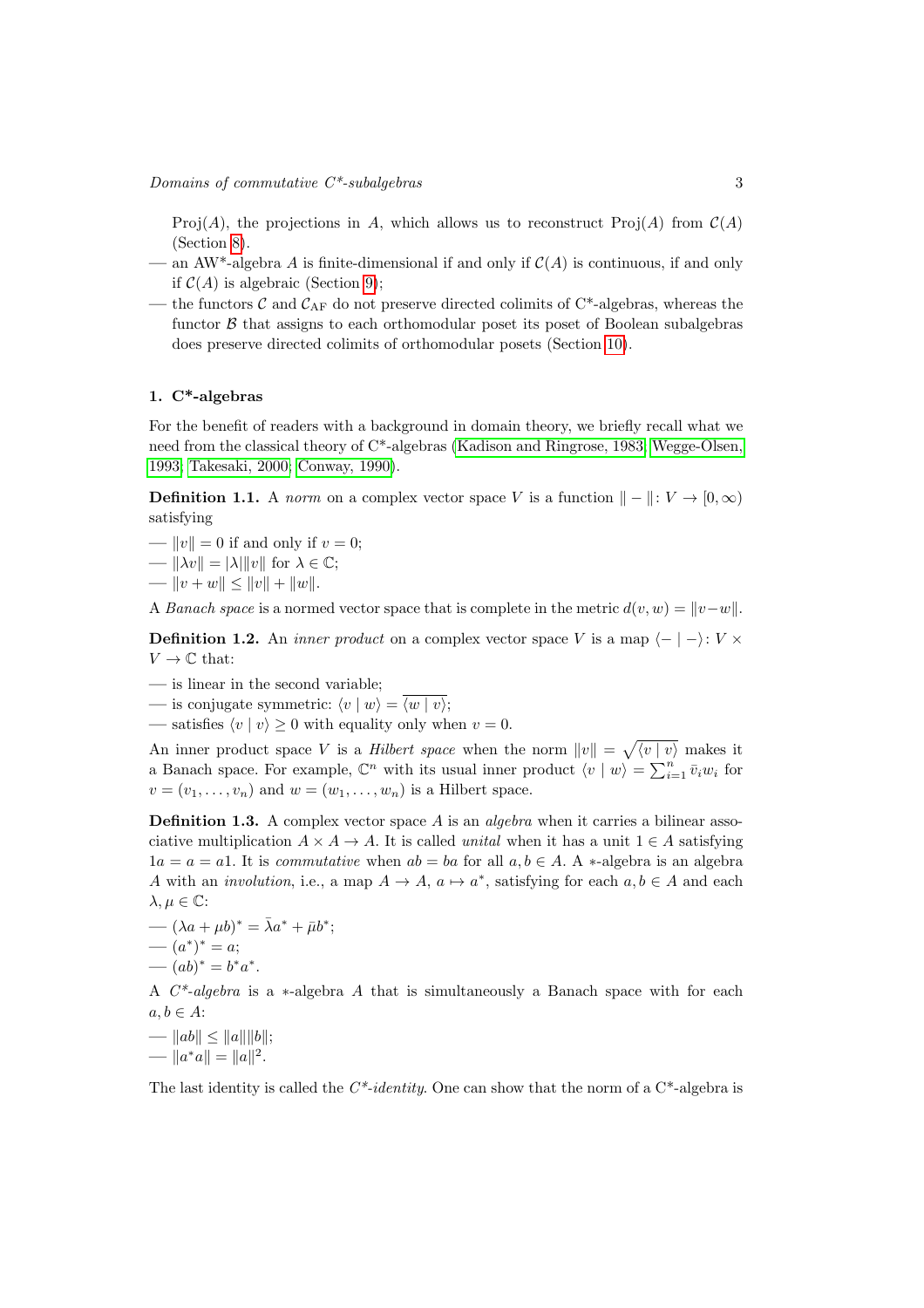#### C. Heunen and B. Lindenhovius 4

completely determined by the algebraic structure of the algebra, for which the C\*-identity is crucial. As a consequence every C\*-algebra has a unique norm (see for instance [\(Lands](#page-40-7)[man, 2017,](#page-40-7) Corollary C.28)). We emphasise that we will always assume our  $C^*$ -algebras to be unital. This is due to the fact that Theorem [1.15](#page-7-0) below, which is fundamental for most results in this contribution, is only known to hold in the unital case. Similarly ∗ homomorphisms, which we will define below, are always assumed to preserve the unit. An element a of a C<sup>\*</sup>-algebra is *self-adjoint* when  $a = a^*$ , and a projection when  $a^* = a = a^2$ . We write  $\text{Proj}(A)$  for the set of all projections in A.

<span id="page-3-1"></span>**Example 1.4.** As mentioned, the set of all n-by-n complex matrices is a  $C^*$ -algebra, with the involution given by the conjugate transpose. More generally, the space  $B(H)$  of all bounded operators on a Hilbert space H, i.e., all continuous linear maps  $a: H \to H$ , is a C<sup>\*</sup>-algebra as follows. Addition and scalar multiplication are defined by  $a + b$ ;  $v \mapsto$  $a(v)+b(v)$  and  $\lambda a: v \mapsto \lambda a(v)$ , multiplication is composition by  $ab: v \to a(b(v))$ , and 1 is the identity map  $v \mapsto v$ . The involution is defined by taking the *adjoint*: given a bounded operator  $a: H \to H$ , we let  $a^*$  be the unique bounded operator satisfying  $\langle v | a(w) \rangle =$  $\langle a^*(v) | w \rangle$  for each  $v, w \in H$ . The norm is given by  $||a|| = \sup{||a(v)|| | v \in H, ||v|| = 1}$ . Notice that this  $C^*$ -algebra is noncommutative (unless H is one-dimensional or zerodimensional). Moreover,  $B(H)$  equals the algebra of all n-by-n complex matrices if we choose  $H = \mathbb{C}^n$ .

The previous example is in fact prototypical, as the following theorem shows, for which we first need to introduce the appropriate morphisms of  $C^*$ -algebras. A linear map  $f: A \to B$  between C\*-algebras is a (unital) \*-homomorphism when  $f(ab) = f(a)f(b)$ ,  $f(a^*) = f(a)^*$ . It is unital when  $f(1) = 1$ ; in this article all \*-homomorphisms are assumed to be unital. If f is bijective we call it a \*-isomorphism, and write  $A \simeq B$ . We denote the category of C\*-algebras and ∗-homomorphisms by CStar, and note that the isomorphisms in this category are precisely the ∗-isomorphisms. Every ∗-homomorphism is automatically continuous, and is even an isometry when it is injective [\(Kadison and](#page-40-6) [Ringrose, 1983,](#page-40-6) Theorem 4.1.8). Since any  $*$ -homomorphism  $f: A \rightarrow B$  is linear, continuity of f implies that its operator norm  $||f||$  satisfies  $||f(a)|| \le ||f|| ||a||$  for each  $a \in A$ [\(Kadison and Ringrose, 1983,](#page-40-6) Theorems 1.5.5 & 1.5.6). A C<sup>\*</sup>-algebra B is a  $C^*$ -subalgebra of a C<sup>\*</sup>-algebra A when  $B \subseteq A$ , and the inclusion  $B \to A$  is a ∗-homomorphism. As a consequence B must contain the identity element of A. Moreover, since the inclusion must be an isometry, it follows that every  $C^*$ -subalgebra of A is a closed subset of A, and conversely, every norm-closed \*-subalgebra of  $A$  is a  $C^*$ -subalgebra of  $A$ . Clearly, the inverse image  $f^{-1}[B]$  of a \*-homomorphism  $f : A \to B$  is a C<sup>\*</sup>-subalgebra of A. A less trivial fact is that the image  $f[A]$  of f is a C\*-subalgebra of B [\(Kadison and Ringrose,](#page-40-6) [1983,](#page-40-6) Theorem 4.1.9).

<span id="page-3-0"></span>Theorem 1.5 (Gelfand–Naimark). [\(Kadison and Ringrose, 1983,](#page-40-6) Theorem 4.5.6 & Remark 4.5.7). Any C<sup>\*</sup>-algebra is \*-isomorphic to a C<sup>\*</sup>-subalgebra of  $B(H)$  for a Hilbert space  $H$ .

The above  $C^*$ -algebra is noncommutative unless H is one-dimensional or zero-dimensional. Here is an example of a commutative one.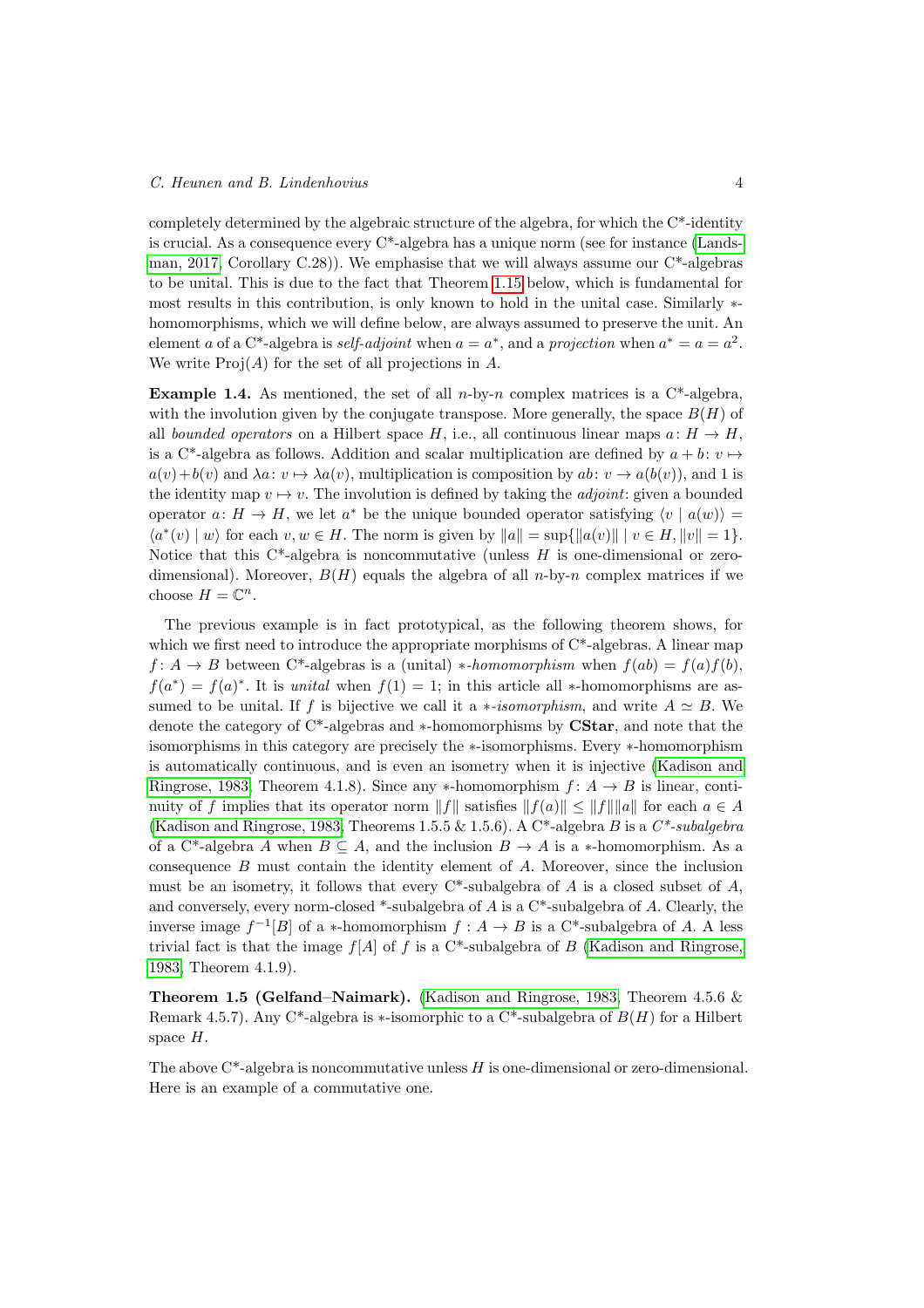# $\noindent\hskip.05cm Domains\hskip.03cm of\hskip.03cm commutative\hskip.03cm C^{*-}subalgebras\nonumber\ 5$

**Example 1.6.** The vector space  $\mathbb{C}^n$  is a commutative C<sup>\*</sup>-algebra under pointwise operations in the max norm  $||(x_1, \ldots, x_n)|| = \max\{|x_1|, \ldots, |x_n|\}.$  It sits inside the algebra  $B(\mathbb{C}^n)$  of n-by-n matrices as the subalgebra of diagonal ones, illustrating Theorem [1.5.](#page-3-0)

The infinite version of the previous example is as follows.

**Example 1.7.** Write  $C(X)$  for the set of all continuous functions  $f: X \to \mathbb{C}$  on a compact Hausdorff space X. It becomes a commutative  $C^*$ -algebra as follows: addition and scalar multiplication are pointwise, i.e.,  $f + q : x \mapsto f(x) + q(x)$ , multiplication is pointwise  $fg: x \mapsto f(x)g(x)$ , the unit is the function  $x \mapsto 1$ , the involution is given by  $f^* \colon x \mapsto \overline{f(x)}$ , and the norm is  $||f|| = \sup_{x \in X} |f(x)|$ .

The above example is prototypical for commutative C\*-algebras.

<span id="page-4-2"></span>Theorem 1.8 (Gelfand duality). [\(Kadison and Ringrose, 1983,](#page-40-6) Theorem 4.4.3). Any commutative (unital) C<sup>\*</sup>-algebra is  $\ast$ -isomorphic to  $C(X)$  for a compact Hausdorff space X called its *spectrum*.

*Proof (sketch)* If A is a commutative unital  $C^*$ -algebra, define its Gelfand spectrum to be the set X of all nonzero<sup>[‡](#page-4-0)</sup> linear maps  $\varphi : A \to \mathbb{C}$  such that  $\varphi(ab) = \varphi(a)\varphi(b)$ . This is a subset of the unit ball of the dual  $A^*$  of A, *i.e.* the space of bounded functionals  $A \to \mathbb{C}$ . The dual  $A^*$  becomes a Hausdorff space when equipped with the weak\*-topology, which is generated by a subbasis consisting of sets of the form  $\{\psi \in A^* \mid |\varphi(a) - \psi(a)| < \varepsilon\}$  where  $\varphi \in A^*, a \in A$  and  $\varepsilon > 0$ . Compactness of X follows from the Banach-Alaoglu Theorem. For each  $a \in A$ , there is a continuous function  $\hat{a}: X \to \mathbb{C}$  defined by  $\hat{a}(\varphi) = \varphi(a)$ . The \*-isomorphism  $A \to C(X)$ , called the *Gelfand transform*, is defined by  $a \mapsto \hat{a}$ .  $\Box$ 

The previous theorem extends to a categorical duality, which was first shown explicitly in [\(Negrepontis, 1971\)](#page-41-3), see also [\(Landsman, 2017,](#page-40-7) Theorem C.23). We only need the following proposition, which guarantees that studying the poset of  $C^*$ -subalgebras of a commutative C\*-algebra reduces to studying compact Hausdorff quotients of its Gelfand spectrum.

<span id="page-4-1"></span>**Proposition 1.9.** Let A be a commutative C\*-algebra with spectrum X. If  $X \to Y$  is a continuous surjection onto a compact Hausdorff space  $Y$ , then  $Y$  is homeomorphic to the spectrum of a  $C^*$ -subalgebra of A. Conversely, if a  $C^*$ -subalgebra of A has spectrum Y, there is a continuous surjection  $X \to Y$ .

*Proof.* If  $q: X \to Y$  is a continuous surjection, then  $B = \{f \circ q \mid f \in C(Y)\}\$ is a C<sup>\*</sup>subalgebra of A. Conversely, if  $B$  is a C\*-subalgebra of  $A$ , define a equivalence relation  $~\sim_B$  on X by setting  $x \sim_B y$  if and only if  $b(x) = b(y)$  for each  $b \in B$ . The quotient  $Y = X/\sim_B$  is a compact Hausdorff space and it follows that  $C(Y)$  is \*-isomorphic to B. For details, see [\(Weaver, 2001,](#page-41-4) Proposition 5.1.3).  $\Box$ 

<span id="page-4-0"></span><sup>&</sup>lt;sup>‡</sup> Instead of demanding  $\varphi$  be nonzero, we can require  $\varphi(1) = 1$ . In fact, one can prove that  $\varphi$  is actually a unital  $*$ -homomorphism  $A \to \mathbb{C}$ .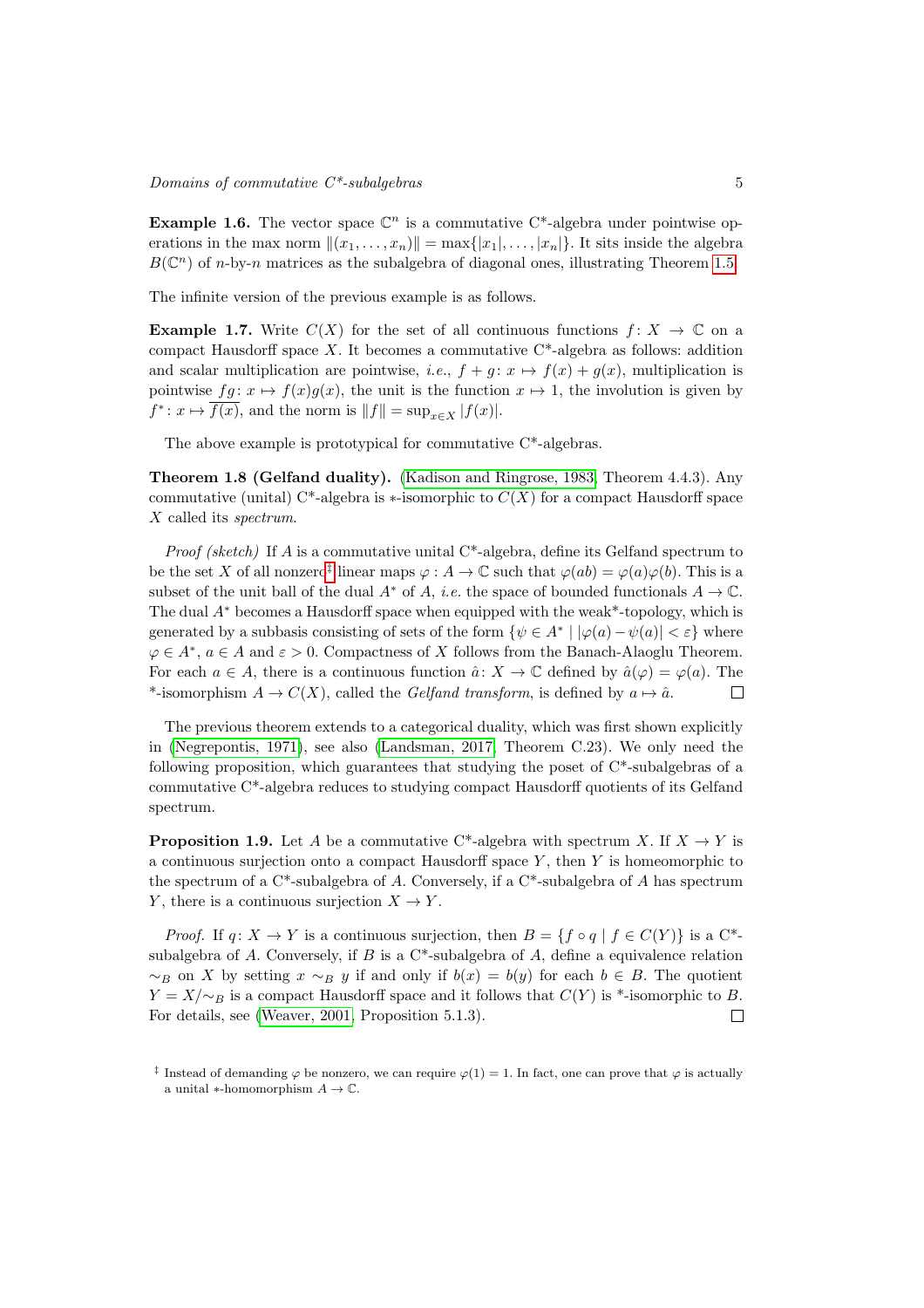It is easy to see that the intersection of any collection of  $C^*$ -subalgebras of a  $C^*$ algebra A is again a C<sup>\*</sup>-subalgebra of A. Hence if S is a subset of a C<sup>\*</sup>-algebra A, there is a smallest C\*-subalgebra  $C^*(S)$  of A that contains A, which we call the  $C^*$ subalgebra of A generated by S. If  $S = \{a_1, \ldots, a_n\}$  is finite, we write  $C^*(a_1, \ldots, a_n)$ instead of  $C^*(\{a_1,\ldots,a_n\})$ . If S consists of mutually commuting elements and is closed under  $a \mapsto a^*$ , then it can be embedded into a commutative \*-subalgebra of A, whose closure is a commutative C<sup>\*</sup>-subalgebra, and so  $C^*(S)$  is commutative. C<sup>\*</sup>-subalgebras generated by a subset behave well under ∗-homomorphisms.

**Lemma 1.10.** Let  $f: A \to B$  be a \*-homomorphism between C<sup>\*</sup>-algebras A and B, and let  $S \subseteq A$  be a subset. Then  $f[C^*(S)] = C^*(f[S]).$ 

*Proof.* Clearly  $f[S] \subseteq f[C^*(S)]$  and so  $C^*(f[S]) \subseteq f[C^*(S)]$ . For the other inclusion, note

<span id="page-5-0"></span>
$$
S \subseteq f^{-1}[f[S]] \subseteq f^{-1}[C^*(f[S])].
$$

Since the inverse image of a C\*-subalgebra under a ∗-homomorphism is clearly a C\* subalgebra, it follows that  $f^{-1}[C^*(f[S])] \subseteq A$  is a C<sup>\*</sup>-subalgebra. Hence  $C^*(S) \subseteq$  $f^{-1}[C^*(f[S])]$ , and  $f[C^*(S)] \subseteq C^*(f[S])$ .  $\Box$ 

#### Commutative  $C^*$ -subalgebras

We now come to our main object of study, namely commutative  $C^*$ -subalgebras. When generally describing (quantum) systems C\*-algebraically, observables become self-adjoint elements  $a = a^* \in A$ . For each self-adjoint element a, there is a unique injective  $*$ homomorphisms  $C(\sigma(a)) \to A$  sending function  $x \mapsto x$  to a [\(Kadison and Ringrose,](#page-40-6) [1983,](#page-40-6) Theorem 4.4.5) linking observables to commutative C\*-subalgebras. Here  $\sigma(a)$  is the spectrum of a, i.e., the compact Hausdorff space

$$
\sigma(a) = \{ \lambda \in \mathbb{C} \mid a - \lambda 1 \text{ is not invertible} \}.
$$

The following definition captures the main structure of approximation on the algebraic side.

Definition 1.11. For a C\*-algebra A, define

 $C(A) = \{C \subseteq A \mid C \text{ is a commutative } C^* \text{-subalgebra}\},\$ 

partially ordered by inclusion:  $C \leq D$  when  $C \subseteq D$ .

Let us consider some elementary domain-theoretic properties of  $\mathcal{C}(A)$  now. For detailed information about domain theory, we refer to [\(Abramsky and Jung, 1994;](#page-39-1) [Gierz et al.,](#page-40-5) [2003\)](#page-40-5). Let  $\mathcal C$  be a partially ordered set. We think of its elements as partial computations or observations, and the partial order  $C \leq D$  as "D provides more information about the eventual outcome than  $C$ ". With this interpretation, it is harmless to consider *downsets*, or *principal ideals*, instead of  $C \in \mathcal{C}$ :

$$
\downarrow C = \{ D \in \mathcal{C} \mid D \le C \}.
$$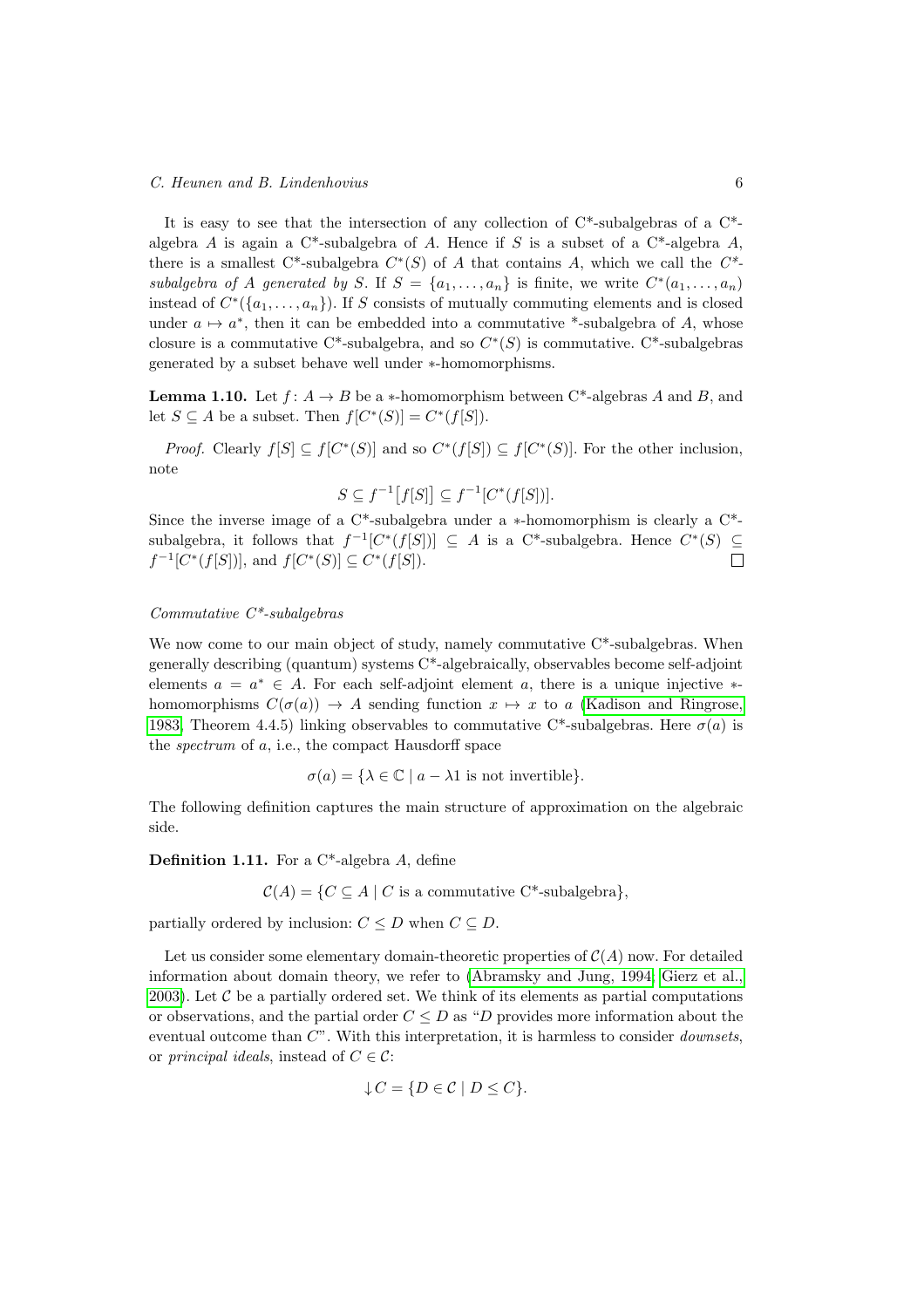Dually, it is also of interest to consider upsets, or principal filters, consisting of all possible expansions of the information contained in  $C \in \mathcal{C}$ :

$$
\uparrow C = \{ D \in \mathcal{C} \mid D \ge C \}.
$$

This extends to subsets  $\mathcal{D} \subseteq \mathcal{C}$  as:

$$
{\downarrow\cal D}=\bigcup_{D\in{\cal D}}{\downarrow\cal D},\qquad{\uparrow\cal D}=\bigcup_{D\in{\cal D}}{\uparrow\cal D}.
$$

If D has a least upper bound in C, it is denoted by  $\bigvee \mathcal{D}$ . Furthermore, D is called *directed* if for each  $D_1, D_2 \in \mathcal{D}$  there is a  $D_3 \in \mathcal{D}$  such that  $D_1, D_2 \leq D_3$ . This can be interpreted as saying that the partial computations or observations in  $D$  can always be compatibly continued without leaving  $\mathcal{D}$ . If we want to emphasize that the set  $\mathcal D$  over which we take the supremum if directed, we write  $\bigvee^{\uparrow} \mathcal{D}$  instead of  $\bigvee \mathcal{D}$ . Similarly, we write  $\bigwedge \mathcal{D}$  for a greatest lower bound, when it exists. For two-element sets  $D$  we just write the meet  $\bigwedge \{D_1, D_2\}$  as  $D_1 \wedge D_2$ .

**Definition 1.12.** A partially ordered set C is directed-complete partially ordered (dcpo) if each directed subset of  $C$  has a least upper bound.

<span id="page-6-0"></span>**Proposition 1.13.** If A is any C<sup>\*</sup>-algebra, then  $C(A)$  is a dcpo, where the supremum  $\bigvee \mathcal{D}$  of a directed set  $\mathcal{D} \subseteq \mathcal{C}(A)$  is given by  $\bigcup \mathcal{D}$ .

*Proof.* Let  $\mathcal{D} \subseteq \mathcal{C}(A)$  be a directed subset. Let  $S = \bigcup \mathcal{D}$ . We show that S is a commutative \*-algebra. Let  $x, y \in S$  and  $\lambda, \mu \in \mathbb{C}$ , there are  $D_1, D_2 \in \mathcal{D}$  such that  $x \in D_1$ and  $y \in D_2$ . Since  $D$  is directed, there is some  $D_3 \in \mathcal{D}$  such that  $D_1, D_2 \subseteq D_3$ . Hence  $x, y \in D_3$ , whence  $\lambda x + \mu y, x^*, xy \in D_3$ , and since  $D_3$  is commutative, it follows that  $xy = yx$ . Since  $D_3 \subseteq S$ , it follows that S is a commutative \*-subalgebra of A. Then  $\overline{S}$ is a commutative  $C^*$ -subalgebra of A, which is clearly the least upper bound of  $D$ . See also [\(Spitters, 2012\)](#page-41-5).  $\Box$ 

In order to show that the assignment  $A \mapsto C(A)$  is also functorial, we first have to introduce the appropriate notion of morphisms of dcpos. A function  $f: P \to Q$  between partially ordered sets P and Q is monotone when  $p \leq q$  in P implies  $f(p) \leq f(q)$  in Q; it is an *order embedding* if it is monotone and  $f(p) \leq f(q)$  implies  $p \leq q$ , and it is is an order isomorphism is a monotone bijection with a monotone inverse, or equivalently, if it is a surjective order embedding. If  $P$  and  $Q$  are dcpos, then we say that a monotone map  $f: P \to Q$  is *Scott-continuous* function it it preserves the suprema of directed subsets. The category of dcpos with Scott continuous maps is denoted by DCPO.

<span id="page-6-1"></span>The next proposition shows that C is a functor  $\text{CStar} \to \text{DCPO}$ .

**Proposition 1.14.** Let  $f : A \rightarrow B$  be a \*-homomorphism between C\*-algebras A and B. Then the map  $\mathcal{C}(f) : \mathcal{C}(A) \to \mathcal{C}(B)$ ,  $C \mapsto f[C]$  is Scott continuous. In particular, if f is injective, then  $C(f)$  is an order embedding.

*Proof.* Let  $f : A \to B$  be a \*-homomorphism, and let  $C \subseteq A$  be a commutative C<sup>\*</sup>subalgebra. Since the image of a  $*$ -homomorphism is a  $C*$ -subalgebra of the codomain, it follows that  $f[C]$  is a  $C^*$ -subalgebra of B. Since C is commutative, and f preserves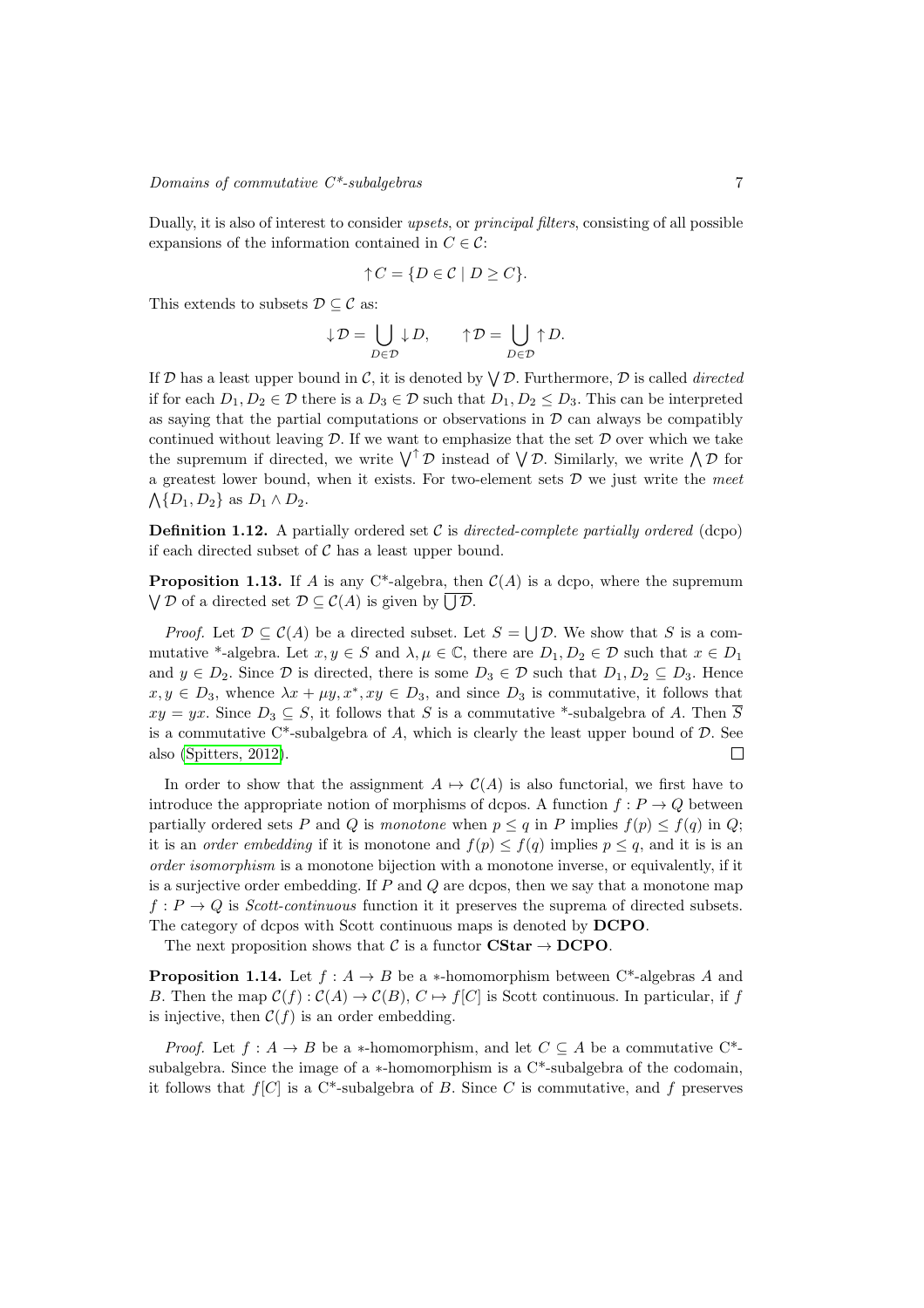all algebraic operations, it follows that  $f[C]$  is commutative. Hence the assignment  $C \mapsto$  $f[C]$  is a well-defined map  $\mathcal{C}(A) \to \mathcal{C}(B)$ , which clearly preserves inclusions, hence it is monotone. Let  $\mathcal{D} \subseteq \mathcal{C}(A)$  be directed. Since  $\mathcal{C}(f)$  is monotone,  $\mathcal{C}(f)[\mathcal{D}]$  is directed. Now

$$
f\left[\bigvee \mathcal{D}\right] = f\left[\overline{\bigcup \mathcal{D}}\right] \subseteq \overline{f\left[\bigcup \mathcal{D}\right]} \subseteq \overline{f\left[\overline{\bigcup \mathcal{D}}\right]} = \overline{f\left[\bigvee \mathcal{D}\right]} = f\left[\bigvee \mathcal{D}\right],
$$

where the first inclusion holds because ∗-homomorphisms are continuous, and where the last equality holds because C\*-subalgebras are closed. Thus

$$
f\left[\bigvee \mathcal{D}\right] = \overline{f\left[\bigcup \mathcal{D}\right]} = \overline{\bigcup_{D \in \mathcal{D}} f[D]} = \bigvee_{D \in \mathcal{D}} f[D],
$$

hence  $\mathcal{C}(f)$  is Scott continuous. Finally, let f be injective and assume that  $\mathcal{C}(f)(C) \subset$  $\mathcal{C}(f)(D)$ , i.e.,  $f[C] \subseteq f[D]$ . Let  $x \in C$ . Then  $f(x) \in f[D]$ , so there is some  $y \in D$  such that  $f(x) = f(y)$ . By injectivity of f it follows that  $x = y$ , hence  $x \in D$ . We conclude that  $C(f)$  is an order embedding. П

The dcpo  $\mathcal{C}(A)$  is of interest because it determines the C<sup>\*</sup>-algebra A itself to a great extent, as mentioned in the Introduction. The following theorem, which generalizes an earlier result in the setting of compact Hausdorff quotients of compact Hausdorff spaces [\(Mendivil, 1999,](#page-41-6) Theorem 11), illustrates this.

<span id="page-7-0"></span>**Theorem 1.15.** [\(Hamhalter, 2011,](#page-40-0) Theorem 2.4). Let  $A, B$  be commutative C\*-algebras. Given any order isomorphism  $\psi: \mathcal{C}(A) \to \mathcal{C}(B)$ , there exists a ∗-isomorphism  $f: A \to B$ such that  $C(f) = \psi$  that is unique unless A is two-dimensional.

If A is two-dimensional, the \*-isomorphism  $A \to B$  is not unique because  $\mathbb{C}^2$  has two automorphisms, the identity and the flip map  $(x, y) \mapsto (y, x)$ , that both induce the identity automorphism on  $\mathcal{C}(\mathbb{C}^2)$ .

It already follows that for arbitrary  $C^*$ -algebras A, the partial order on  $\mathcal{C}(A)$  determines the C<sup>\*</sup>-algebra structure of each individual element of  $C(A)$ . Indeed, if  $C \in C(A)$ , then  $\downarrow C$  is order isomorphic to  $\mathcal{C}(C)$ , and since C is a commutative C\*-algebra, it follows that the partially ordered set  $\downarrow$  C determines the C<sup>\*</sup>-algebra structure of C.

#### Approximate finite-dimensionality

In practice, within finite time one can only measure or compute up to finite precision, and hence can only work with (sub)systems described by finite-dimensional  $C^*$ -subalgebras. Therefore one might think that the natural extension is for the finite-dimensional C\* subalgebras to be dense in the whole C\*-algebra. C\*-algebras that can be described in this way are called approximately finite-dimensional. In the separable case these can be classified in several ways, for instance by means of Bratteli diagrams [\(Bratteli, 1972\)](#page-39-3) or by K-theory [\(Wegge-Olsen, 1993\)](#page-41-1).

# Definition 1.16. We call a C\*-algebra A:

— approximately finite-dimensional, or an AF-algebra, if there is a directed set  $\mathcal D$  of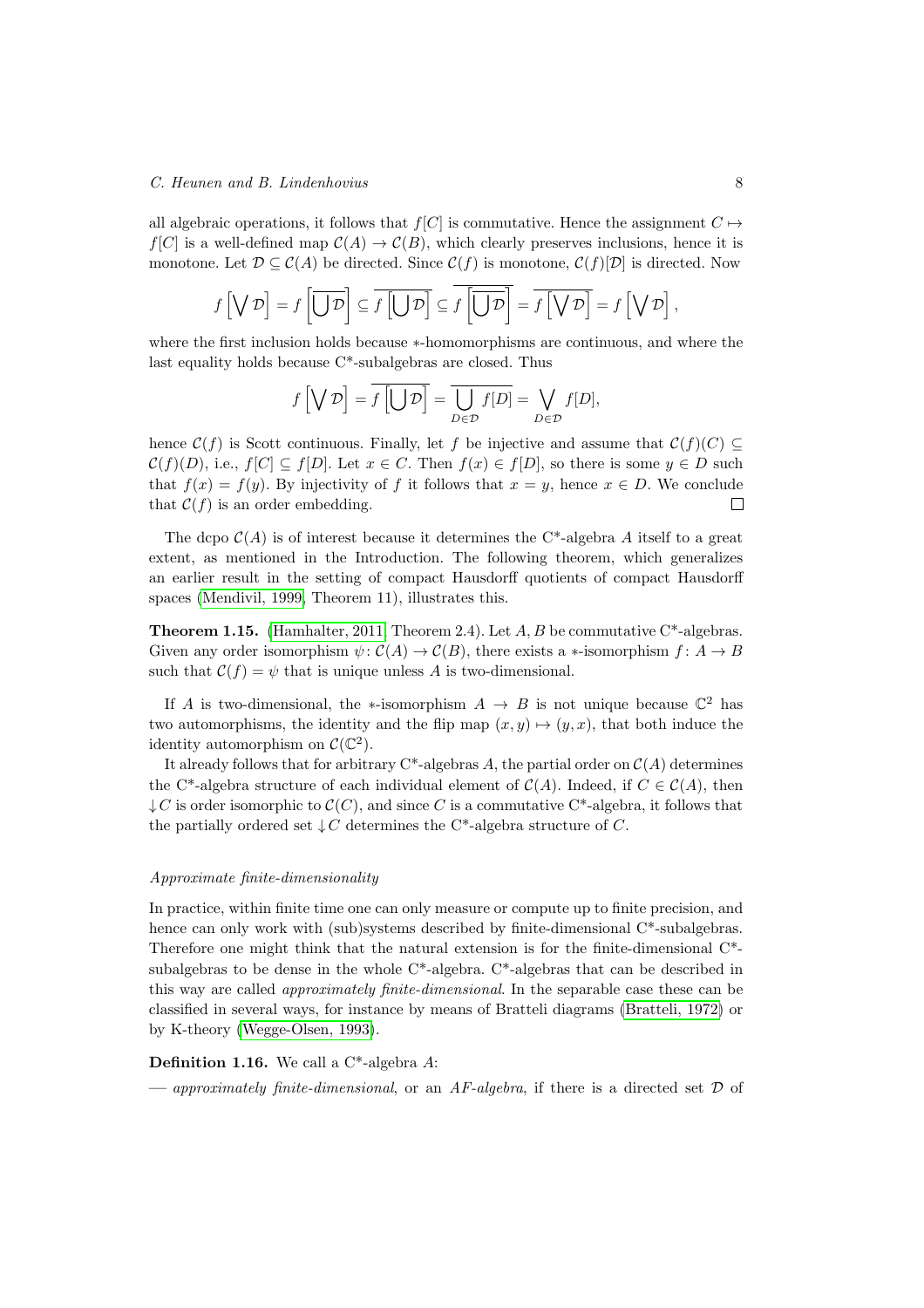finite-dimensional  $C^*$ -subalgebras of A whose union is dense in A with respect to the norm topology.

— locally approximately finite-dimensional, or a locally AF-algebra, when for each  $\varepsilon > 0$ and each  $a_1, \ldots, a_n \in A$  there exist a finite-dimensional C<sup>\*</sup>-subalgebra  $B \subseteq A$  and  $b_1, \ldots, b_n \in B$  such that  $||a_i - b_i|| < \varepsilon$  for any  $i = 1, \ldots, n$ .

Before we give some examples, we need to develop some theory, but the reader could already fast-forward to Example [1.19](#page-9-0) for an example of a commutative AF-algebra, and to Example [1.24](#page-10-0) for an example of a non-commutative locally AF-algebra. Let us point out that we do not, as most authors do, restrict approximately finite-dimensional C\* algebras to be separable (in which case the directed set  $\mathcal D$  can be replaced by a chain of finite-dimensional C\*-algebras), since all our results also hold in the non-separable case. It is easy to see that any AF-algebra is locally approximately finite-dimensional: if  $a_1, \ldots, a_n$  and  $\varepsilon > 0$ , then there are  $b_1, \ldots, b_n \in \bigcup \mathcal{D}$  such that  $||a_i - b_i|| < \varepsilon$ . Each  $a_i$ is contained in some  $D_i \in \mathcal{D}$ , and since  $\mathcal{D}$  is directed, there is some  $B \in \mathcal{D}$  containing  $D_1, \ldots, D_n$ , hence also  $\{b_1, \ldots, b_n\}$ . In case A is separable, the converse holds [\(Bratteli,](#page-39-3) [1972,](#page-39-3) Theorem 2.2), but in general the class of locally AF-algebras is strictly larger than the class of AF-algebras [\(Farah and Katsura, 2010\)](#page-40-8). However, Proposition [1.18](#page-8-0) below shows that for commutative C\*-algebras both notions coincide. Moreover, it turns out that a commutative C\*-algebra is approximately finite-dimensional if and only if its spectrum is *totally disconnected*: that is, when its connected components are exactly the singletons. Separability gives the additional requirement that the spectrum be secondcountable [\(Bratteli, 1974,](#page-39-4) Proposition 3.1). The proposition is well known, and we provide a proof for convenience. We first need a lemma.

<span id="page-8-1"></span>**Lemma 1.17.** Let X be compact Hausdorff, and let  $p_1, \ldots, p_n$  be projections in  $C(X)$ . Then  $C^*(p_1,\ldots,p_n)$  is a finite-dimensional subalgebra of  $C(X)$ , and is spanned by all finite products of elements in the set  $\{p_1, \ldots, p_n, 1\}.$ 

*Proof.* Let S be the collection of all finite products of  $p_1, \ldots, p_n$  and 1. Since  $C(X)$ is commutative, the  $p_i$  mutually commute, and moreover, since they are idempotent, it follows that S must be finite. As a consequence, S is closed under the multiplication. Since all projections are self-adjoint and commute, their products should be self-adjoint, too, hence S is closed under the involution  $a \mapsto a^*$ . Now let V be the span of S. Then V is finite-dimensional, and since S is closed under the multiplication and the involution, it follows that V is a \*-subalgebra of  $C(X)$ , which is finite-dimensional, hence topologically closed. Thus V is a C<sup>\*</sup>-subalgebra of  $C(X)$  containing the projections  $p_1, \ldots, p_n$ , hence it must contain  $C^*(p_1,\ldots,p_n)$ . Since the latter must contain S, hence also V, we find that  $V = C^*(p_1, \ldots, p_n)$ . We conclude that  $C^*(p_1, \ldots, p_n)$  must be finite-dimensional.

<span id="page-8-0"></span>**Proposition 1.18.** The following are equivalent for a compact Hausdorff space  $X$ :

- $(1) C(X)$  is approximately finite-dimensional;
- $(2) C(X)$  is locally approximately finite-dimensional;
- $(3)$  X is totally disconnected.
- (4)  $C(X)$  is generated by its projections;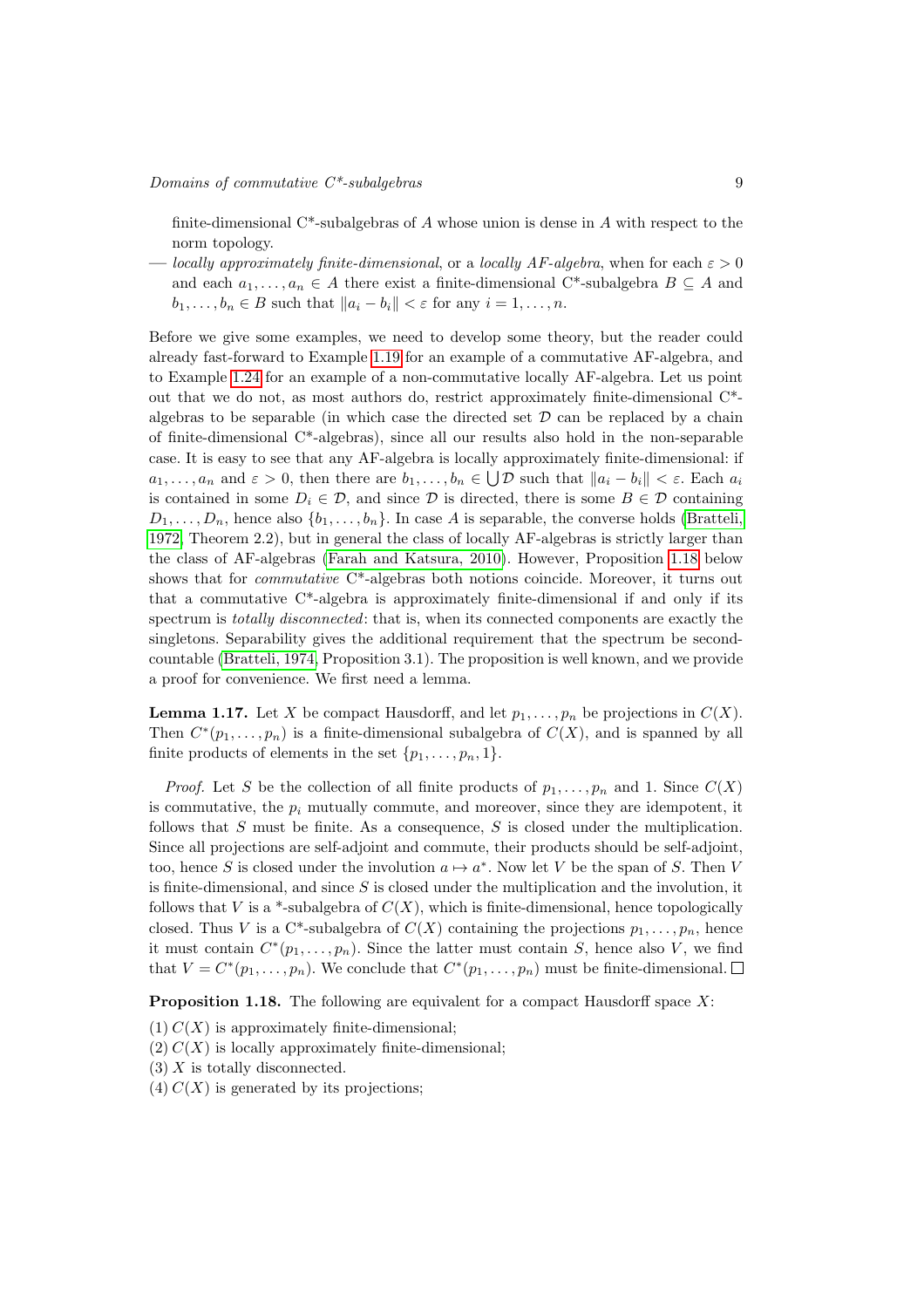#### C. Heunen and B. Lindenhovius 10

Proof. We already showed that a C\*-algebra is locally approximately finite-dimensional if it is approximately finite-dimensional, which yields  $(1) \implies (2)$ . For  $(2) \implies (3)$ , assume that  $C(X)$  is locally approximately finite-dimensional, and let  $x, y \in X$  be distinct points. Urysohn's lemma gives  $f \in C(X)$  with  $f(x) = 1 \neq 0 = f(y)$ . Then there exist a finitedimensional C<sup>\*</sup>-subalgebra B and  $g \in B$  with  $||f - g|| < \frac{1}{2}$ . This implies that  $g(x) \neq g(y)$ . Since B is finite-dimensional, Lemma [3.2](#page-13-1) below makes the set  $\{z \in X \mid \forall h \in B : h(x) =$  $h(z)$  clopen. Hence x and y cannot share a connected component, and X is totally disconnected.

Next we show (3)  $\implies$  (4), so let X be totally disconnected. Distinct points  $x, y \in X$ induce a clopen subset  $C \subseteq X$  containing x but not y. Now, the characteristic function of  $C$  is continuous, and is therefore a projection, which clearly attains different values on x and y. Thus the projections of  $C(X)$  separate X. It follows from the Stone–Weierstrass theorem [\(Kadison and Ringrose, 1983,](#page-40-6) Theorem 3.4.14) that the projections span an algebra B that is dense in  $C(X)$ , hence  $C(X)$  is generated by its projections.

Finally, we prove  $(4) \implies (1)$ , so assume that  $C(X)$  is generated by its projections. Let  $\mathcal D$  be the collection of all C<sup>\*</sup>-subalgebras of  $C(X)$  generated by a finite number of projections. By Lemma [1.17,](#page-8-1)  $\mathcal D$  consists solely of finite-dimensional C\*-subalgebras of  $C(X)$ . It is also directed: if  $D_1, D_2 \in \mathcal{D}$  where  $D_1$  is generated by projections  $p_1, \ldots, p_n$ and  $D_2$  is generated by projections  $q_1, \ldots, q_m$ , then the C<sup>\*</sup>-subalgebra D generated by  $p_1, \ldots, p_n, q_1, \ldots, q_m$  is clearly a member of  $D$  containing both  $D_1$  and  $D_2$ . Since  $\bigcup \mathcal{D}$ contains all projections of  $C(X)$ , and the latter  $C^*$ -algebra is generated by its projections, it follows that  $C(X)$  is the least upper bound of  $D$ , hence  $C(X)$  is approximately finitedimensional.  $\Box$ 

<span id="page-9-0"></span>**Example 1.19.** Let X be the Cantor set. Then  $C(X)$  is a separable commutative AFalgebra. Since there exists a continuous surjection  $X \to [0,1]$ , there is a C<sup>\*</sup>-subalgebra of  $C(X)$  that is \*-isomorphic to  $C([0,1])$  by Proposition [1.9.](#page-4-1) This C<sup>\*</sup>-subalgebra is not approximately finite-dimensional because  $[0, 1]$  is not totally disconnected. This pathological behaviour demonstrates why the notion of C\*-subalgebras is sometimes replaced by that of hereditary  $C^*$ -subalgebras, i.e.,  $C^*$ -subalgebras B such that for each self-adjoint  $b \in B$  and each self-adjoint a in the ambient algebra the inequality  $0 \le a \le b$  implies  $a \in B$ , where  $a \leq b$  if and only if  $b - a = c^*c$  for some c in the ambient algebra.

The following useful lemma explains the terminology 'approximately' by linking the topology of a C\*-algebra to approximating C\*-subalgebras.

<span id="page-9-1"></span>**Lemma 1.20.** [\(Wegge-Olsen, 1993,](#page-41-1) Proposition L.2.2) Let A be a  $C^*$ -algebra and D a directed family of C<sup>\*</sup>-subalgebras with  $A = \bigcup \mathcal{D}$ . For each  $a \in A$  and  $\varepsilon > 0$ , there exist  $D \in \mathcal{D}$  and  $x \in D$  satisfying  $||a-x|| < \varepsilon$ . If a is a projection, then x can be chosen to be a projection as well.

<span id="page-9-2"></span>As far as we know, approximate finite-dimensionality of A does not correspond to any nice order-theoretic properties of  $C(A)$ . We will need the following more subtle notion. In general, we will rely on the point-set topology of totally disconnected spaces, as covered e.g. in [\(Gierz et al., 2003\)](#page-40-5).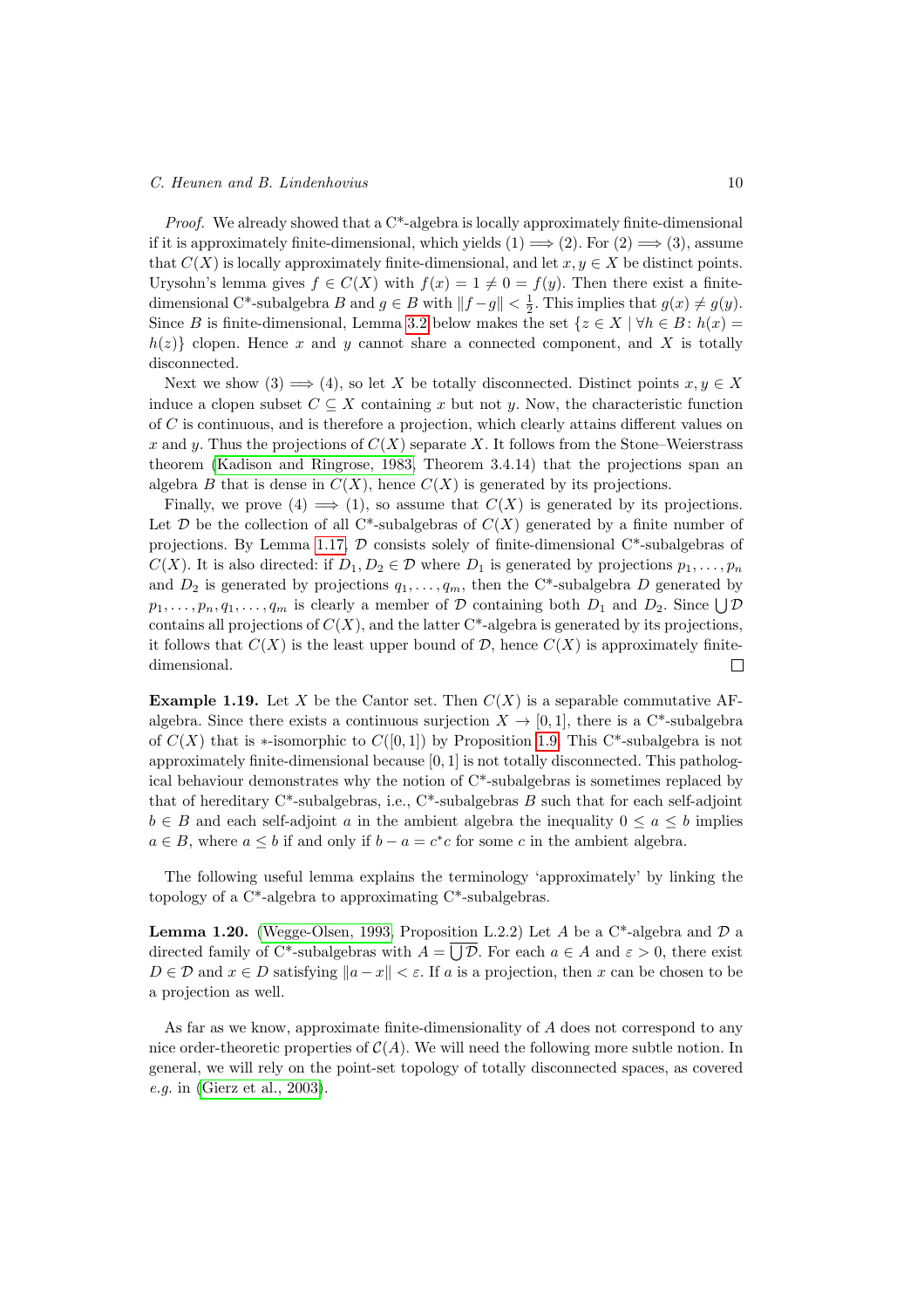#### $\noindent \textit{Domain} \space of \space commutative \space C*-subalgebras \space 11$

**Definition 1.21.** A topological space is called *scattered* if every nonempty closed subset has an isolated point.

Equivalently, a topological space  $X$  is scattered if there is no continuous surjection  $X \rightarrow [0, 1]$  [\(Semadeni, 1971,](#page-41-7) Theorem 8.5.4). Scattered topological spaces are always totally disconnected, so commutative C\*-algebras with scattered spectrum are always approximately finite-dimensional.

<span id="page-10-2"></span>Example 1.22. Any discrete topological space is scattered, and any finite discrete space is additionally compact Hausdorff, but there are more interesting examples.

The one-point compactification of the natural numbers is scattered, as well as compact Hausdorff. This is homeomorphic to the subspace  $\{\frac{1}{n} \mid n \in \mathbb{N}\} \cup \{0\}$  of  $\mathbb R$  under the usual Euclidean topology.

More generally, any ordinal number  $\alpha$  is scattered under the order topology. A basis for this topology is given by the intervals  $\{\delta \mid \beta < \delta < \gamma\}$  for ordinals  $\beta, \gamma \leq \alpha$ . If  $\alpha$  is a limit ordinal, then  $\alpha + 1$  is furthermore compact Hausdorff [\(Semadeni, 1971,](#page-41-7) Corollary 8.6.7).

There is also an established notion of scatteredness in general  $C^*$ -algebras A, which can be defined as follows.

**Definition 1.23.** [\(Jensen, 1977\)](#page-40-9). A *positive functional* on a  $C^*$ -algebra A is a continuous linear map  $f: A \to \mathbb{C}$  satisfying  $f(a^*a) \geq 0$ . Positive functionals of unit norm are called states, and form a convex set, whose extremal points are called *pure*. A positive functional is called *pure* if it is a positive multiple of a pure state. A is called a *scattered*  $C^*$ -algebra when each positive functional can be written as the countable sum of pure positive functionals, where the sum converges pointwise.

Theorem [1.25](#page-10-1) characterizes scattered C\*-algebras completely. For now, let us mention that scattered C\*-algebras are locally AF-algebras (cf. [\(Lin, 1989,](#page-40-10) Lemma 5.1), where the author uses 'AF-algebra' to mean 'locally AF-algebra'); it was only recently that a scattered C\*-algebra that is not approximately finite-dimensional was found [\(Bice and](#page-39-5) [Koszmider, 2017,](#page-39-5) Theorem 1.10).

<span id="page-10-0"></span>**Example 1.24.** An operator  $f \in B(H)$  on a Hilbert space H is *compact* when it is a limit of operators of finite rank. If  $H$  is infinite-dimensional, the compact operators form a proper ideal  $K(H) \subseteq B(H)$ , and all self-adjoint elements of  $K(H)$  have countable spectrum [\(Conway, 1990,](#page-39-2) Theorem VII.7.1). It follows that the C\*-algebra  $K(H) + \mathbb{C}1_H$ is scattered [\(Huruya, 1978\)](#page-40-11).

The following theorem connects the notions of AF-algebras, scattered topological spaces, and scattered C\*-algebras.

<span id="page-10-1"></span>**Theorem 1.25.** The following are equivalent for  $C^*$ -algebras:

(1) A is scattered;

- (2) each  $C \in \mathcal{C}(A)$  is approximately finite-dimensional;
- (3) each  $C \in \mathcal{C}(A)$  has totally disconnected spectrum;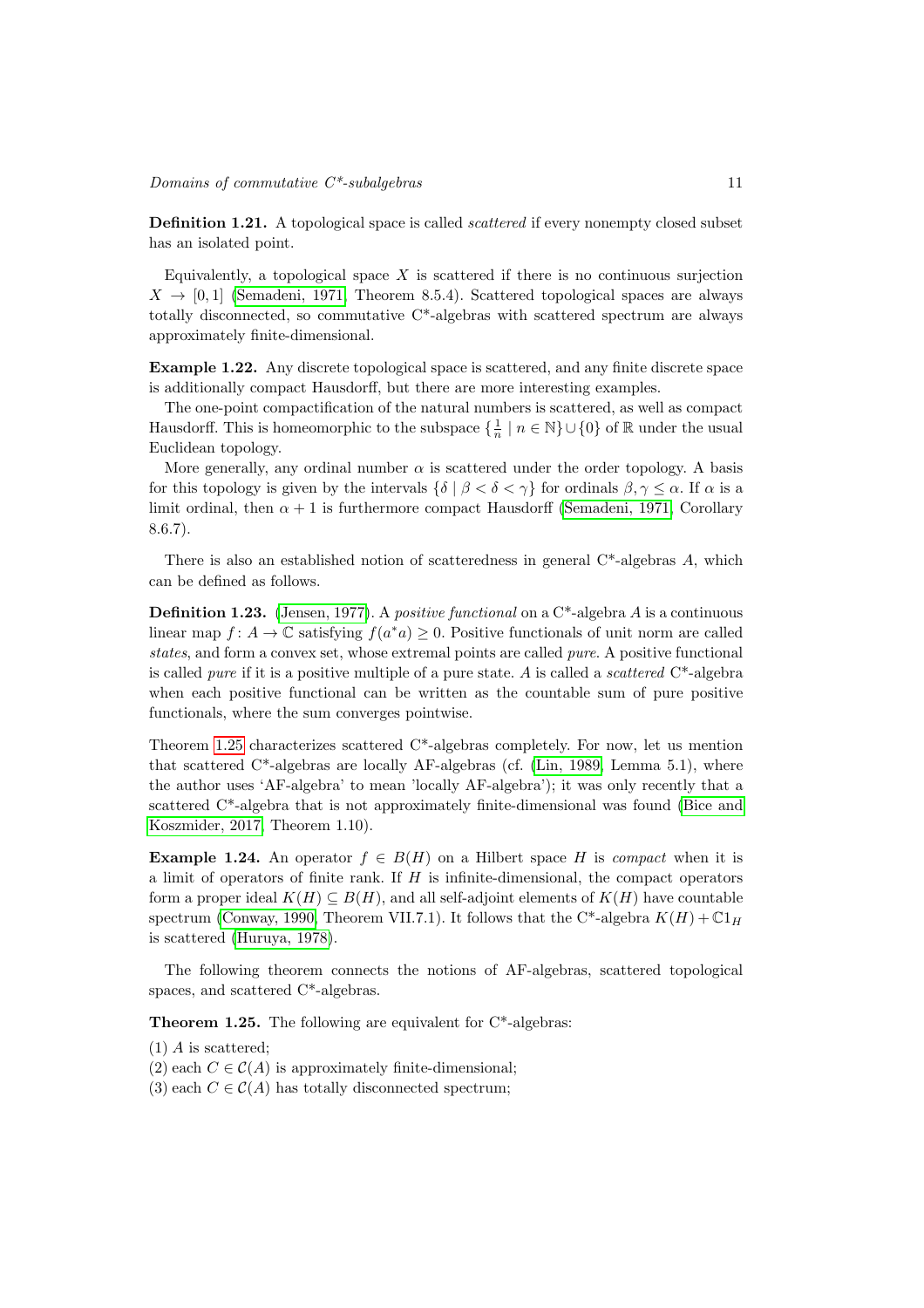- (4) each maximal  $C \in \mathcal{C}(A)$  has scattered spectrum;
- (5) no  $C \in \mathcal{C}(A)$  has spectrum [0, 1].

*Proof.* It follows from [\(Kusuda, 2010,](#page-40-12) Theorem 2.2) that  $(1)$  implies  $(2)$ . The converse follows from [\(Kusuda, 2012,](#page-40-13) Theorem 2.3). The equivalence between (2) and (3) is proven in Proposition [1.18.](#page-8-0) By the same proposition, (2) implies (5). We show that (5) implies  $(4)$  by contraposition. Assume that some maximal commutative  $C^*$ -subalgebra M has non-scattered spectrum X. Then there is a continuous surjection  $X \to [0,1]$ , and it follows that M, and hence A, has a commutative  $C^*$ -subalgebra whose spectrum is (homeomorphic to)  $[0, 1]$ . Finally, we show that  $(4)$  implies  $(3)$ . Assume that all maximal commutative C\*-subalgebras have scattered spectrum. Since by Zorn's lemma every commutative C\*-subalgebra is contained in a maximal one, it follows from [\(Fabian et al.,](#page-40-14) [2001,](#page-40-14) Lemma 12.24) that all commutative  $C^*$ -subalgebras have scattered and hence totally disconnected spectrum.  $\Box$ 

# <span id="page-11-0"></span>2. Algebraicity

In this section we characterize C\*-algebras A for which  $C(A)$  is algebraic. First recall what the latter notion means. Consider elements  $B, C$  of a dcpo  $C$ . The element C could contain so much information that it is practically unobtainable. What does it mean for B to approximate C empirically? One answer is: whenever  $C$  is the eventual observation of increasingly fine-grained experiments  $D_i$ , then all information in  $B$  is already contained in a single one of the approximants  $D_i$ . More precisely: we say that B is way below C and write  $B \ll C$  if for each directed subset  $\{D_i\}$  of C the inequality  $C \leq \bigvee D_i$  implies that  $B \leq D_i$  for some *i*. Define:

$$
\downarrow C = \{ B \in \mathcal{C} \mid B \ll C \}, \qquad \uparrow C = \{ B \in \mathcal{C} \mid C \ll B \}.
$$

With this interpretation, C is empirically accessible precisely when  $C \ll C$ . Such elements are called *compact*, and the subset they form is denoted by  $\mathcal{K}(\mathcal{C})$ .

**Definition 2.1.** A dcpo is *algebraic* when each element C satisfies  $C = \bigvee^{\uparrow} (K(C) \cap \downarrow C)$ , i.e., if every element is the supremum of the compact elements below it.

We start by identifying the compact elements of  $C(A)$ . If K is a closed subspace of a compact Hausdorff space  $X$ , define

 $C_K = \{f \in C(X) \mid f \text{ is constant on } K\},\$ 

which is clearly a  $C^*$ -subalgebra of  $C(X)$ . The following lemma gives a convenient way to construct directed subsets of  $\mathcal{C}(A)$ .

<span id="page-11-1"></span>**Lemma 2.2.** Let A be a C\*-algebra, and  $C \subseteq A$  a commutative C\*-subalgebra with spectrum X. If  $P \subseteq X$  is finite, then

$$
\mathcal{D} = \left\{ \bigcap_{p \in P} C_{\overline{U_p}} \mid U_p \text{ open neighbourhood of } p \right\}
$$

is a directed family in  $\mathcal{C}(A)$  with supremum C.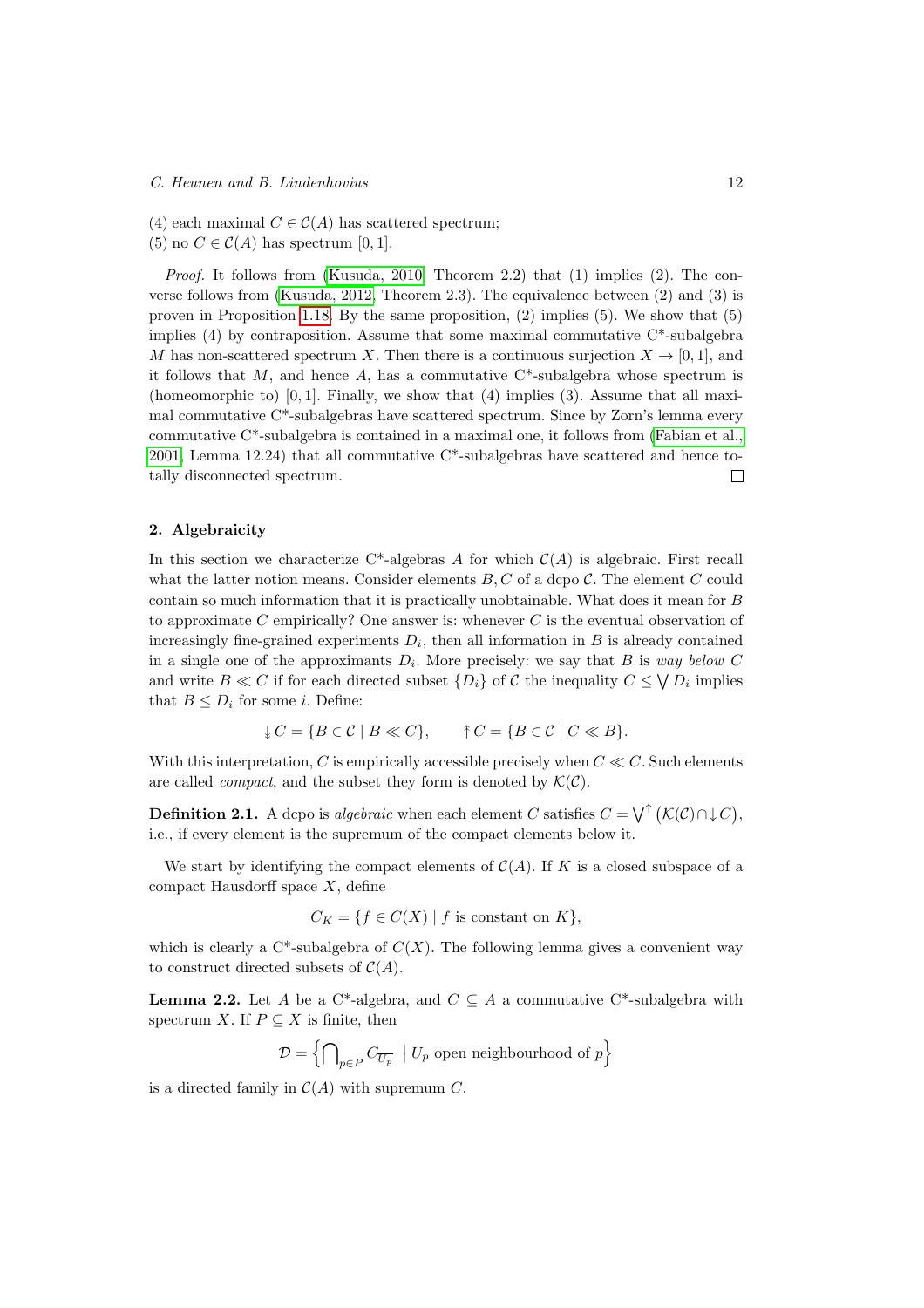$\noindent \textit{Domain} \space$  of commutative  $C^*$ -subalgebras 13

*Proof.* If  $U_p$  and  $V_p$  are open neighbourhoods of p, then so is  $U_p \cap V_p$ . Moreover

$$
\overline{U_p\cap V_p}\subseteq \overline{U_p}\cap \overline{V_p}\subseteq \overline{U_p},
$$

and so  $C_{\overline{U_p}} \subseteq C_{\overline{U_p \cap V_p}}$ . Similarly  $C_{\overline{V_p}} \subseteq C_{\overline{U_p \cap V_p}}$ . Hence  $\bigcap C_{\overline{U_p}}$  and  $\bigcap C_{\overline{V_p}}$  are both contained in  $\bigcap C_{\overline{U_p \cap V_p}}$ , making  $\mathcal D$  directed.

Since Proposition [1.13](#page-6-0) assures that  $\bigvee \mathcal{D}$  is a C\*-subalgebra of  $C = C(X)$ , it is closed under the operation  $f \mapsto f^*$ , and it contains the identity of  $C(X)$ , hence also all constant functions on X. Hence to show that  $\bigvee \mathcal{D} = C(X)$ , it suffices to show that  $\bigvee \mathcal{D}$  separates all points of X by the Stone–Weierstrass Theorem [\(Kadison and Ringrose, 1983,](#page-40-6) Theorem 3.4.14). Thus let x and y be distinct points in X; we will show that  $f(x) \neq f(y)$  for some  $f \in \bigvee \mathcal{D}$  by distinguishing two cases. For the first case, suppose  $x, y \in P$ . Since P is finite, it is closed, as is  $P \setminus \{x\}$ . Hence  $\{x\}$  and  $P \setminus \{x\}$  are disjoint closed subsets in X, and since X is compact Hausdorff, there are open subsets  $U$  and  $V$  containing  $x$  and  $P \setminus \{x\}$ , respectively, with disjoint closures. Because U is an open neighbourhood of x and V is an open neighbourhood of p for each  $p \in P \setminus \{x\}$ , it follows that  $C_{\overline{U}} \cap C_{\overline{V}}$  is in D. But Urysohn's lemma provides a function  $f \in C(X)$  satisfying  $f(\overline{U}) = \{0\}$  and  $f(V) = \{1\}$ . Hence f is constant on U and on V, so  $f \in C_{\overline{U}} \cap C_{\overline{V}}$ . Since  $y \in P \setminus \{x\} \subseteq V$ , we find  $f(x) = 0 \neq 1 = f(y)$ .

For the second case, suppose  $x \notin P$ , and proceed similarly. Regardless of whether  $y \in P$  or not,  $\{x\}$  and  $P \cup \{y\}$  are disjoint closed subsets, hence there are open sets U and V containing  $\{x\}$  and  $P \cup \{y\}$ , respectively, with disjoint closures. Since V is an open neighbourhood of p for each  $p \in P$ , we find that  $C_{\overline{V}}$  is in the family. Again Urysohn's lemma provides a function  $f \in C(X)$  satisfying  $f(\overline{U}) = \{0\}$  and  $f(\overline{V}) = \{1\}$ , and since f is constant on V, we find  $f \in C_{\overline{V}}$ , and again  $f(x) \neq f(y)$ .  $\Box$ 

We can now identify the compact elements of  $C(A)$  as the finite-dimensional ones.

<span id="page-12-0"></span>**Proposition 2.3.** Let A be a C<sup>\*</sup>-algebra. Then  $C \in C(A)$  is compact if and only if it is finite-dimensional.

*Proof.* Suppose C is compact, and write X for its spectrum. Let  $x \in X$  and consider

 $\mathcal{D} = \{C_{\overline{U}} | U \text{ is an open neighborhood of } x\}.$ 

It follows from Lemma [2.2](#page-11-1) that  $D$  is directed and  $C(X) = \bigvee D$ . Because C is compact, it must equal some element  $C_{\overline{U}}$  of  $D$ . Since  $C(X)$  separates all points of X, so must  $C_{\overline{U}}$ . But as each  $f \in C_{\overline{U}}$  is constant on  $\overline{U}$ , this can only happen when  $\overline{U}$  is a singleton  $\{x\}$ . This implies  $\{x\} = U$ , so  $\{x\}$  is open. Since  $x \in X$  was arbitrary, X must be discrete. Being compact, it must therefore be finite. Hence  $C$  is finite-dimensional.

Conversely, assume that C has a finite dimension n. By Theorem [1.8,](#page-4-2) C is isomorphic to  $C(X)$ , where X is a discrete *n*-point space, which is clearly spanned by the characteristic functions on the singleton sets. Hence C is generated by a finite set  $\{p_1, \ldots, p_n\}$  of mutually orthogonal projections in the sense that  $p_i p_j = 0$  for  $i \neq j$ . Let  $\mathcal{D} \subseteq \mathcal{C}(A)$ be a directed family satisfying  $C \subseteq \bigvee \mathcal{D}$ , and let X be the Gelfand spectrum of  $\bigvee \mathcal{D}$ . Fix  $i \in \{1, \ldots, n\}$ . Since the projection  $p_i$  is contained in  $\bigvee \mathcal{D}$ , using Lemma [1.20](#page-9-1) there is some  $D \in \mathcal{D}$  and some projection  $p \in D$  such that  $||p_i - p|| < \frac{1}{2}$ . Since projections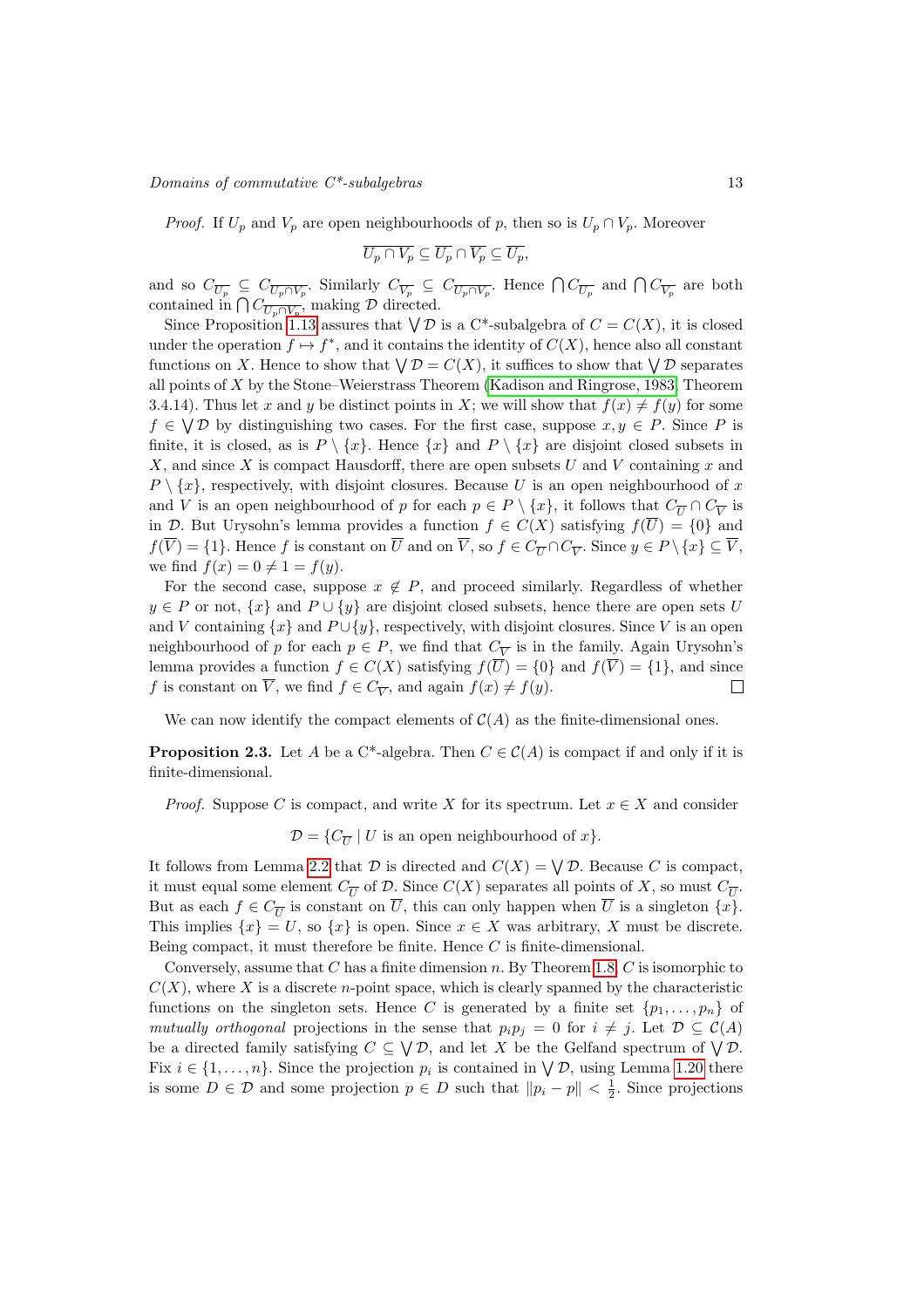$p: X \to \mathbb{C}$  can only take the value 0 or 1,  $p \neq p_i$  implies  $||p_i - p|| = 1$ , so we must have  $p = p_i$ . Hence there are  $D_1, \ldots, D_n \in \mathcal{D}$  such that  $p_i \in D_i$  for each  $i \in \{1, \ldots, n\}$ . Since D is directed, there must be some  $D \in \mathcal{D}$  with  $D_1, \ldots, D_n \subseteq D$ . So  $p_1, \ldots, p_n \in D$ , which implies that  $C \subseteq D$ . We conclude that C is compact.  $\Box$ 

This leads to the following characterization of algebraicity of  $C(A)$ .

<span id="page-13-2"></span>**Theorem 2.4.** A C<sup>\*</sup>-algebra A is scattered if and only if  $C(A)$  is algebraic.

*Proof.* By Proposition [2.3](#page-12-0) and Proposition [1.18,](#page-8-0) the dcpo  $C(A)$  is algebraic if and only if each  $C \in \mathcal{C}(A)$  is approximately finite-dimensional. By Theorem [1.25,](#page-10-1) this is equivalent with scatteredness of A.  $\Box$ 

#### <span id="page-13-0"></span>3. Continuity

In this section we characterize  $C^*$ -algebras A for which  $\mathcal{C}(A)$  is continuous.

**Definition 3.1.** A dcpo is *continuous* when each element satisfies  $C = \bigvee^{\uparrow} \downarrow C$ .

We start with two lemmas that govern the equivalence relation  $~\sim_B~$  on a compact Hausdorff space X defined by  $x \sim_B y$  if and only if  $b(x) = b(y)$  for each element b of a C<sup>\*</sup>-subalgebra  $B \subseteq C(X)$ .

<span id="page-13-1"></span>**Lemma 3.2.** For a compact Hausdorff space X and C<sup>\*</sup>-subalgebra  $B \subseteq C(X)$ :

- (1) each equivalence class  $[x]_B$  is a closed subset of X.
- (2) B is finite-dimensional if and only if  $[x]_B \subseteq X$  is open for each  $x \in X$ ;
- $(3)$  if X is connected, B is the (one-dimensional) subalgebra of all constant functions on X if and only if  $[x]_B$  is open for some  $x \in X$ ;
- (4) if B is infinite-dimensional, there are  $x \in X$  and  $p \in [x]_B$  such that  $B \nsubseteq C_{\overline{U}}$  on each open neighbourhood  $U \subseteq X$  of p. If X is connected, this holds for all  $x \in X$ .

Proof. Fix X and B.

- (1)The proof of Proposition [1.9](#page-4-1) shows that the quotient  $X/\sim_B$  is compact Hausdorff, hence its points are closed. If q denotes the quotient map, then  $[x]_B$  as subset of X is equal to the preimage under the continuous map q of  $[x]_B$  as point of  $X/\sim_B$ . Thus  $[x]_B$  is closed.
- (2)Let  $q: X \to X/\sim_B$  be the quotient map. By definition of the quotient topology,  $V \subseteq X/\sim_B$  is open if and only if its preimage  $q^{-1}[V]$  is open in X. We can regard [x]<sub>B</sub> both as a subset of X and as a point in  $X/\sim_B$ . Since [x]<sub>B</sub> = q<sup>-1</sup>[{[x]<sub>B</sub>}], we find that  $\{[x]_B\}$  is open in  $X/\sim_B$  if and only if  $[x]_B$  is open in X. Hence  $X/\sim_B$  is discrete if and only if  $[x]_B$  is open in X for each  $x \in X$ . Now  $X/\sim_B$  is compact, being a continuous image of a compact space. It is also Hausdorff by Proposition [1.9.](#page-4-1) Hence  $X/\sim_B$  is discrete if and only if it is finite. Thus each  $[x]_B$  is open in X if and only if B is finite-dimensional.
- (3)An equivalence class  $[x]_B$  is always closed in X by (1). Assume that it is also open. By connectedness  $X = [x]_B$ , so  $f(y) = f(x)$  for each  $f \in B$  and each  $y \in X$ . Hence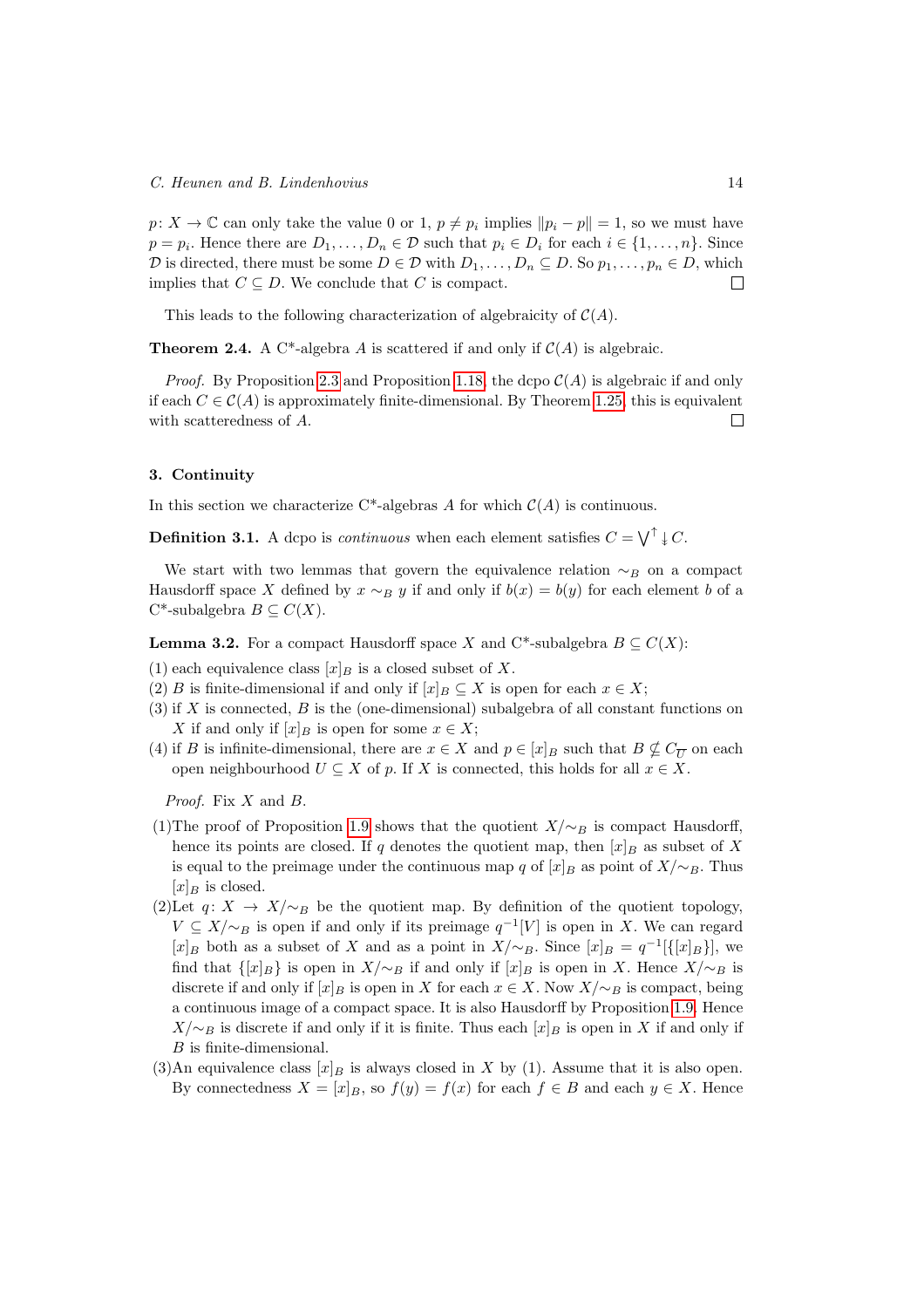$B$  is the algebra of all constant functions on  $X$ , and since this algebra is spanned by the function  $x \mapsto 1$ , it follows that B is one dimensional.

Conversely, if  $B$  is the one-dimensional subalgebra of all constant function on  $X$ , then for each  $f \in B$  there is some  $\lambda \in \mathbb{C}$  such that  $f(x) = \lambda$  for each  $x \in X$ . Hence  $f(x) = f(y)$  for each  $x, y \in X$ , whence for each  $x \in X$  we have  $[x]_B = X$ , which is clearly open.

(4)Assume that B is infinite-dimensional. By (2) there must be some  $x \in X$  such that  $[x]_B$  is not open. Hence there must be a point  $p \in [x]_B$  such that  $U \nsubseteq [x]_B$  for each open neighbourhood U of p. If X is connected, (3) implies that  $[x]_B$  is not open for any  $x \in X$ , so p can be chosen as an element of  $[x]_B$  for each  $x \in X$ . In both cases, we have  $U \nsubseteq [x]_B$  for any open neighbourhood U of p, hence there is  $q \in U$  such that  $q \notin [x]_B$ . We have  $y \in [x]_B$  if and only if  $f(x) = f(y)$  for each  $f \in B$ . So  $p \in [x]_B$ , and  $q \notin [x]_B$  implies the existence of some  $f \in B$  such that  $f(p) \neq f(q)$ . That is, there is some  $f \in B$  such that f is not constant on U, so f is certainly not constant on  $\overline{U}$ . We conclude that for each open neighbourhood U of p there is an  $f \in B$  such that  $f \notin C_{\overline{U}}$ , so  $B \nsubseteq C_{\overline{U}}$  for each open neighbourhood U of p.  $\Box$ 

We can now characterize the way-below relation on  $\mathcal{C}(A)$  in operator-algebraic terms.

<span id="page-14-1"></span>**Proposition 3.3.** The following are equivalent for a C<sup>\*</sup>-algebra A and  $B, C \in \mathcal{C}(A)$ :

- $(1)$   $B \ll C$ ;
- (2)  $B \in \mathcal{K}(\mathcal{C})$  and  $B \subseteq C$ ;
- (3) B is finite-dimensional and  $B \subseteq C$ .

*Proof.* By Proposition [2.3,](#page-12-0)  $B$  is finite-dimensional if and only if  $B$  is compact, which proves the equivalence between  $(2)$  and  $(3)$ . It is almost trivial that  $(2)$  implies  $(1)$  by unfolding definitions. For (1)  $\Rightarrow$  (3), assume  $B \ll C$ , which implies  $B \subset C$ . For a contradiction, assume that  $B$  is infinite-dimensional. Without loss of generality we may assume that  $C = C(X)$  for the spectrum X of C. Lemma [3.2](#page-13-1) gives  $p \in X$  with  $B \nsubseteq C_{\overline{U}}$ for each open neighbourhood  $U \subseteq X$  of p. Consider the family

 $\{C_{\overline{U}} | U \text{ open neighbourhood of } p\}.$ 

By Lemma [2.2,](#page-11-1) this is a directed family in  $\mathcal{C}(A)$  with supremum  $C(X)$ . However, B is not contained in any member of the family, and so cannot be way below  $C = C(X)$ .

This leads to the following characterization of continuity of  $\mathcal{C}(A)$ .

<span id="page-14-2"></span>**Theorem 3.4.** A C<sup>\*</sup>-algebra A is scattered if and only if  $C(A)$  is continuous.

*Proof.* Let  $C \in \mathcal{C}(A)$ . It follows from Proposition [3.3](#page-14-1) that  $\downarrow C = \mathcal{K}(C) \cap \downarrow C$ , whence  $C = \bigvee \mathcal{K}(\mathcal{C}) \cap \mathcal{L}(\mathcal{C})$  if and only if  $C = \bigvee \mathcal{L}(\mathcal{C})$ . Thus continuity and algebraicity coincide. The statement now follows from Theorem [2.4.](#page-13-2)  $\Box$ 

#### <span id="page-14-0"></span>4. Meet-continuity

In this section we characterize  $C^*$ -algebras A for which  $\mathcal{C}(A)$  is meet-continuous.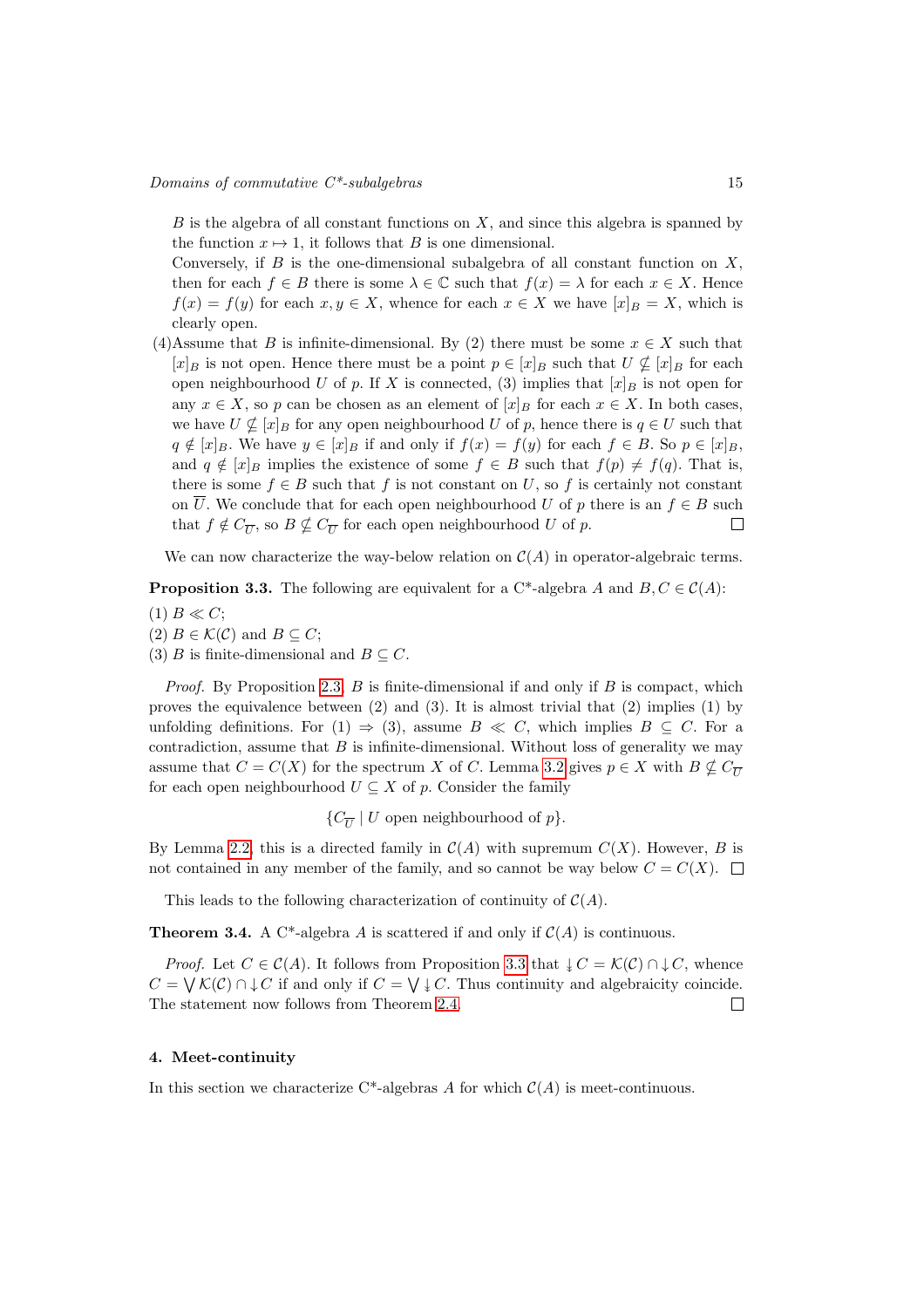C. Heunen and B. Lindenhovius 16

**Definition 4.1.** A dcpo  $\mathcal C$  is meet-continuous when it is a meet-semilattice, and

$$
C \wedge \bigvee \mathcal{D} = \bigvee_{D \in \mathcal{D}} C \wedge D \tag{4.2}
$$

for each element  $C$  and directed subset  $D$  of  $C$ .

A *closed equivalence relation* on a topological space  $X$  is a reflexive, symmetric, and transitive relation R on X that is closed as a subset of  $X \times X$  in the product topology.

<span id="page-15-0"></span>Lemma 4.3. There is a dual equivalence between the poset of closed equivalence relations on a compact Hausdorff space X and  $\mathcal{C}(C(X))$ , that sends R to

$$
C_R = \{ f \in C(X) \mid \forall x, y \in X : (x, y) \in R \Rightarrow f(x) = f(y) \}.
$$

*Proof.* The map  $R \mapsto C_R$  is essentially bijective because any  $C \in \mathcal{C}(C(X))$  corresponds to a quotient  $X \to \text{Spec}(C)$  of compact Hausdorff spaces, which in turn corresponds to a closed equivalence relation  $\sim$  on X by Spec $(C) = X/\sim$ . Clearly  $R \subseteq S$  if and only if  $C_R \supseteq C_S$ .  $\Box$ 

Closed equivalence relations on X form a complete lattice under reverse inclusion, which follows from the observation that the intersection of a family of equivalence relations is an equivalence relation, and the intersection of a family of closed subsets is closed, hence the infimum of a family of closed equivalence relations is simply given by intersection. The supremum is harder to describe, and can in general only be given as

$$
\bigvee R_n = \bigcap \left\{ S \subseteq X^2 \text{ closed equivalence relation } | \bigcup R_n \subseteq S \right\}.
$$

Recall that composition of relations  $R$  and  $S$  on  $X$  is defined by

$$
R \circ S = \{ (x, z) \in X^2 \mid \exists y \in X : (x, y) \in S, (y, z) \in R \}.
$$

In the special case where  $R \circ S = S \circ R$  we have  $R \vee S = R \circ S$  [\(Ellis and Ellis, 2013,](#page-40-15) Proposition 6.9). By Lemma [4.3,](#page-15-0) meet-continuity of  $\mathcal{C}(C(X))$  comes down to the question whether  $R \vee \bigcap S_n \supseteq \bigcap R \vee S_n$  for closed equivalence relations  $R$  and  $S_1 \supseteq S_2 \supseteq S_3 \supseteq \cdots$ on X. Notice that  $C_K$ , for a C<sup>\*</sup>-algebra  $C = C(X)$  and closed subset  $K \subseteq X$ , is a special case of  $C_R$  of Lemma [4.3](#page-15-0) for the closed equivalence relation  $R = \{(x, x) | x \in X\} \cup K^2 \subseteq$  $X^2$ . In general  $C_R = \bigcap_{x \in X} C_{[x]_R}$ . It will always be clear from the context which of the two is meant.

<span id="page-15-1"></span>**Proposition 4.4.** There are closed equivalence relations R and  $S_1 \supseteq S_2 \supseteq S_3 \supseteq \cdots$  on [0, 1] such that  $R \vee \bigcap S_n \neq \bigcap R \vee S_n$ .

*Proof.* We will construct R and  $S_n$  similar to the Cantor set; R by keeping the closed middle thirds, and  $S_n$  by keeping the closed first and last thirds. The definitions of  $S_n$ below can be illustrated as follows:

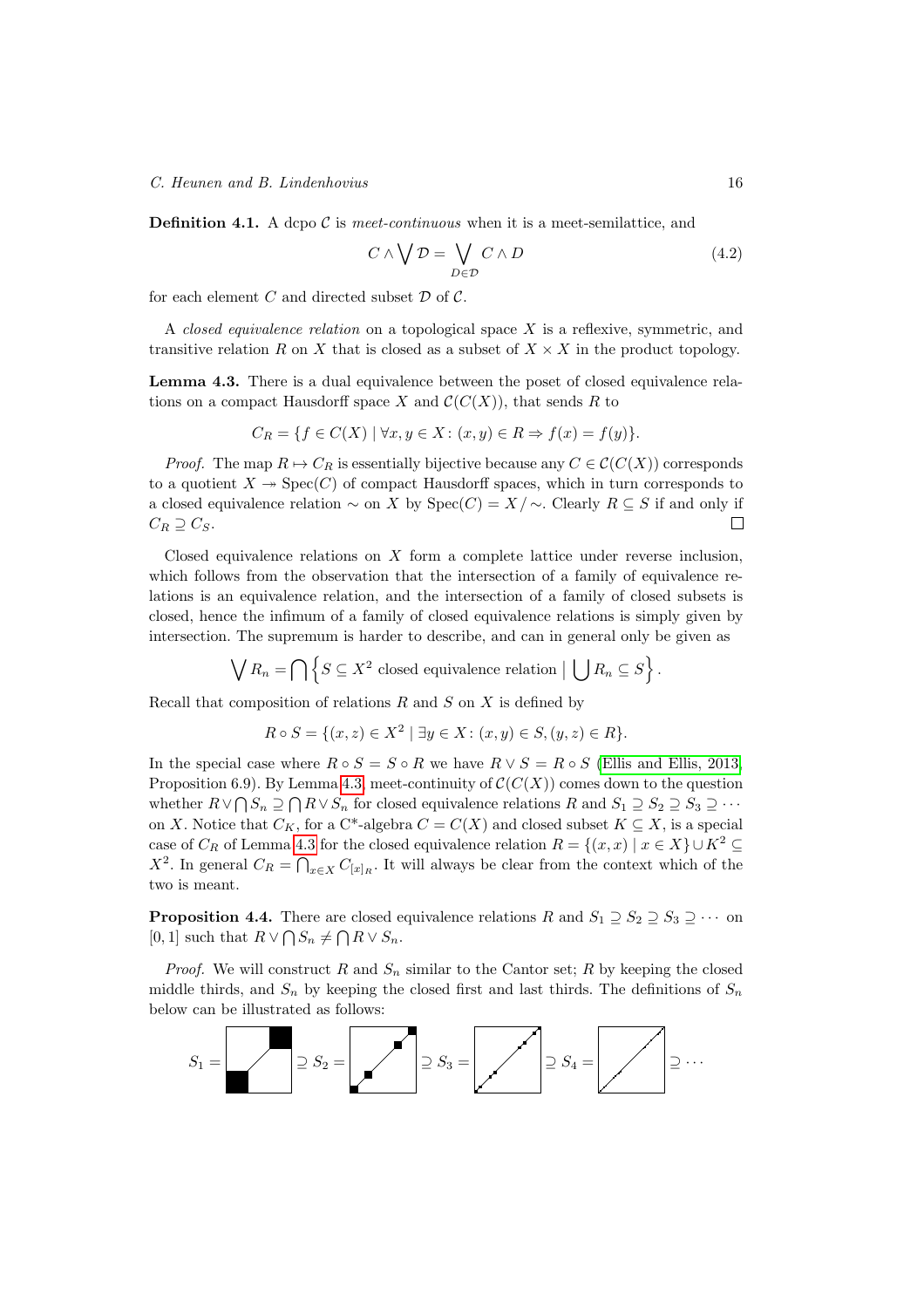Similarly, R can be drawn as follows:



Formally, let  $\epsilon$  denote the empty string. Inductively define numbers  $a_{\sigma}, b_{\sigma}, c_{\sigma}, d_{\sigma} \in [0, 1]$ indexed by finite strings  $\sigma$  of zeroes and ones:

$$
a_{\epsilon} = 0,
$$
  $b_{\epsilon} = 1/3,$   $c_{\epsilon} = 2/3,$   $d_{\epsilon} = 1,$   
\n $a_{\sigma 0} = a_{\sigma},$   $b_{\sigma 0} = a_{\sigma} + \frac{1}{3}(b_{\sigma} - a_{\sigma}),$   $c_{\sigma 0} = b_{\sigma} - \frac{1}{3}(b_{\sigma} - a_{\sigma}),$   $d_{\sigma 0} = b_{\sigma},$   
\n $a_{\sigma 1} = c_{\sigma},$   $b_{\sigma 1} = c_{\sigma} + \frac{1}{3}(d_{\sigma} - c_{\sigma}),$   $c_{\sigma 1} = d_{\sigma} - \frac{1}{3}(d_{\sigma} - c_{\sigma}),$   $d_{\sigma 1} = d_{\sigma},$ 

where  $\sigma \in \{0,1\}^*$ , where the star is the Kleene star. Write  $\Delta = \{(x,x) \mid x \in [0,1]\}$  for the diagonal, and define

$$
R = \Delta \cup \bigcup_{\sigma \in \{0,1\}^*} [b_{\sigma}, c_{\sigma}]^2,
$$
  

$$
S_n = \Delta \cup \bigcup_{\sigma \in \{0,1\}^n} [a_{\sigma}, d_{\sigma}]^2.
$$

The  $S_n$  are certainly closed equivalence relations, and  $\bigcap S_n = \Delta$ .

Clearly R is reflexive and symmetric. It is also transitive: if  $(x, y)$  and  $(y, z)$  in R have  $x \neq y \neq z$ , then  $(x, y) \in [b_\sigma, c_\sigma]^2$  and  $(y, z) \in [b_\tau, c_\tau]^2$  for some  $\sigma, \tau \in \{0, 1\}^*$ ; but if  $y \in [b_{\sigma}, c_{\sigma}] \cap [b_{\tau}, c_{\tau}]$  then  $\sigma = \tau$ , so  $(x, z) \in R$ . The set  $R \subseteq [0, 1]^2$  is also closed: if  $(x_n, y_n) \in R$  is a sequence that converges in  $[0, 1]^2$ , then either it eventually stays in one block  $[b_{\sigma}, c_{\sigma}]^2$ , or it converges to a point on the diagonal.

In total we see that  $R \vee \bigcap S_n = R \vee \Delta = R$ . But we now prove that  $R \vee S_n = [0,1]^2$ for any n, so  $\bigcap R \vee S_n = [0,1]^2$ , and hence  $R \vee \bigcap S_n \neq \bigcap R \vee S_n$ . By induction it suffices to show  $R \vee S_1 = [0,1]^2$  and  $S_n \subseteq R \vee S_{n+1}$ . For the latter it suffices to show  $(a_{\sigma}, d_{\sigma}) \in R \vee S_{n+1}$  for  $\sigma \in \{0, 1\}^n$ , which follows from transitivity:

$$
a_{\sigma} = a_{\sigma 0} S_{n+1} b_{\sigma 0} R c_{\sigma 0} S_{n+1} d_{\sigma 0} = b_{\sigma} R c_{\sigma} = a_{\sigma 1} S_{n+1} b_{\sigma 1} R c_{\sigma 1} S_{n+1} d_{\sigma 1} = d_{\sigma}.
$$
  
Similarly  $R \vee S_1 = [0, 1]^2$ .

**Theorem 4.5.** A C\*-algebra A is scattered if and only if  $C(A)$  is meet-continuous.

*Proof.* If A is not scattered, there is an element of  $C(A)$  that is  $\ast$ -isomorphic to  $C([0, 1])$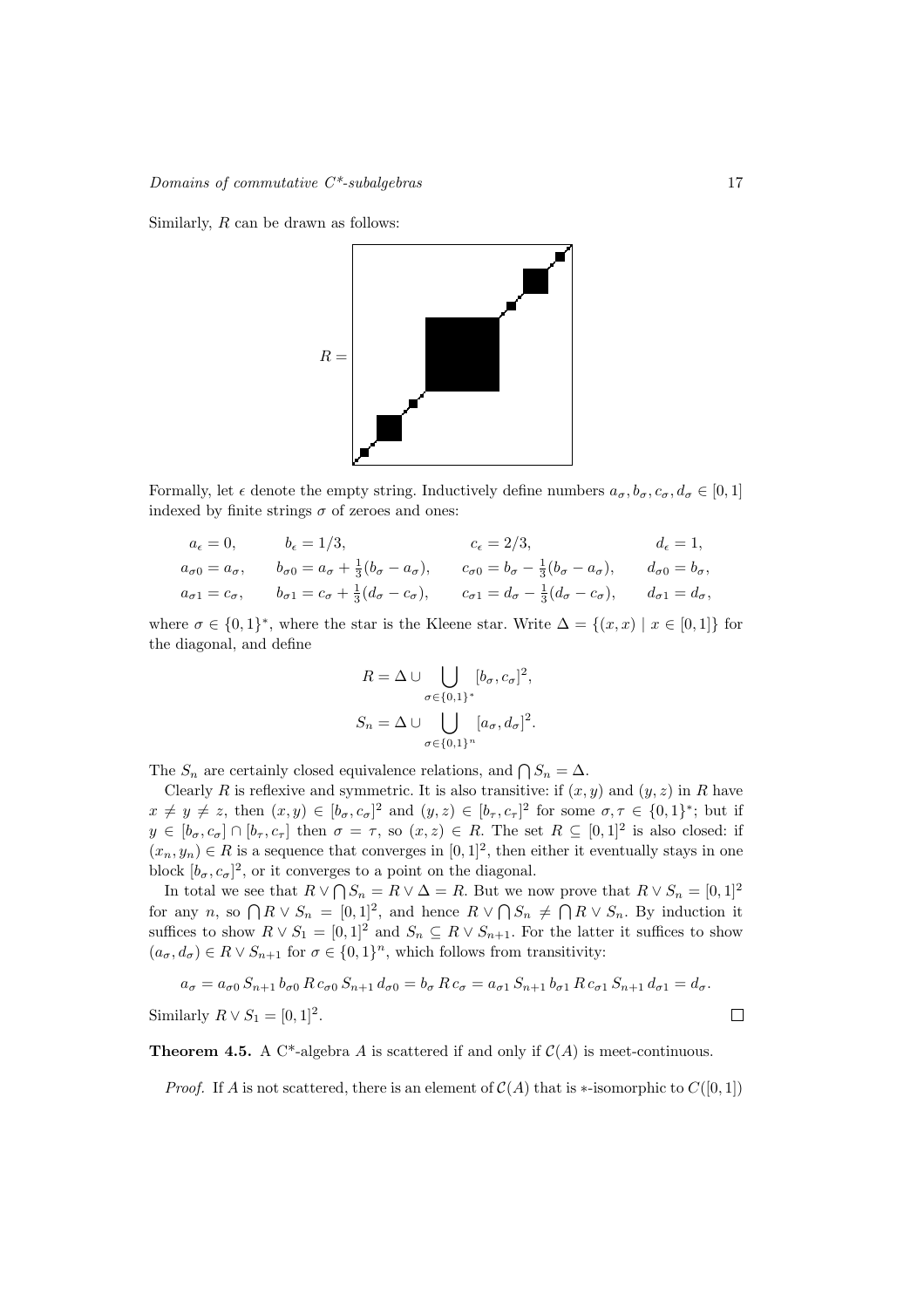#### C. Heunen and B. Lindenhovius 18

by Theorem [1.25.](#page-10-1) Therefore we may assume without loss of generality that  $A = C([0, 1]).$ But it now follows from Lemma [4.3](#page-15-0) and Proposition [4.4](#page-15-1) that  $\mathcal{C}(A)$  is not meet-continuous.

If A is scattered, then  $C(A)$  is continuous by Theorem [3.4.](#page-14-2) But  $C(A)$  is also a complete semilattice, because the intersection  $\bigcap C_i$  of a family of commutative C<sup>\*</sup>-subalgebras  $C_i$  of A is again a commutative C<sup>\*</sup>-subalgebra. And continuous dcpos that are also semilattices are meet-continuous [\(Gierz et al., 2003,](#page-40-5) Proposition I-1.8).  $\Box$ 

We can give another characterization of meet-continuity of  $\mathcal{C}(A)$ , namely in ordertheoretic terms of injective  $*$ -homomorphisms  $f : B \to A$ . In this case the upper adjoint of  $C(f): C(A) \to C(B)$ , *i.e.* the monotone map  $C(f)_*: C(B) \to C(A)$  satisfying

$$
\mathcal{C}(f)(C) \subseteq D \iff C \subseteq \mathcal{C}(f)_*(D)
$$

exists, and is given by  $D \mapsto f^{-1}[D]$ , which clearly preserves inclusions. To see that this map is well defined, we have to show that  $f^{-1}[D]$  is a commutative C<sup>\*</sup>-subalgebra of A if D is a commutative C<sup>\*</sup>-subalgebra of B. Clearly  $f^{-1}[D]$  is a <sup>\*</sup>-subalgebra that topologically closed (as ∗-homomorphisms are continuous). To show that it is commutative, let  $x, y \in f^{-1}[D]$ . Then

$$
f(xy - yx) = f(x)f(y) - f(y)f(x) = 0,
$$

since D is commutative. By injectivity of f it follows that  $xy - yx = 0$ , whence  $f^{-1}[D]$ is commutative. To see that  $\mathcal{C}(f)_*$  is indeed the upper adjoint of  $\mathcal{C}(f)$ , we recall that the latter is given by  $C \mapsto f[C]$ , and it is well known that

$$
f[C] \subseteq D \iff C \subseteq f^{-1}[D].
$$

**Theorem 4.6.** The dcpo  $C(A)$  of a C\*-algebra A is meet-continuous if and only if  $C(f)_*$ is Scott-continuous for any injective  $\ast$ -homomorphism  $f: B \to A$ .

*Proof.* Suppose  $C(f)_*$  is Scott-continuous for each injective \*-homomorphisms f: B  $\rightarrow$ A. Let D be a directed family in  $C(A)$ , and let  $C \in C(A)$ . Write  $i: C \rightarrow A$  for the inclusion. Then  $\mathcal{C}(i)$  has an upper adjoint  $\mathcal{C}(i)_* : \mathcal{C}(B) \to \mathcal{C}(A)$  given by  $D \mapsto i^{-1}[D]$  so  $\mathcal{C}(i)_*(D) = i^{-1}[D] = C \cap D$ . Because  $\mathcal{C}(i)_*$  is Scott-continuous,

$$
C \cap \bigvee \mathcal{D} = \mathcal{C}(i)_* \left(\bigvee \mathcal{D}\right) = \bigvee_{D \in \mathcal{D}} \mathcal{C}(i)_*[D] = \bigvee_{D \in \mathcal{D}} C \cap D.
$$

Hence  $\mathcal{C}(A)$  is meet-continuous.

Now assume  $C(A)$  is meet-continuous and let  $f: B \to A$  be an injective  $\ast$ -homomorphism. Write  $\mathcal{C}(f)_* : \mathcal{C}(B) \to \mathcal{C}(A)$  for the upper adjoint, and let  $\mathcal{D}$  be a directed family in  $\mathcal{C}(B)$ . Then  $\mathcal{C}(\varphi)_*(D) \subseteq \mathcal{C}(f)_*(V \mathcal{D})$  for each  $D \in \mathcal{D}$ , and hence

$$
\bigvee_{D \in \mathcal{D}} f^{-1}[D] = \bigvee_{D \in \mathcal{D}} \mathcal{C}(f)_*(D) \subseteq \mathcal{C}(f)_*\left(\bigvee \mathcal{D}\right) = f^{-1}\left[\bigvee \mathcal{D}\right].
$$

To show that this inclusion is in fact an equality, let  $x \in f^{-1}[\nabla \mathcal{D}]$  be self-adjoint. Then the smallest C<sup>\*</sup>-algebra  $C = C^*(x)$  containing x is commutative, hence an element of  $\mathcal{C}(B)$ . It follows from Lemma [1.10](#page-5-0) that  $f[C] = C^*(f(x))$ . Since  $f(x) \in \bigvee \mathcal{D}$ , hence  $C^*(f(x)) \subseteq \bigvee \mathcal{D}$ , it follows that  $f[C] \subseteq \bigvee \mathcal{D}$ . Meet-continuity of  $\mathcal{C}(A)$  now shows  $f[C] =$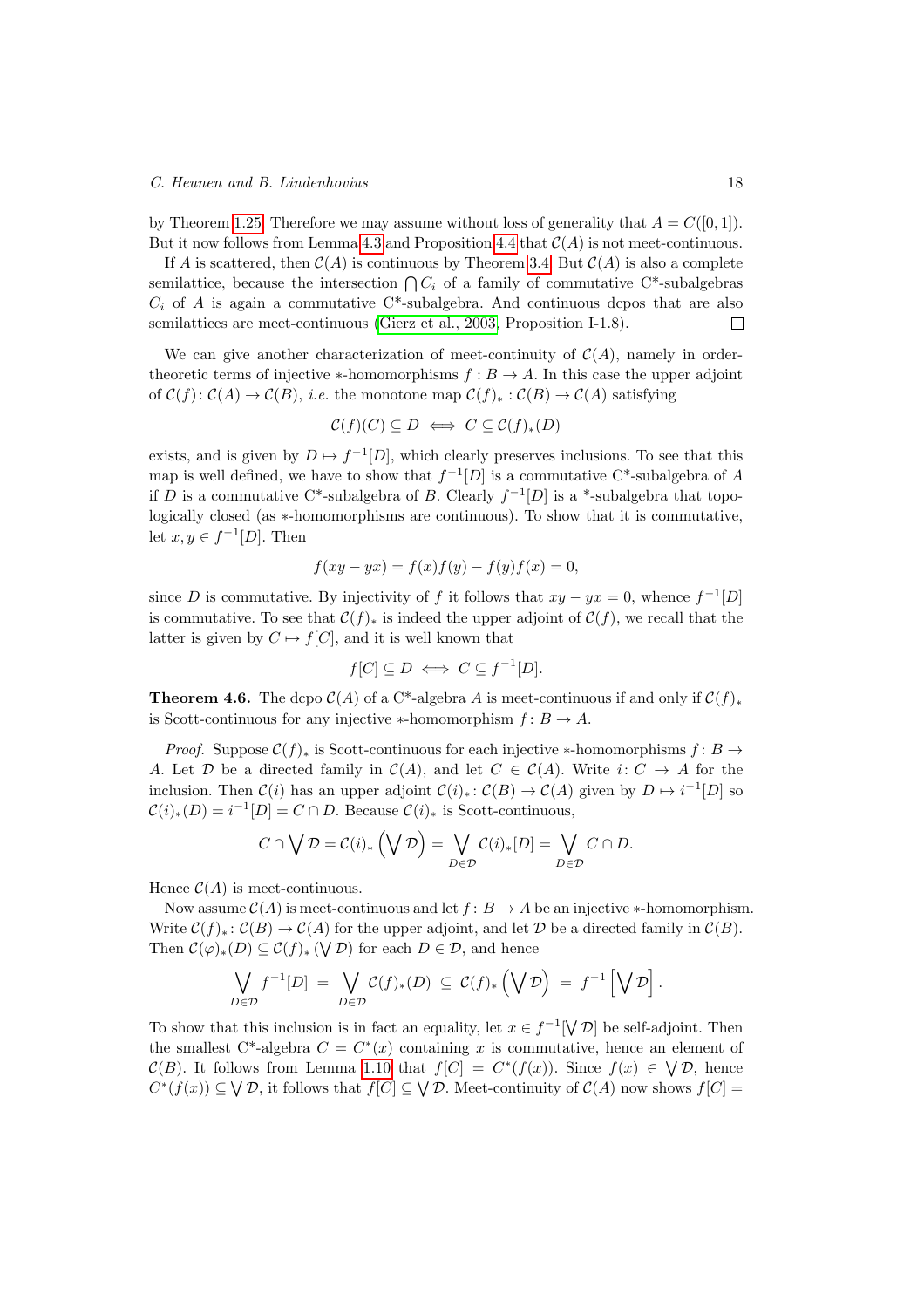$\bigvee_{D \in \mathcal{D}} f[C] \cap D$ . Being a C<sup>\*</sup>-subalgebra,  $f[B]$  is closed in A, so that the injection f restricts to a ∗-isomorphism and hence a homeomorphism  $B \to f[B]$ . Observe that  $f^{-1}[\overline{S}] = \overline{f^{-1}[S]}$  for  $S \subseteq f[B]$ . Hence

$$
C = f^{-1}[f[C]] = f^{-1}\Big[\bigvee_{D \in \mathcal{D}} f[C] \cap D\Big] = f^{-1}\Big[\overline{\bigcup_{D \in \mathcal{D}} f[C] \cap D}\Big]
$$
  
= 
$$
\overline{f^{-1}\Big[\bigcup_{D \in \mathcal{D}} f[C] \cap D\Big]} = \overline{\bigcup_{D \in \mathcal{D}} f^{-1}[f[C] \cap D]}
$$
  

$$
\subseteq \overline{\bigcup_{D \in \mathcal{D}} f^{-1}[D]} = \bigvee_{D \in \mathcal{D}} f^{-1}[D].
$$

As  $x \in C$ , it follows that  $x \in V_{D \in \mathcal{D}} f^{-1}[D]$ . Finally, since  $f^{-1}[V \mathcal{D}]$  is a C\*-subalgebra of A, any of its elements is a linear combination of self-adjoint elements in  $f^{-1}[\nabla \mathcal{D}]$ , hence  $f^{-1}[\nabla \mathcal{D}] \subseteq \bigvee_{D \in \mathcal{D}} f^{-1}[D]$ . We conclude that  $\mathcal{C}(f)_*(\nabla \mathcal{D}) = \bigvee_{D \in \mathcal{D}} \mathcal{C}(f)_*(D)$ .

# <span id="page-18-0"></span>5. Atomicity

In this section we characterize the C\*-algebras A for which  $C(A)$  is atomistic.

**Definition 5.1.** Let  $\mathcal C$  be a partially ordered set with least element 0. An *atom* in  $\mathcal C$  is a minimal non-zero element. A partially ordered set is called atomistic if each element is the least upper bound of some collection of atoms.

We begin by identifying the atoms in  $\mathcal{C}(A)$ . Recall that  $C^*(S) \subseteq A$  denotes the  $C^*$ subalgebra of A generated by a subset  $S$  of  $A$ , i.e., the smallest  $C^*$ -subalgebra containing  $S \subseteq A$ . By Lemma [1.17,](#page-8-1)  $C^*(p)$  is just the linear span  $\text{Span}\{p, 1-p\}$  for projections  $p^2 =$  $p^* = p \in A$ ; this is two-dimensional unless p is *trivial*, *i.e.* 0 or 1, in which case it collapses to the least element  $\mathbb{C}1$  of  $\mathcal{C}(A)$ . The next lemma is simple and known [\(Hamhalter, 2011\)](#page-40-0), but for completeness we include a proof.

<span id="page-18-2"></span>**Lemma 5.2.** Let A be a C<sup>\*</sup>-algebra. Then C is an atom in  $C(A)$  if and only if it is generated by a nontrivial projection.

*Proof.* Clearly two-dimensional C are atoms in  $C(A)$ . Conversely, assume that C is an atom of  $C(A)$ . By Theorem [1.8,](#page-4-2)  $C \simeq C(X)$  for a compact Hausdorff space X. If X contains three distinct point x, y, z, then  $C(X)$  contains a proper subalgebra  $\{f \in C(X) \mid$  $f(x) = f(y)$  with dimension at least two, which contradicts atomicity of C. Hence X must contain exactly two points x and y. Using the ∗-isomorphism between C and  $C(X)$ , let  $p \in C$  be the element corresponding to the element of  $C(X)$  given by  $x \mapsto 1$  and  $y \mapsto 0$ for  $y \neq x$ . It follows that  $C = \text{Span}\{p, 1 - p\}.$  $\Box$ 

To characterize atomicity we will need two auxiliary results. The first deals with least upper bounds of subalgebras in terms of generators.

<span id="page-18-1"></span>**Lemma 5.3.** Let A be a C<sup>\*</sup>-algebra and  $C \in \mathcal{C}(A)$ . If  $\{S_i\}_{i \in I}$  is a family of subsets of C, then each  $C^*(S_i)$  is in  $C(A)$ , and  $C^*\left(\bigcup_{i\in I} S_i\right) = \bigvee_{i\in I} C^*(S_i)$ .

*Proof.* For any  $i \in I$ , clearly  $C^*(S_i)$  is a commutative C<sup>\*</sup>-subalgebra of A, and hence an element of  $C(A)$ .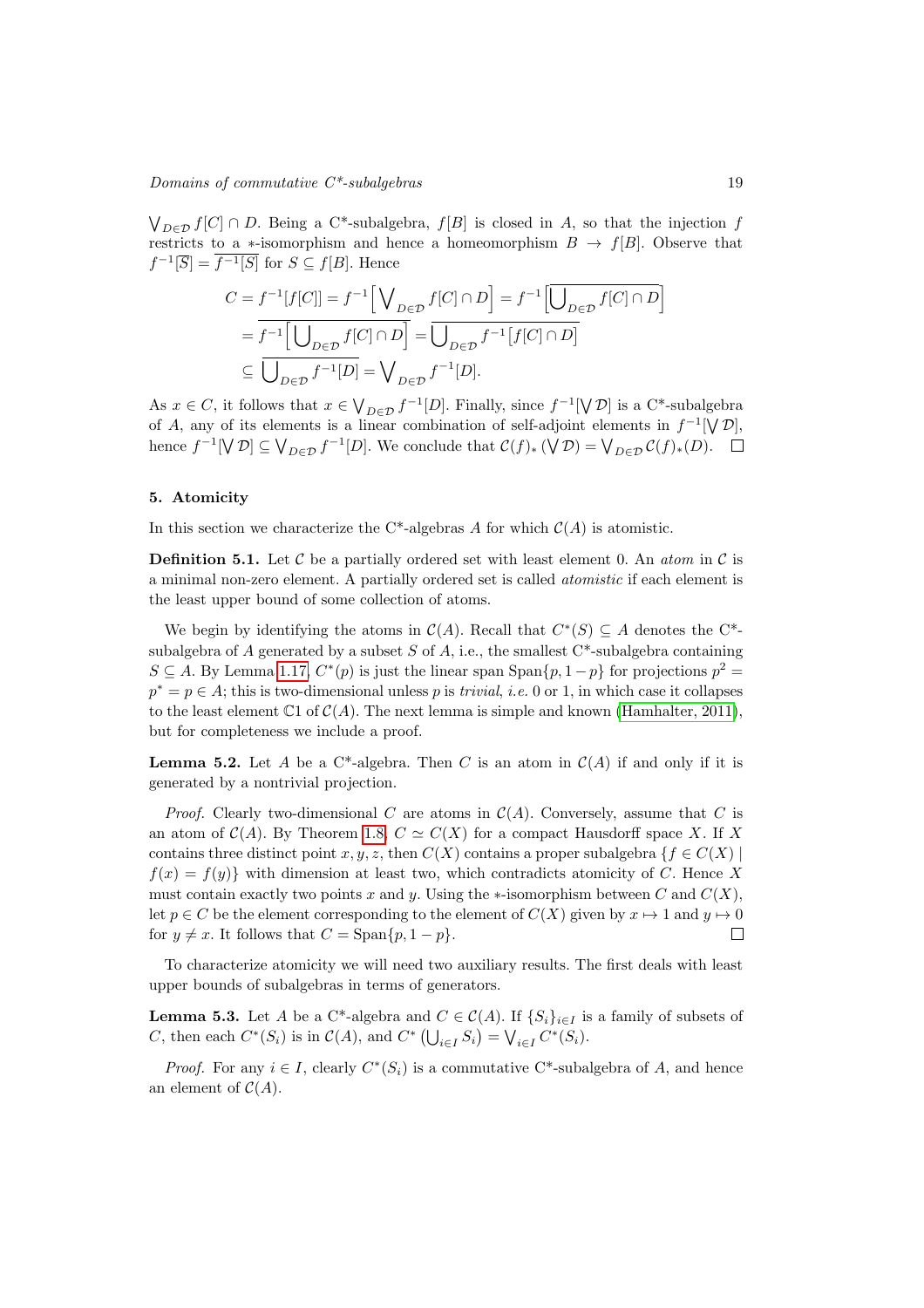Writing  $S = \bigcup_{i \in I} S_i$ , we have  $S_j \subseteq C^*(S)$ , and so  $C^*(S_j) \subseteq C^*(C^*(S)) = C^*(S)$ . Therefore,  $\bigvee_{i\in I} C^*(S_i)$  is contained in  $C^*(S)$ . For the inclusion in the other direction, notice that clearly  $S \subseteq \bigvee_{i \in I} C^*(S_i)$ , whence

$$
C^*(S) \subseteq C^* \left( \bigvee_{i \in I} C^*(S_i) \right) = \bigvee_{i \in I} C^*(S_i).
$$

This finishes the proof.

The second auxiliary result deals with subalgebras generated by projections. It shows that projections are the building blocks for  $C^*$ -algebras A whose dcpos  $C(A)$  are atomistic. This explains why mere approximate finite-dimensionality is not good enough to characterize algebraicity and/or continuity. See also Section [9](#page-30-1) below.

<span id="page-19-0"></span>**Proposition 5.4.** For a  $C^*$ -algebra A, a  $C^*$ -subalgebra C of A is the least upper bound of a collection of atoms of  $C(A)$  if and only if it is generated by projections.

*Proof.* Let  $C \in \mathcal{C}(A)$ . For any collection P of projections in A, of course  $P = \bigcup_{p \in P} \{p\}$ , so Lemma [5.3](#page-18-1) guarantees  $C^*(P) = \bigvee_{p \in P} C^*(p)$ . Hence C is generated by projections if and only if  $C = C^*(P)$  for some collection P of projections in C if and only if  $C =$  $\bigvee_{p\in P} C^*(p)$  for some collection of projections in C. It now follows from Lemma [5.2](#page-18-2) that C is generated by projections if and only if it is the least upper bound of atoms in  $C(A)$ .  $\Box$ 

<span id="page-19-1"></span>This leads to the following characterization of atomicity of  $C(A)$ .

**Theorem 5.5.** A C<sup>\*</sup>-algebra A is scattered if and only if  $C(A)$  is atomistic.

*Proof.* By Theorem [2.4](#page-13-2) it suffices to prove that  $C(A)$  is algebraic if and only if it is atomistic. Assume that  $C(A)$  is algebraic and let  $C \in C(A)$ . If  $C = \mathbb{C}1$ , then C is the least upper bound of the empty set, which is a subset of the set of atoms. Otherwise, it follows from Proposition [2.3](#page-12-0) that  $C$  is the least upper bound of all its finite-dimensional C\*-subalgebras. Since every finite-dimensional C\*-algebra is generated by a finite set of projections, it follows from Proposition [5.4](#page-19-0) that each element  $D \in K(C(A)) \cap \downarrow C$  can be written as the least upper bound of atoms in  $\mathcal{C}(A)$ . Hence C is a least upper bound of atoms, so  $\mathcal{C}(A)$  is atomistic.

Conversely, assume  $C(A)$  is atomistic and let  $C \in C(A)$ . Because C being finitedimensional implies that it is a least upper bound of  $K(\mathcal{C}(A)) \cap \downarrow C$ , we may assume that C is infinite-dimensional. By Lemma [5.2,](#page-18-2)  $C = \bigvee_{p \in P} C^*(p)$  for some collection P of projections in A. As we must have  $P \subseteq C$ , all projections in P commute. We may replace  $P$  by the set of all projections of  $C$ , which we will denote by  $P$  as well; then we still have  $C = \bigvee_{p \in P} C^*(p)$ . Write F for the collection of all finite subsets of P, and consider the family  $\{C^*(F) \in \mathcal{C}(A) \mid F \in \mathcal{F}\}\.$  If  $F \in \mathcal{F}$ , then  $C^*(F)$  is finite-dimensional, and since finite-dimensional C\*-algebras are generated by a finite number of projections, it follows that this family equals  $K(\mathcal{C}(A)) \cap \downarrow C$ . Now let  $F_1, F_2 \in \mathcal{F}$ . By Lemma [5.3,](#page-18-1)

 $\Box$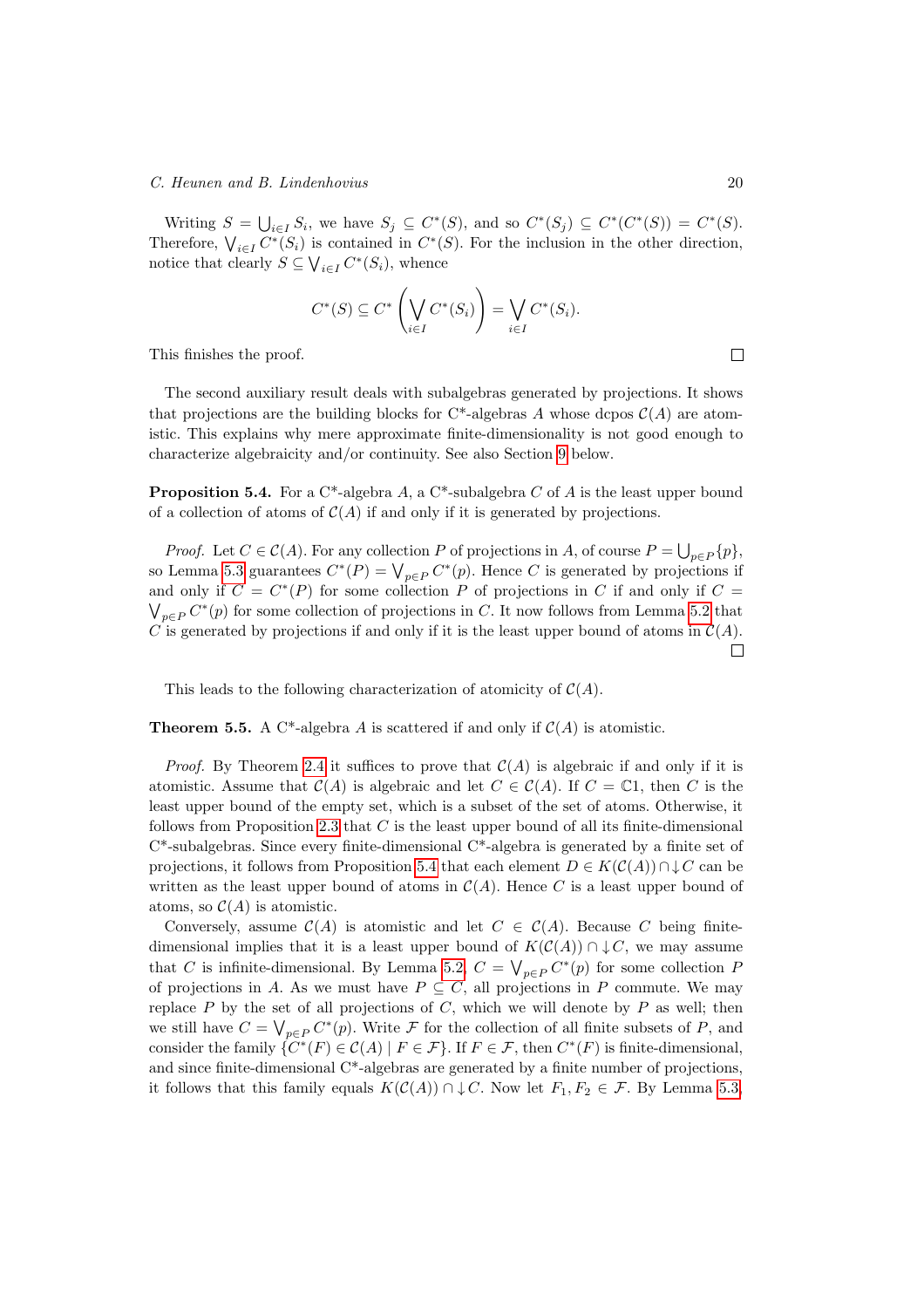#### $\noindent \textit{Domain} \space$  of commutative  $C^*$ -subalgebras 21

$$
C^*(F_1) \vee C^*(F_2) = C^*(F_1 \cup F_2)
$$
, making the family directed. Then:

$$
C = \bigvee_{p \in P} C^*(\{p\}) = \bigvee_{F \in \mathcal{F}} \bigvee_{p \in F} C^*(p) = \bigvee_{F \in \mathcal{F}} C^*(F),
$$

where the third equality used Lemma [5.3.](#page-18-1) Hence  $\mathcal{C}(A)$  is algebraic.

#### <span id="page-20-0"></span>6. Quasi-continuity and quasi-algebraicity

In this section we show that for dcpos  $\mathcal{C}(A)$  of C<sup>\*</sup>-algebras A, the notions of quasicontinuity and quasi-algebraicity, which are generally weaker than continuity and algebraicity, are in fact equally strong.

To define quasi-continuity and quasi-algebraicity [\(Gierz et al., 2003,](#page-40-5) Section III-3) we generalize the way below relation of a dcpo C to nonempty subsets: write  $\mathcal{G} \leq \mathcal{H}$  when  $\uparrow \mathcal{H} \subseteq \uparrow \mathcal{G}$ . This is a pre-order, and we can talk about *directed* families of nonempty subsets. A nonempty subset G is way below another one H, written  $\mathcal{G} \ll \mathcal{H}$ , when  $\bigvee \mathcal{D} \in \uparrow \mathcal{H}$  implies  $D \in \uparrow \mathcal{G}$  for some  $D \in \mathcal{D}$ . Observe that  $\{B\} \ll \{C\}$  if and only if  $B \ll C$ , so we may abbreviate  $\mathcal{G} \ll \{C\}$  to  $\mathcal{G} \ll C$ , and  $\{C\} \ll \mathcal{H}$  to  $C \ll \mathcal{H}$ .

<span id="page-20-2"></span>**Definition 6.1.** For an element C in a dcpo  $\mathcal{C}$ , define

$$
Fin(C) = \{ \mathcal{F} \subseteq \mathcal{C} \mid \mathcal{F} \text{ is finite, nonempty, and } \mathcal{F} \ll C \},
$$
  

$$
KFin(C) = \{ \mathcal{F} \in Fin(C) \mid \mathcal{F} \ll \mathcal{F} \}.
$$

The dcpo is quasi-continuous if each  $\text{Fin}(C)$  is directed, and  $C \nleq D$  implies  $D \notin \uparrow \mathcal{F}$  for some  $\mathcal{F} \in \text{Fin}(C)$ . It is quasi-algebraic if each  $\text{KFin}(C)$  is directed, and  $C \nleq D$  implies  $D \notin \uparrow \mathcal{F}$  for some  $\mathcal{F} \in \mathrm{KFin}(C)$ .

It is asserted without proof in [\(Gierz et al., 2003,](#page-40-5) Proposition III-3.10) that continuity implies quasi-continuity. For completeness let us sketch a proof. Let  $\mathcal C$  be continuous and  $C \in \mathcal{C}$ . First one has to show that  $\text{Fin}(C)$  is directed, so let  $\mathcal{F}, \mathcal{G} \in \text{Fin}(C)$ . Since  $\downarrow C$ is directed and has supremum C, it follows from  $\mathcal{F} \ll C$  and  $\mathcal{G} \ll C$  that there are  $D_{\mathcal{F}}$ and  $D_{\mathcal{G}}$  in  $\downarrow$  C such that  $D_{\mathcal{F}} \in \uparrow \mathcal{F}$  and  $D_{\mathcal{G}} \in \uparrow \mathcal{G}$ . Since  $\downarrow$  C is directed, there is some  $D \in \downarrow C$  such that  $D_{\mathcal{F}}$ ,  $D_{\mathcal{G}} \leq D$ . It now follows that  $\mathcal{H} = \{D\}$  is an element in Fin(C) such that  $\mathcal{F}, \mathcal{G} \leq \mathcal{H}$ . It follows by contraposition that  $C \nleq D$  implies that  $D \notin \uparrow \mathcal{F}$ for some  $\mathcal{F} \in \text{Fin}(C)$ . Indeed, if  $D \in \uparrow \mathcal{F}$  for each  $\mathcal{F} \in \text{Fin}(C)$ , then  $D \in \uparrow E$  for each  $E \ll C$ , which translates to  $E \leq D$  for each  $E \in \mathcal{F}$ . Hence  $C = \bigvee \mathcal{F} \subset D$  using the fact that  $\mathcal C$  is continuous.

In almost the same way (replacing  $\text{Fin}(C)$  by  $\text{KFin}(C)$ , and replacing  $\downarrow C$  by the directed set of compact elements below  $C$ ) one can show that algebraicity implies quasialgebraicity.

Intuitively, quasi-continuity and quasi-algebraicity relax continuity and algebraicity to allow the information in approximants to be spread out over finitely many observations rather than be concentrated in a single one.

We start by analysing the way-below relation generalized to finite subsets.

<span id="page-20-1"></span>**Lemma 6.2.** Let A be a C<sup>\*</sup>-algebra,  $C \in C(A)$  and  $\mathcal{F} \subset C(A)$ . Then  $\mathcal{F} \in \text{Fin}(C)$  if and only if F contains finitely many elements and  $F \ll C$  for some  $F \in \mathcal{F}$ .

 $\Box$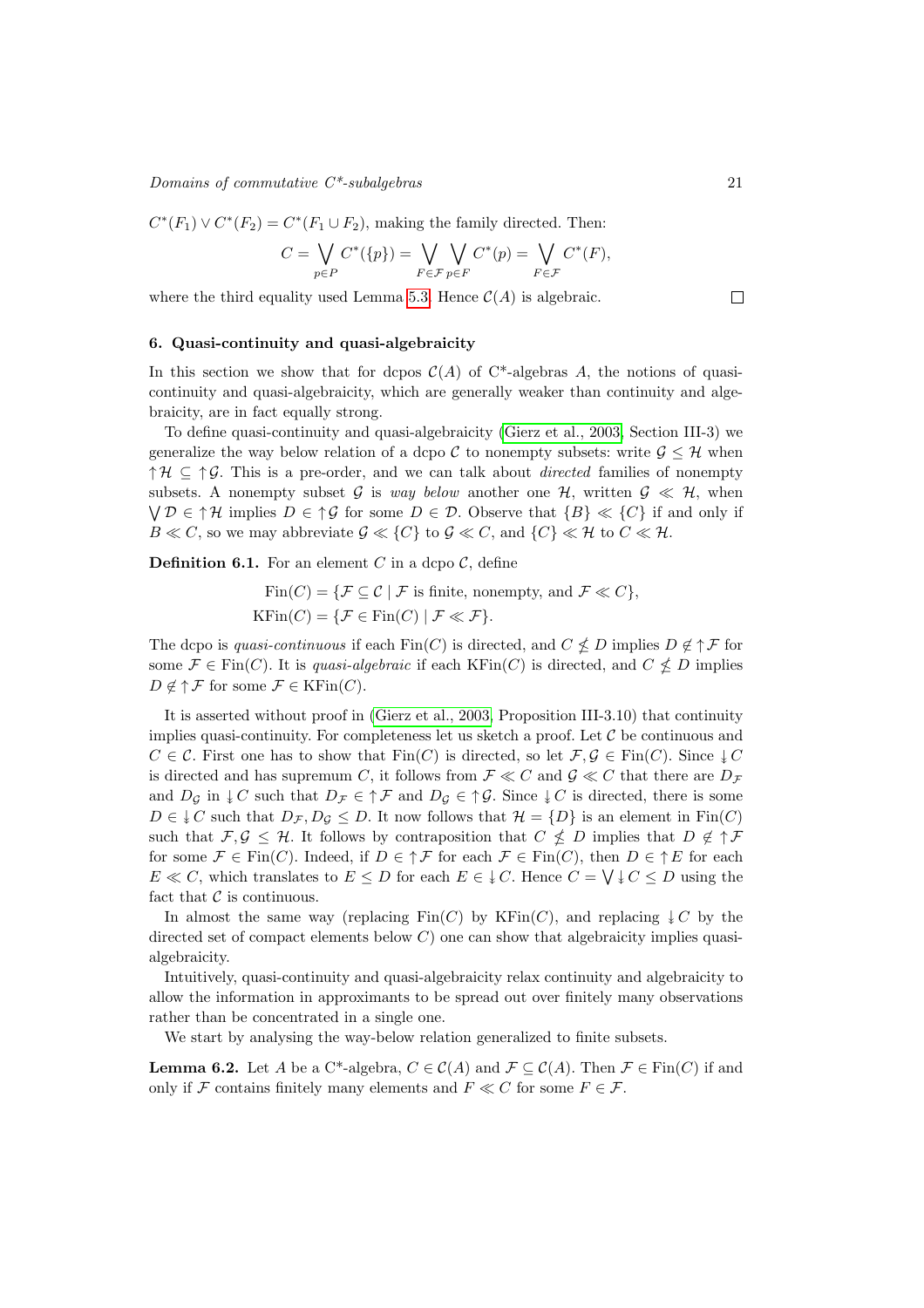#### C. Heunen and B. Lindenhovius 22

*Proof.* Let F contain finitely many elements and assume that  $F \ll C$  for some  $F \in \mathcal{F}$ . Let D be a directed subset of  $\mathcal{C}(A)$  such that  $C \subseteq \bigvee \mathcal{D}$ . Since  $F \ll C$ , we have  $F \subseteq D$ for some  $D \in \mathcal{D}$ , so  $D \in \uparrow \mathcal{F}$ . Thus  $\mathcal{F} \in \text{Fin}(C)$ .

Conversely, suppose  $\mathcal{F} \in \text{Fin}(C)$ . Then  $\mathcal{F} \ll C$  and  $\mathcal{F}$  is nonempty and finite. Now  $\{C\}$ is a directed subset whose supremum contains C, so there is some  $F = \{F_1, \ldots, F_n\} \in \mathcal{F}$ contained in  $C$ . Assume for a contradiction that each  $F_i$  has infinite dimension. Write X for the spectrum of C, so  $C \simeq C(X)$ . Lemma [3.2](#page-13-1) guarantees the existence of points  $p_1, \ldots, p_n \in X$  with  $F_j \nsubseteq C_{\overline{U_j}}$  for each open neighbourhood  $U_j \subseteq X$  of  $p_j$ . In particular,  $F_j \nsubseteq \bigcap_{i=1}^n C_{\overline{U_i}}$  for each  $i = 1, \ldots, n$  and open neighbourhood  $U_i$  of  $p_i$ . Consider the family

$$
\Big\{\bigcap_{i=1}^n C_{\overline{U_i}}\Big| U_i \text{ open neighbourhood of } p_i, i = 1,\ldots,n\Big\}.
$$

It is directed and has supremum C by Lemma [2.2.](#page-11-1) However, no member of the family contains  $F_i$ . If  $F \in \mathcal{F}$  such that  $F \nsubseteq C$ , we cannot have  $F \subseteq \bigcap C_{\overline{U_i}}$  for any i or neighbourhood  $U_i$  of  $p_i$ , because the latter is contained in C by construction, contradicting  $\mathcal{F} \ll C$ . We conclude that there must be a finite-dimensional  $F \in \mathcal{F}$  such that  $F \subseteq C$ . Now  $F \ll C$  follows from Proposition [3.3.](#page-14-1)  $\Box$ 

<span id="page-21-0"></span>**Lemma 6.3.** Let A be a C<sup>\*</sup>-algebra and let  $C \in \mathcal{C}(A)$ . If  $F \ll C$ , then  $\{F\} \in \text{KFin}(C)$ . If  $\mathcal{F} \in \text{Fin}(C)$ , then  $\mathcal{F} \leq \mathcal{F}'$  for some  $\mathcal{F}' \in \text{KFin}(C)$ .

*Proof.* Let  $F \ll C$ . By Lemma [6.2,](#page-20-1) we have  $\{F\} \in \text{Fin}(C)$ . By Lemma [3.3,](#page-14-1) we have  $F \ll F$ . Therefore  $\{F\} \ll \{F\}$ , and so  $\{F\} \in \text{KFin}(C)$ .

Let  $\mathcal{F} \in \text{Fin}(C)$ . By Lemma [6.2,](#page-20-1) there is an  $F \in \mathcal{F}$  such that  $F \ll C$ . The reasoning in the previous paragraph shows  $\{F\} \in \text{KFin } C$ . Since  $F \in \mathcal{F}$ , we have  $F \in \uparrow \mathcal{F}$ , and so  $\uparrow \{F\} \subseteq \uparrow \mathcal{F}$ . We conclude that  $\mathcal{F} \leq \mathcal{F}'$  for  $\mathcal{F}' = \{F\}$ .  $\Box$ 

We are now ready to characterize quasi-continuity and quasi-algebraicity of  $C(A)$ .

**Theorem 6.4.** A C<sup>\*</sup>-algebra A is scattered if and only if  $C(A)$  is quasi-continuous, if and only if  $C(A)$  is quasi-algebraic.

*Proof.* If A is scattered, then  $C(A)$  is algebraic by Theorem [2.4,](#page-13-2) and hence quasialgebraic by the remarks following Definition [6.1.](#page-20-2)

Now assume that  $C(A)$  is quasi-algebraic and let  $C \in C(A)$ . Let  $\mathcal{F}_1, \mathcal{F}_2 \in \text{Fin}(C)$ . By Lemma [6.3,](#page-21-0) there exist elements  $\mathcal{F}'_1, \mathcal{F}'_2 \in \mathrm{KFin}(C)$  such that  $\mathcal{F}_i \leq \mathcal{F}'_i$ . By quasialgebraicity, KFin(C) is directed, so there is an  $\mathcal{F} \in \mathrm{KFin}(C)$  such that  $\mathcal{F}'_1, \mathcal{F}'_2 \leq \mathcal{F}$ . Hence  $\mathcal{F}_1, \mathcal{F}_2 \leq \mathcal{F}$ . Since KFin(C)  $\subseteq$  Fin(C), it then follows that Fin(C) is directed. Let  $B \in \mathcal{C}(A)$  satisfy  $C \nsubseteq B$ . Assume that  $B \in \uparrow \mathcal{F}$  for  $\mathcal{F} \in \text{Fin}(C)$ . Lemma [6.3](#page-21-0) provides  $\mathcal{F}' \in \mathrm{KFin}(C)$  with  $\mathcal{F} \leq \mathcal{F}'$ . But this means that  $\uparrow \mathcal{F} \subseteq \uparrow \mathcal{F}'$ . Hence  $B \in \uparrow \mathcal{F}'$ , which contradicts quasi-algebraicity. Therefore we must have  $B \notin \uparrow \mathcal{F}$  for each  $\mathcal{F} \in \text{Fin}(C)$ , making  $\mathcal{C}(A)$  quasi-continuous.

Finally, assume  $C(A)$  is quasi-continuous. Let  $F_1, F_2 \in \downarrow C$ . By Lemma [6.2,](#page-20-1) we have  ${F_1}, {F_2} \in Fin(C)$ , and since  $Fin(C)$  is directed, there is an  $\mathcal{F} \in Fin(C)$  such that  $\mathcal{F} \subseteq \uparrow \{F_1\} \cap \uparrow \{F_2\}$ . In other words,  $F_1, F_2 \subseteq F$  for each  $F \in \mathcal{F}$ , and since  $\mathcal{F} \in \text{Fin}(C)$ ,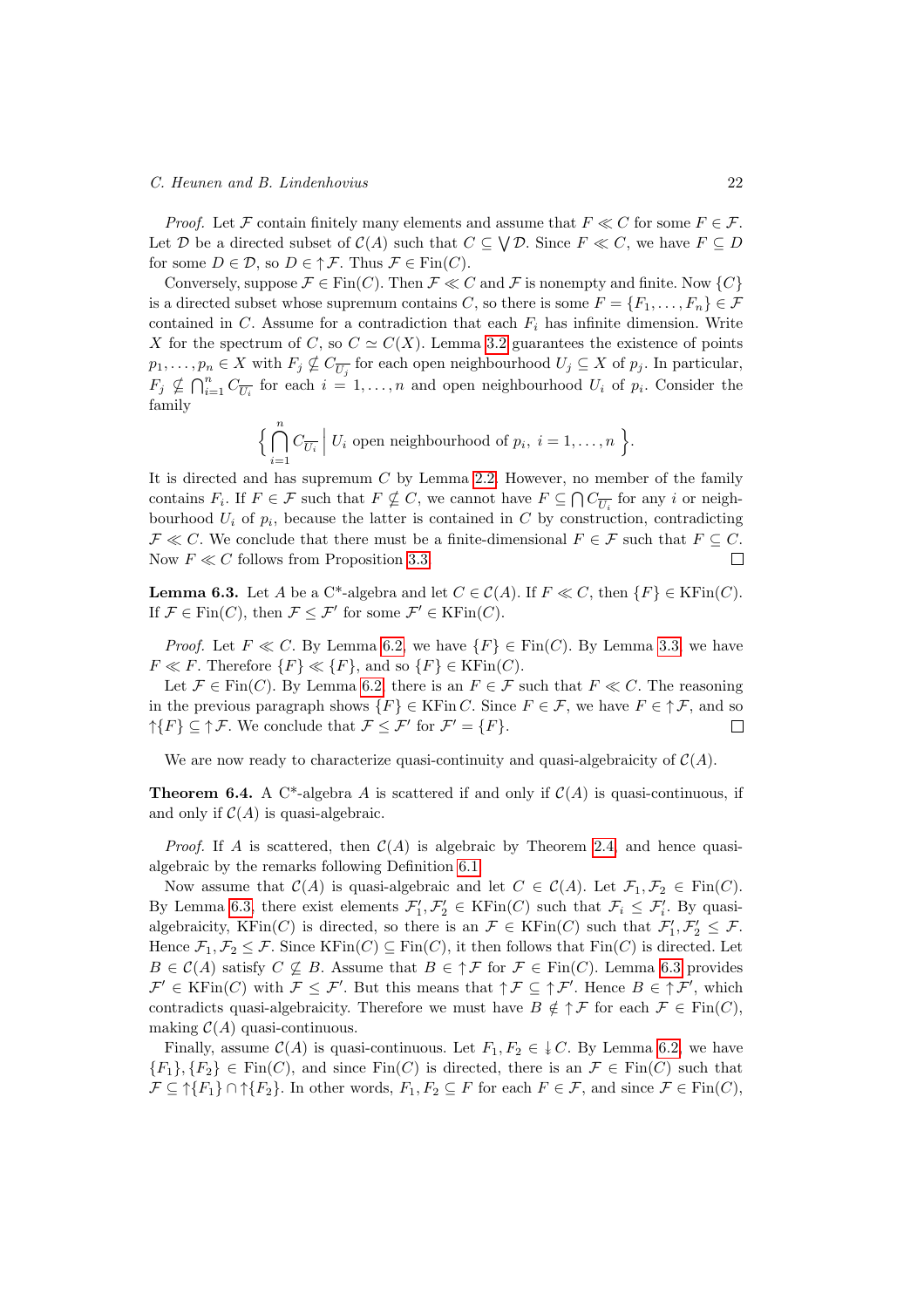Lemma [6.2](#page-20-1) guarantees the existence of some F such that  $F \ll C$ , making  $\downarrow C$  directed. Let  $B = \bigvee U \in C$ . Since  $F \subseteq C$  for each  $F \in \bigcup C$ , we have  $B \subseteq C$ . If  $B \neq C$ , then  $C \nsubseteq B$ , so by quasi-continuity there must be an  $\mathcal{F} \in \text{Fin}(C)$  with  $B \notin \uparrow \mathcal{F}$ . Hence  $F \nsubseteq B$  for each  $F \in \mathcal{F}$ , and in particular, Lemma [6.2](#page-20-1) implies the existence of some  $F \in \mathcal{F}$  satisfying  $F \ll C$ , but  $F \nsubseteq B$ . By definition of B we have  $F \subseteq B$  for each  $F \ll C$ , giving a contradiction. Thus  $C(A)$  is continuous, and by Theorem [3.4,](#page-14-2) A is scattered.  $\Box$ 

#### <span id="page-22-0"></span>7. Other notions of scatteredness

In the previous sections, we have seen that the dcpo  $C(A)$  of a C<sup>\*</sup>-algebra A is nice – in the sense of being (quasi-)algebraic, (quasi-)continuous, or atomistic, which are all equivalent – precisely when A is scattered. In this section we study when  $\mathcal{C}(A)$  itself is scattered, in two different ways: by putting a topology on  $\mathcal{C}(A)$  and asking when it is a scattered topological space; and by considering an established (but different) notion of scatteredness for partially ordered sets directly on  $\mathcal{C}(A)$ . Both will turn out to be very restrictive, in the sense that they coincide with A being finite-dimensional.

If the C<sup>\*</sup>-algebra A is scattered, then we can turn the domain  $\mathcal{C}(A)$  itself into the spectrum of another C\*-algebra, which this section studies. We will use the Lawson topology, that turns approximation in domains into topological convergence.

**Definition 7.1.** The Scott topology declares subsets U of a dcpo to be open if  $\uparrow U = U$ , and  $\mathcal{D} \cap \mathcal{U} \neq \emptyset$  when  $\bigvee^{\uparrow} \mathcal{D} \in \mathcal{U}$ . The Lawson topology has as basic open subsets  $\mathcal{U} \setminus \uparrow \mathcal{F}$ for a Scott open subset  $U$  and a finite subset  $\mathcal{F}$ .

These topologies capture approximation in the following sense. A monotone function f between dcpos is continuous with respect to the Scott topology precisely when it is Scott continuous, i.e., when  $\bigvee f[\mathcal{D}] = f(\bigvee \mathcal{D})$  for directed subsets  $\mathcal{D}$  [\(Gierz et al.,](#page-40-5) [2003,](#page-40-5) Proposition II-2.1). Thus Proposition [1.14](#page-6-1) shows that  $\mathcal{C}(f)$  is Scott continuous. Similarly, a meet-semilattice homomorphism between complete semilattices is continuous with respect to the Lawson topology precisely when  $\Lambda f[D] = f(\Lambda D)$  for nonempty subsets  $D$  [\(Gierz et al., 2003,](#page-40-5) Theorem III-1.8).

**Proposition 7.2.** If A is a scattered C\*-algebra, then  $C(A)$  is a totally disconnected compact Hausdorff space in the Lawson topology.

*Proof.* If A is scattered, then  $C(A)$  is both an algebraic domain and a complete semilattice. Therefore it is compact Hausdorff in the Lawson topology [\(Gierz et al., 2003,](#page-40-5) Corollary III-1.11). Moreover, it follows that  $C(A)$  is zero-dimensional [\(Gierz et al., 2003,](#page-40-5) Exercise III-1.14), which for compact Hausdorff spaces is equivalent to being totally disconnected [\(Willard, 1970,](#page-41-8) Theorem 29.7).  $\Box$ 

For example, let A be the algebra of all 2-by-2-matrices as discussed in Example [1.4.](#page-3-1) In  $\mathcal{C}(A)$  there is then one bottom element, and all other elements are incomparable to each other and are in 1-1 correspondence with bases of  $\mathbb{C}^2$ . As a consequence, the Lawson topology of  $C(A)$  is homeomorphic to the one-point compactification of a discrete space of cardinality  $2^{\aleph_0}$ .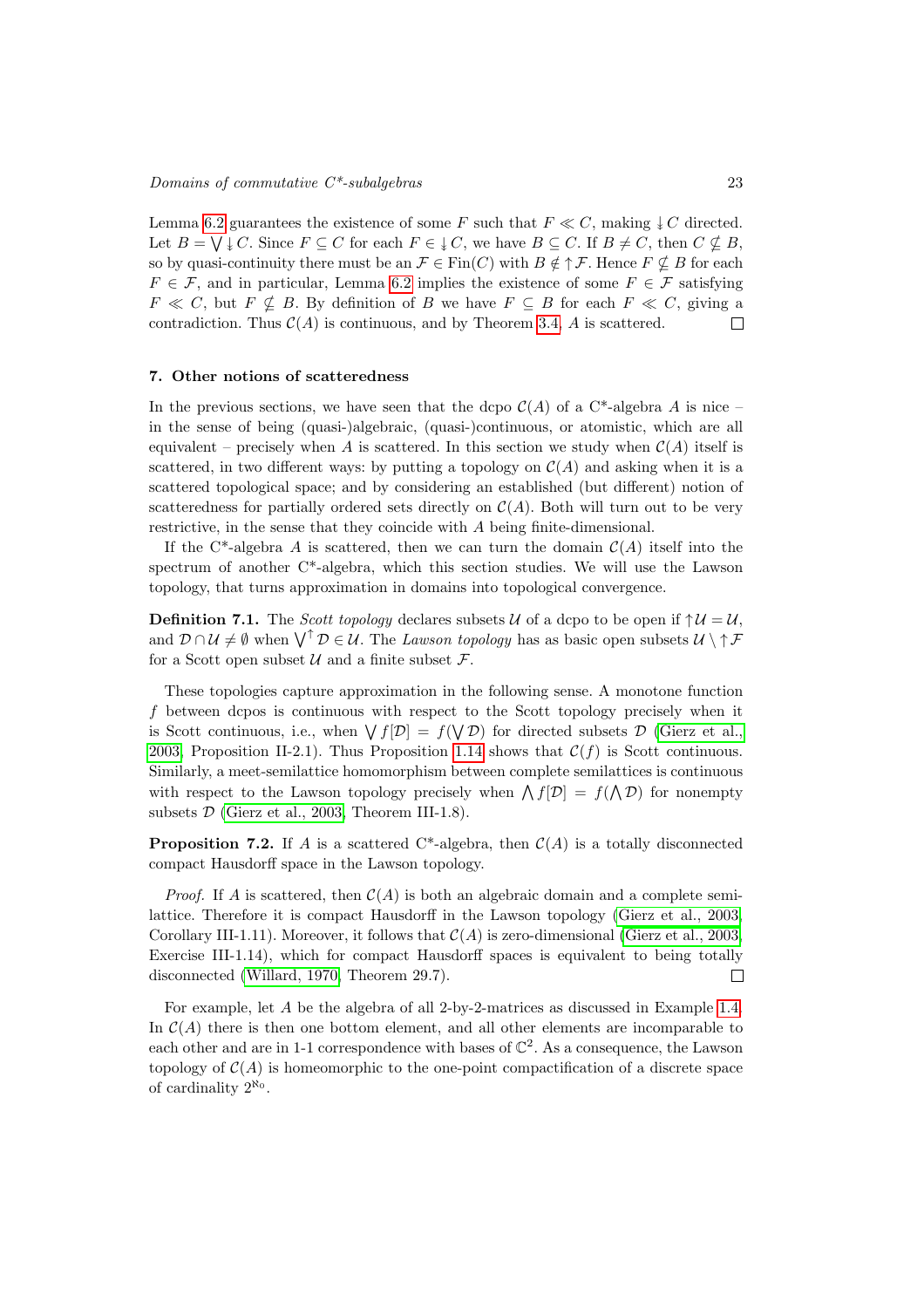It follows from the previous proposition that any scattered C\*-algebra A gives rise to another, commutative, C\*-algebra  $C(X)$  for  $X = C(A)$  with its Lawson topology. Thus we can speak about the domain of commutative C\*-subalgebras entirely within the language of C\*-algebras. However, there is a caveat: iterating this construction only makes sense in the finite-dimensional case, as the following theorem shows.

**Theorem 7.3.** A scattered C<sup>\*</sup>-algebra A is finite-dimensional if and only if  $C(A)$  is scattered in the Lawson topology.

*Proof.* Let A have finite dimension, so it is certainly scattered, and  $\mathcal{C}(A)$  is algebraic. It follows that a basis for the Scott topology is given by  $\uparrow C$  for C compact [\(Gierz et al.,](#page-40-5) [2003,](#page-40-5) Corollary II-1.15). Thus sets of the form  $\uparrow C \setminus \uparrow \mathcal{F}$  with C compact and F finite form a basis for the Lawson topology. Take a nonempty subset  $S \subseteq C(A)$ , and let M be a maximal element of  $S$ , which exists by [\(Lindenhovius, 2015,](#page-40-16) Lemma 10). Since  $M$  must be finite-dimensional too, it is compact by Proposition [2.3.](#page-12-0) Hence  $\uparrow M$  is Scott open and therefore Lawson open. Maximality of M in S now gives  $S \cap \uparrow M = \{M\}$ , and since  $\uparrow M$ is Lawson open, it follows that M is an isolated point of S. Hence  $\mathcal{C}(A)$  is scattered (cf. Definition [1.21\)](#page-9-2).

For the converse, assume A is infinite-dimensional. Then  $\mathcal{C}(A)$  has a noncompact element C, and  $\downarrow$  C contains an isolated point if it intersects some basic Lawson open set in a single point. Hence  $\downarrow$  C ∩  $\uparrow$  K  $\setminus \uparrow$  F must be a singleton for some finite set  $\mathcal{F} \subseteq \mathcal{C}(A)$ and some compact  $K \in \mathcal{C}(A)$ . In other words,  $[K, C] \setminus \uparrow \mathcal{F}$  is a singleton, where  $[K, C]$  is the interval  $\{D \in C(A) \mid K \subseteq D \subseteq C\}$ . Since C is infinite-dimensional and scattered (by Theorem [1.25\)](#page-10-1), there are infinitely many atoms in  $[K, C]$ : for  $C(A)$  is atomistic by The-orem [5.5](#page-19-1) and hence C dominates infinitely many atoms  $C_i$ , but K is finite-dimensional by Proposition [2.3,](#page-12-0) so that  $C_i \vee K$ , excepting the finitely many  $C_i \leq K$ , give infinitely many atoms in [K, C]. Hence there is no finite subset  $\mathcal{F} \subseteq \mathcal{C}(A)$  making  $[K, C] \setminus \uparrow \mathcal{F}$  a singleton. We conclude that  $\downarrow C$  has no isolated points, so  $\mathcal{C}(A)$  cannot be scattered.  $\square$ 

Just like there is an established notion of scatteredness for topological spaces and C\* algebras, there is an established notion of scatteredness for partially ordered sets. In the rest of this section we show that the two notions diverge, and should not be confused.

**Definition 7.4.** A chain C in a poset P is *order-dense* if none of its elements covers another one, *i.e.* if  $x < z$  in C then  $x < y < z$  for some  $y \in C$ . A poset is *order-scattered* when it does not contain an order-dense chain of at least two points.

<span id="page-23-0"></span>**Lemma 7.5.** If a C<sup>\*</sup>-algebra A is not scattered, then  $C(A)$  is not order-scattered.

*Proof.* If A is not scattered it has a commutative  $C^*$ -subalgebra with spectrum [0, 1] by Theorem [1.25,](#page-10-1) so without loss of generality we may assume  $A = C([0, 1])$ . Consider

$$
\{C_{[x,1]} \mid x \in [0,1)\} \subseteq \mathcal{C}(A).
$$

<span id="page-23-1"></span>Because  $C_{[x,1]} \subseteq C_{[y,1]}$  if and only if  $x \leq y$ , this set is order-isomorphic to the order-dense chain [0, 1) via the map  $C_{[x,1]} \mapsto x$ .  $\Box$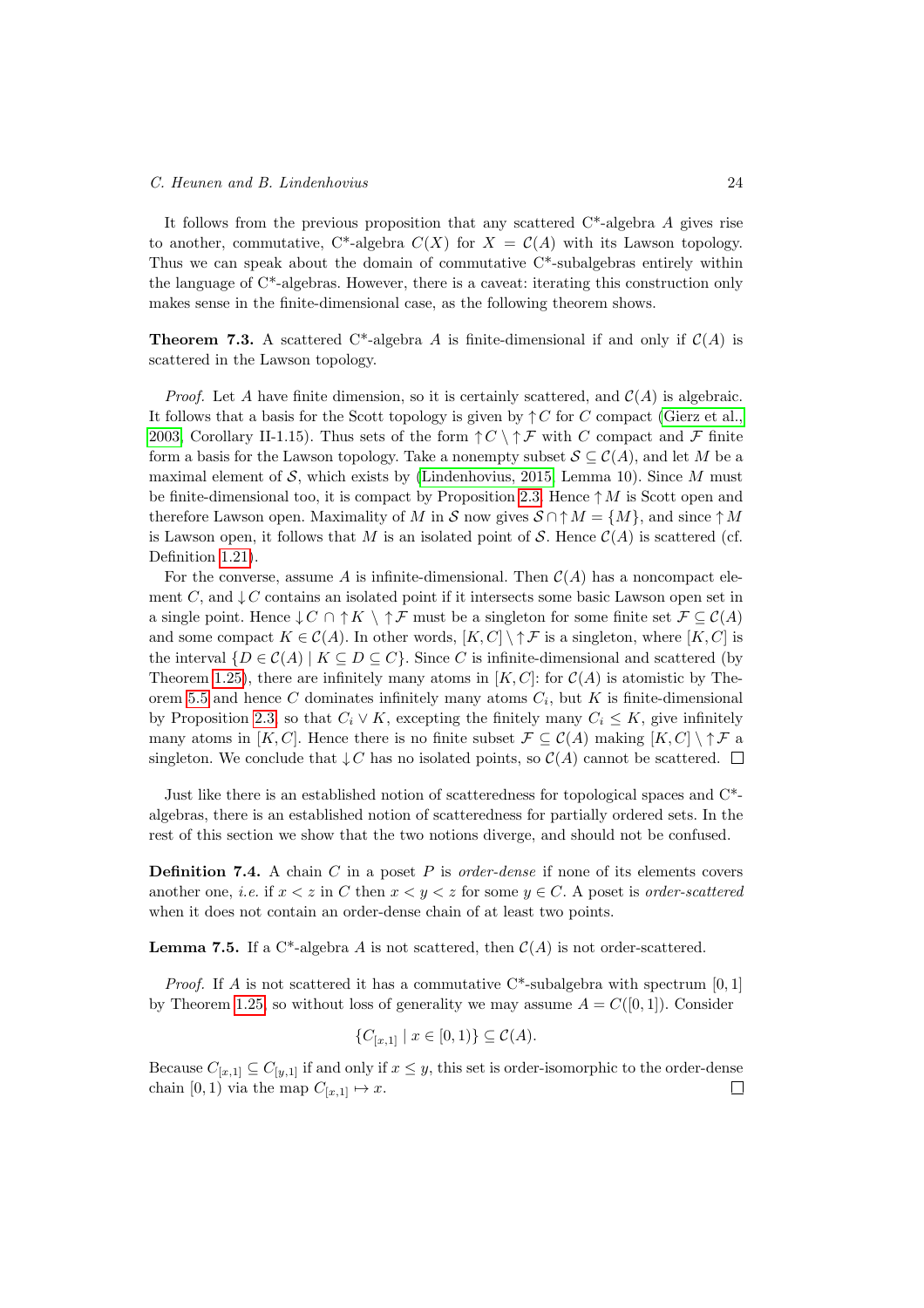**Lemma 7.6.** Let X be an infinite scattered compact Hausdorff space, and let  $A = C(X)$ . Then  $C(A)$  is not order-scattered.

Proof. First observe that X must contain an infinite number of isolated points, for if X had only finitely many isolated points  $x_1, \ldots, x_n$ , then  $X \setminus \{x_1, \ldots, x_n\}$  would be closed and hence contain an isolated point  $x_{n+1}$ , which is also isolated in X because  $X \setminus \{x_1, \ldots, x_n\}$  would be open. Choose a countably infinite set Y of isolated points of X. Note that Y is open, but cannot be closed because X is compact. Let  $Z = \overline{Y} \setminus Y$ be the boundary of Y. Since Y is open, Z is closed. Moreover, if  $S \subseteq Y$ , then  $Z \cup S =$  $(\overline{Y} \setminus Y) \cup S = \overline{S} \setminus (Y \setminus S)$  is closed because  $Y \setminus S$  consists only of isolated points and hence is open. As  $Y$  is countably infinite, we can label its elements by rational numbers  $Y = \{x_q\}_{q \in \mathbb{Q}}$ . For each  $q \in \mathbb{Q}$ , set

$$
K_q = Z \cup \{x_r \mid r \leq q\},\
$$

and notice that  $K_q$  is closed and infinite. Now  $q \mapsto K_q$  is an order embedding of  $\mathbb Q$  into the set  $\mathcal{F}(X)$  of all closed subsets of X with at least two points, partially ordered by inclusion. In turn,  $K \mapsto C_K$  is an order embedding of  $\mathcal{F}(X)$ <sup>op</sup> into  $\mathcal{C}(A)$ . Composing gives an order embedding  $\mathbb{Q}^{op} \to \mathcal{C}(A)$ , and therefore an order-dense chain in  $\mathcal{C}(A)$ .  $\Box$ 

**Theorem 7.7.** A C<sup>\*</sup>-algebra A is finite-dimensional if and only if  $C(A)$  is order-scattered.

*Proof.* If A is finite-dimensional, then so is each  $C \in \mathcal{C}(A)$ . Hence all chains in  $\mathcal{C}(A)$ have finite length, and therefore cannot be order-dense. That is,  $\mathcal{C}(A)$  is order-scattered.

For the converse, assume that A is infinite-dimensional. We distinguish two cases. If A is not scattered, then Lemma [7.5](#page-23-0) shows that  $\mathcal{C}(A)$  is not order-scattered. If A is scattered, then it has a maximal commutative  $C^*$ -subalgebra with scattered spectrum X. Because  $C(X)$  must be infinite-dimensional [\(Kadison and Ringrose, 1991,](#page-40-17) Exercise 4.6.12), X is infinite. Now Lemma [7.6](#page-23-1) shows that  $\mathcal{C}(C(X))$ , and hence  $\mathcal{C}(A)$ , is not order-scattered.  $\square$ 

#### <span id="page-24-0"></span>8. Projections and posets of Boolean subalgebras

We recall that an element p of a C<sup>\*</sup>-algebra A is called a projection when  $p^2 = p = p^*$ . The set Proj(A) of all projections in A can be ordered where  $p \leq q$  if and only if  $p = pq$ . In general, if p is a projection then so is  $1 - p$ , and in fact the projections form an orthomodular poset, which we define below.

In this section we aim to reconstruct the orthomodular poset  $\text{Proj}(A)$  of projections in a C<sup>\*</sup>-algebra A from  $\mathcal{C}(A)$  for the reason that in many cases Proj $(A)$  encodes much of the structure of A, especially if A belongs to a class of  $C^*$ -algebras that have an ample supply of projections such as AF-algebras or von Neumann algebras (cf. Definition [9.2](#page-30-2) below). Given an orthomodular poset P, one can consider the poset  $\mathcal{B}(P)$  of Boolean subalgebras of P, which we will also define below, and which already had been proven to determine  $P$  up to isomorphism [\(Harding et al., 2017\)](#page-40-18). We aim to exploit this fact, hence we will introduce the following subposet of  $C(A)$  that turns out to be isomorphic to  $\mathcal{B}(\mathrm{Proj}(A))$ :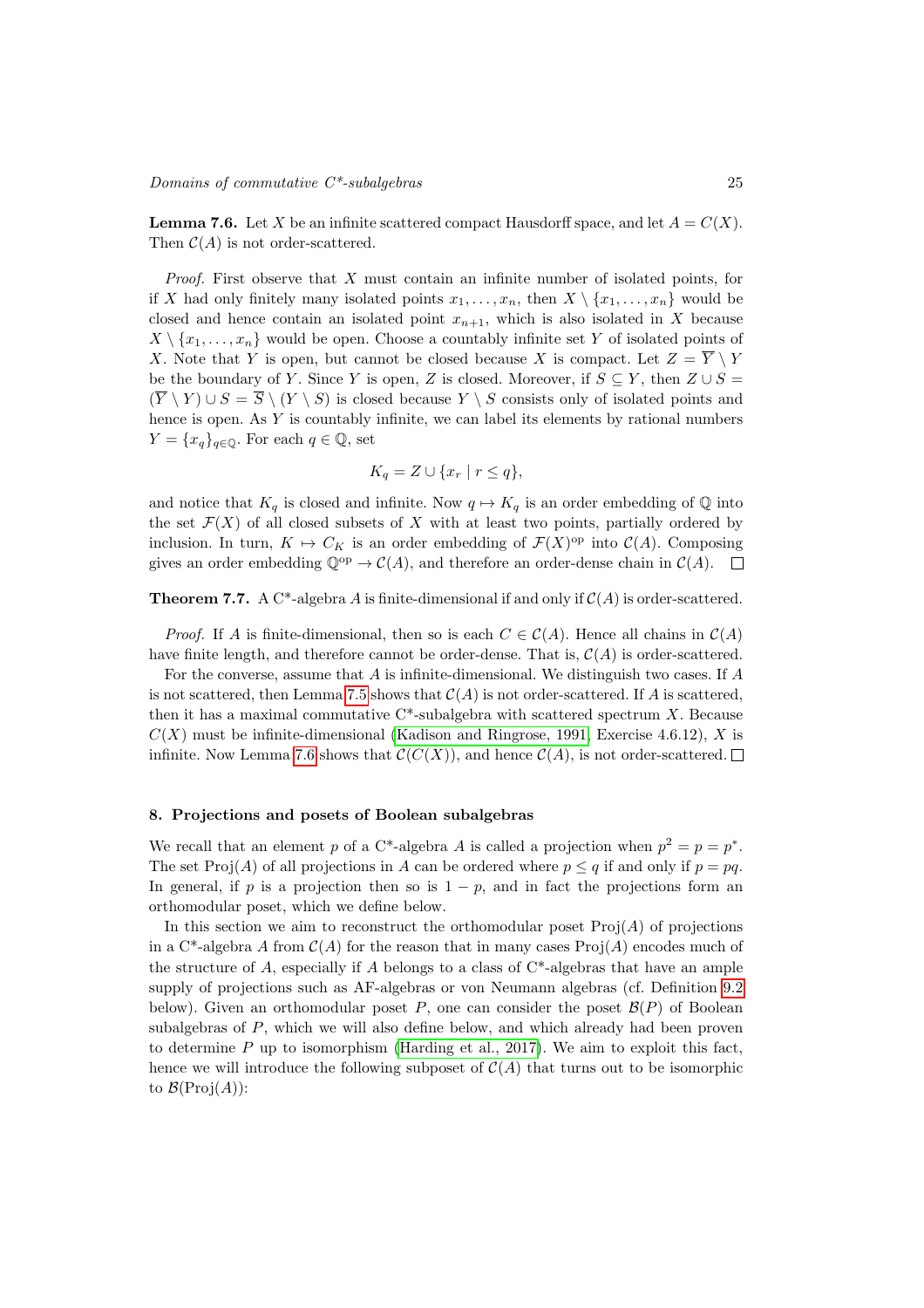**Definition 8.1.** Let A be a C<sup>\*</sup>-algebra. Then we denote the subposet of  $C(A)$  consisting of the commutative C\*-subalgebras of A that are AF-algebras by  $C_{AF}(A)$ .

**Lemma 8.2.** Let A be a C\*-algebra. Then  $C_{AF}(A)$  is a dcpo.

*Proof.* Let  $\mathcal{D} \subseteq \mathcal{C}_{AF}(A)$  be directed, and consider its supremum  $S = \bigcup \mathcal{D}$  in  $\mathcal{C}(A)$ . We will show that  $S \in \mathcal{C}_{AF}(A)$ . Let  $a_1, \ldots, a_n \in \bigvee \mathcal{D}$  and let  $\varepsilon > 0$ . Then there are  $d_1,\ldots,d_n\in\bigcup\mathcal{D}$  such that  $||a_i-d_i|| < \varepsilon/2$ . Let  $D_i\in\mathcal{D}$  such that  $d_i\in D_i$ . Since  $\mathcal{D}$ is directed, there is a D in D containing  $D_1, \ldots, D_n$ , hence containing  $d_1, \ldots, d_n$ . Since  $D \in \mathcal{C}_{AF}(A)$ , Proposition [1.18](#page-8-0) assures that there is a finite-dimensional C<sup>\*</sup>-subalgebra  $B \subseteq D$  and  $b_1, \ldots, b_n \in B$  such that  $||d_i - b_i|| < \varepsilon/2$ . Hence

$$
||a_i - b_i|| < ||a_i - d_i|| + ||d_i - b_i|| < \varepsilon,
$$

hence Proposition [1.18](#page-8-0) assures that  $S$  is an AF-algebra.

It follows from the next lemma that  $\mathcal{C}_{AF}$  is a functor  $\text{CStar} \to \text{DCPO}$ :

**Lemma 8.3.** Let  $f : A \rightarrow B$  be a  $*$ -homomorphism between C<sup>\*</sup>-algebras A and B. Then  $\mathcal{C}(f): \mathcal{C}(A) \to \mathcal{C}(B)$  restricts to a Scott continuous map  $\mathcal{C}_{AF}(A)$  and  $\mathcal{C}_{AF}(B)$ .

*Proof.* First consider the case  $B = 0$ . Then B is the terminal object of the category of unital C<sup>\*</sup>-algebras, so f is the unique \*-homomorphism  $A \to B$ . Now  $\mathcal{C}(f)$  is a monotone map to the 1-element poset  $\mathcal{C}(B)$ , and must therefore be Scott continuous. Hence we may assume  $B \neq 0$ . Since f is a ∗-homomorphism, it is bounded, and it is non-zero since  $f(1) = 1$ , so  $||f|| \neq 0$ . Let  $C \in \mathcal{C}_{AF}(A)$ . Then  $\mathcal{C}(f)(C) = f[C]$ , hence let  $x_1, \ldots, x_n \in f[C]$ , i.e., there are  $c_1, \ldots, c_n \in C$  such that  $x_i = f(c_i)$  for each  $i \in \{1, \ldots, n\}$ . Let  $\varepsilon > 0$ . Since  $C$  is approximately finite-dimensional and commutative, it follows from Proposition [1.18](#page-8-0) that there is a finite-dimensional C<sup>\*</sup>-algebra  $D \subseteq C$  containing  $d_1, \ldots, d_n$  such that  $||c_i - d_i|| < \varepsilon / ||f||$  for each  $i \in \{1, ..., n\}$ . Note that since f is linear, f[D] must be a finite-dimensional C\*-subalgebra of  $f[C]$ . Hence

$$
||f(c_i) - f(d_i)|| \le ||f|| ||c_i - d_i|| < \varepsilon,
$$

which, in combination with Proposition [1.18,](#page-8-0) shows that  $f[C]$  is an AF-algebra. Hence  $\mathcal{C}(f)$  restricts to a map between  $\mathcal{C}_{AF}(A)$  and  $\mathcal{C}_{AF}(B)$ , and since  $\mathcal{C}(f)$  is Scott continuous (cf. Proposition [1.14\)](#page-6-1), so is its restriction.  $\Box$ 

Next we define orthomodular posets. For a more detailed overview of orthomodular structures we refer to (Dvurečenskij and Pulmannová, 2000).

**Definition 8.4.** A partially ordered set  $P$  is an *orthoposet* when it has a greatest element 1 and a least element 0, and it comes equipped with an operation  $\bot: P \to P$ , called the *orthocomplementation*, satisfying for each  $p, q \in P$ :

$$
\qquad -p^{\perp\perp}=p;
$$

— if  $p \leq q$ , then  $q^{\perp} \leq p^{\perp}$ ;

— p and  $p^{\perp}$  have a least upper bound and greatest upper bound, and  $p \wedge p^{\perp} = 0$  and  $p \vee p^{\perp} = 1.$ 

 $\Box$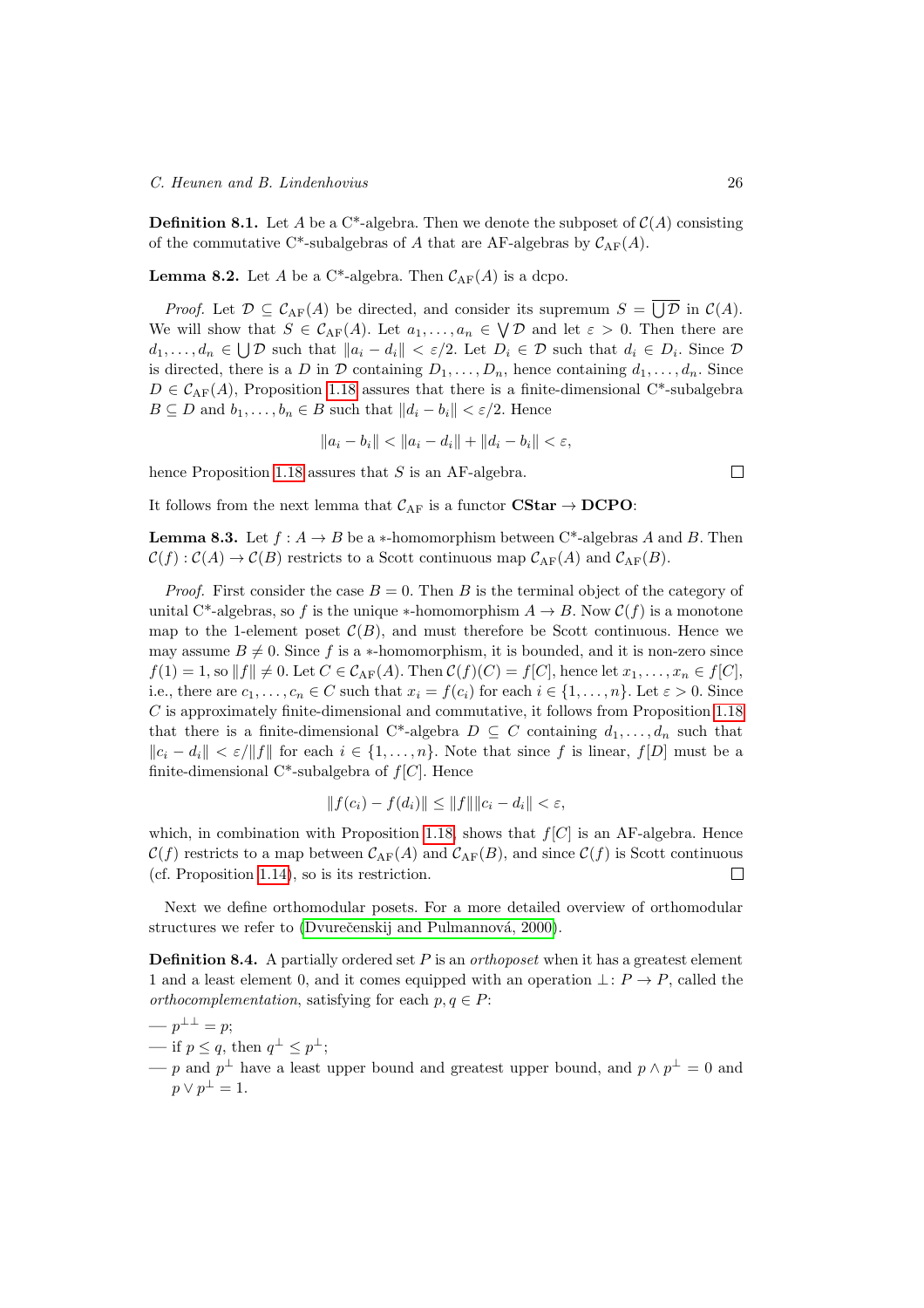If  $p \leq q^{\perp}$  (or equivalently  $q \leq p^{\perp}$ ), then we say that p and q are *orthogonal* and write  $p \perp q$ . If P is an orthoposet for which

— 
$$
p \perp q
$$
 implies the existence of  $p \vee q$ ;

 $-p \leq q$  implies  $q = p \vee (q \wedge p^{\perp}),$ 

then we call  $P$  an *orthomodular poset*. If, in addition,  $P$  is a lattice, we call it an *ortho*modular lattice. If p and q are elements in an orthomodular poset  $P$  for which there are pairwise orthogonal elements  $e_1, e_2, e_3 \in P$  such that

$$
p=e_1\vee e_3, \hspace{2cm} q=e_2\vee e_3, \hspace{2cm}
$$

then we say that  $p$  and  $q$  commute.

If A is a C<sup>\*</sup>-algebra, then  $\text{Proj}(A)$  becomes an orthomodular poset if we define its orthocomplementation by  $p^{\perp} = 1 - p$ . Note that there are C\*-algebras A for which Proj(A) is not a lattice, see for instance [\(Lazar, 1982,](#page-40-20) Lemma 2.1). It is easy to see two projections p and q in a C<sup>\*</sup>-algebra A are orthogonal in the orthomodular poset  $\text{Proj}(A)$  if and only if they are orthogonal in the operator-algebraic sense  $pq = 0$ . Similarly, p and q commute in the orthomodular poset  $\text{Proj}(A)$  if and only if they commute in an algebraic sense:  $pq = qp$ .

Next we define the appropriate morphisms for orthomodular posets:

#### Definition 8.5.

A map  $f: P \to Q$  between orthomodular posets P and Q is called an *orthomodular* morphism if

$$
- f(1) = 1;
$$
  
\n
$$
- f(x^{\perp}) = f(x)^{\perp} \text{ for each } x \in P;
$$
  
\n
$$
- x \perp y \text{ implies } f(x \vee y) = f(x) \vee f(y) \text{ for each } x, y \in P.
$$

We denote the category of orthomodular posets with orthomodular morphisms by **OMP**.

Let  $f : A \to B$  be a \*-homomorphism between C\*-algebras A and B. Since it preserves all algebraic operations, it follows that  $f(p)$  is a projection in B if p is a projection in A, hence f restricts to a map  $\text{Proj}(A) \to \text{Proj}(B)$ . If we define  $\text{Proj}(f)$  to be the restriction of f to Proj $(A)$ , it is routine to check that Proj becomes a functor  $\text{CStar} \to \text{OMP}$ .

If  $P$  is a Boolean algebra, then any pair  $x, y$  of elements in  $P$  commute, since we can write  $x = e_1 \vee e_3$  and  $y = e_2 \vee e_3$  with  $e_1 = x \wedge y^{\perp}$ ,  $e_2 = x^{\perp} \wedge y$  and  $e_3 = x \wedge y$ . Conversely, if  $P$  is an orthomodular poset for which all elements mutually commute, then P is a Boolean algebra, which follows from the Foulis–Holland Theorem [\(Beltrametti](#page-39-6) [and Cassinelli, 1981,](#page-39-6) Theorem 12.3.1). Hence we can regard Boolean algebras as 'commutative' orthomodular posets, which gives more reason to consider the poset  $\mathcal{B}(P)$  of Boolean subalgebras of an orthomodular poset, which we define now in more detail.

**Definition 8.6.** Let  $P$  be an orthomodular poset. A subset  $B$  that is closed under the operation  $x \mapsto x^{\perp}$  and for which the join of any two mutually orthogonal elements is contained in B is called a sub-orthomodular poset, which becomes an orthomodular poset if we equip it with the order and the orthocomplementation inherited from P. If, in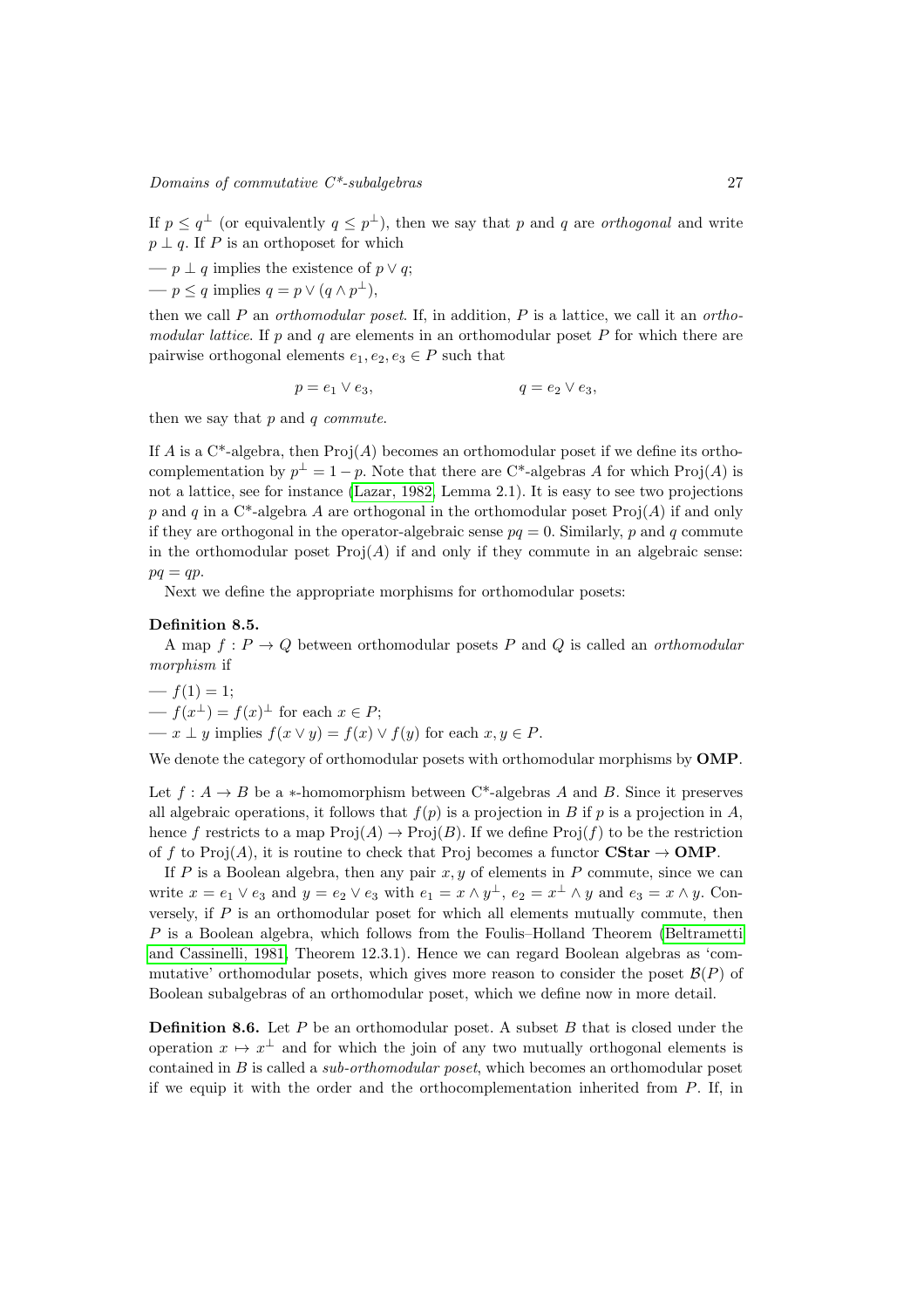addition,  $B$  is a Boolean algebra, i.e., it is an orthocomplemented lattice in which the distributive law holds: for each  $x, y, z \in B$ , we have

$$
x \wedge (y \vee z) = (x \wedge y) \vee (x \wedge z),
$$

then we call B a Boolean subalgebra of P. We denote the set of all Boolean subalgebras of P by  $\mathcal{B}(P)$ , which we partially order by inclusion.

<span id="page-27-0"></span>**Proposition 8.7.** For each orthomodular poset  $P$ , the poset  $\mathcal{B}(P)$  is an algebraic semilattice, where  $\bigvee \mathcal{D} = \bigcup \mathcal{D}$  for each directed set  $\mathcal{D} \subseteq \mathcal{B}(P)$ , and  $\bigwedge \mathcal{S} = \bigcap \mathcal{S}$  for any non-empty subset  $S \subseteq \mathcal{B}(P)$ . Moreover, the compact elements of  $\mathcal{B}(P)$  are precisely the finite Boolean subalgebras.

*Proof.* Let S be a non-empty collection of Boolean subalgebras of P, and let B be its intersection. Let  $x, y \in B$  (we do not need the assumption that x and y are orthogonal). Then  $x^{\perp}, x \vee y \in D$  for each  $D \in \mathcal{S}$ , so  $x^{\perp}, x \vee y \in B$ , which shows that B is a suborthomodular poset of P. Since the distributivity law holds in each  $D \in \mathcal{S}$ , it follows that it holds in B, hence B is a Boolean subalgebra of P. Clearly B is the infimum of  $\mathcal{S}$ .

Now let D be a directed set in  $\mathcal{B}(P)$  and let B be its union. Let  $x, y \in B$ . Then there are  $D_x, D_y \in \mathcal{D}$  such that  $x \in D_x$  and  $y \in D_y$ , and since  $\mathcal{D}$  is directed there is some  $D \in \mathcal{D}$  such that  $D_x, D_y \subseteq D$ . Hence  $x, y \in D$ , which is a Boolean subalgebra, hence  $x \vee y$  and  $x^{\perp}$  exist and are contained in D, whence they are elements of B. In a similar way, if  $x, y, z \in B$ , we can find a  $D \in \mathcal{D}$  containing x, y and z, and since D is Boolean, x, y, z satisfy the distributivity law. We conclude that B is a Boolean subalgebra of P. Clearly  $B$  is the supremum of  $D$ .

Let B be a finite Boolean subalgebra, and write  $B = \{b_1, \ldots, b_n\}$ . Let  $\mathcal{D} \subseteq \mathcal{B}(P)$ directed such that  $B \subseteq \bigvee \mathcal{D}$ . Since  $\bigvee \mathcal{D} = \bigcup \mathcal{D}$ , it follows that for each  $i \in \{1, ..., n\}$ there is a  $D_i \in \mathcal{D}$  such that  $b_i \in D_i$ . Since  $\mathcal{D}$  is directed, there is some  $D \in \mathcal{D}$  such that  $D_1, \ldots, D_n \subseteq D$ . Hence  $B \subseteq D$ , which shows that B is compact.

For the converse, we first assume that  $B$  is an arbitrary Boolean subalgebra of  $P$ , and let D be the set of all finite Boolean subalgebras of B. Then D is directed: if  $D_1, D_2 \in \mathcal{D}$ . let  $S = D_1 \cup D_2$ . Since S is finite, so is  $S \cup S^{\perp}$ , where  $S = \{s^{\perp} : s \in S\}$ . Then consider  $R = \{ \bigwedge F : F \subseteq S \cup S^{\perp} \},\$  which is also finite since  $S \cup S^{\perp}$  is finite. Finally, let  $D = \{ \bigvee X :$  $X \subseteq R$  which is finite for R is finite. It now follows from the De Morgan Laws that D is a subset of  $B$  that is closed under meets, joins and the orthocomplementation, whence D is a Boolean subalgebra. For each  $b \in B$ , the set  $\{0, b, b^{\perp}, 1\}$  forms a finite Boolean subalgebra, hence it follows that  $B = \bigcup \mathcal{D}$ , i.e.,  $B = \bigvee \mathcal{D}$ . This shows that all Boolean subalgebras of P are the directed supremum of finite Boolean subalgebras. Moreover, if B is compact, then it follows that  $B \subseteq D$  for some finite Boolean subalgebra D of P, whence  $B$  is finite, too, which concludes the proof that the finite Boolean subalgebras of P are exactly the compact elements of  $\mathcal{B}(P)$ . Thus each  $B \in \mathcal{B}(P)$  is the directed supremum of compact elements, whence  $\mathcal{B}(P)$  is algebraic.  $\Box$ 

The previous proposition generalizes the statement that the lattice of subalgebras a Boolean algebra is algebraic (Grätzer et al., 1972) from Boolean algebras to arbitrary orthomodular posets. See also [\(Heunen, 2014b\)](#page-40-22) for a different generalization.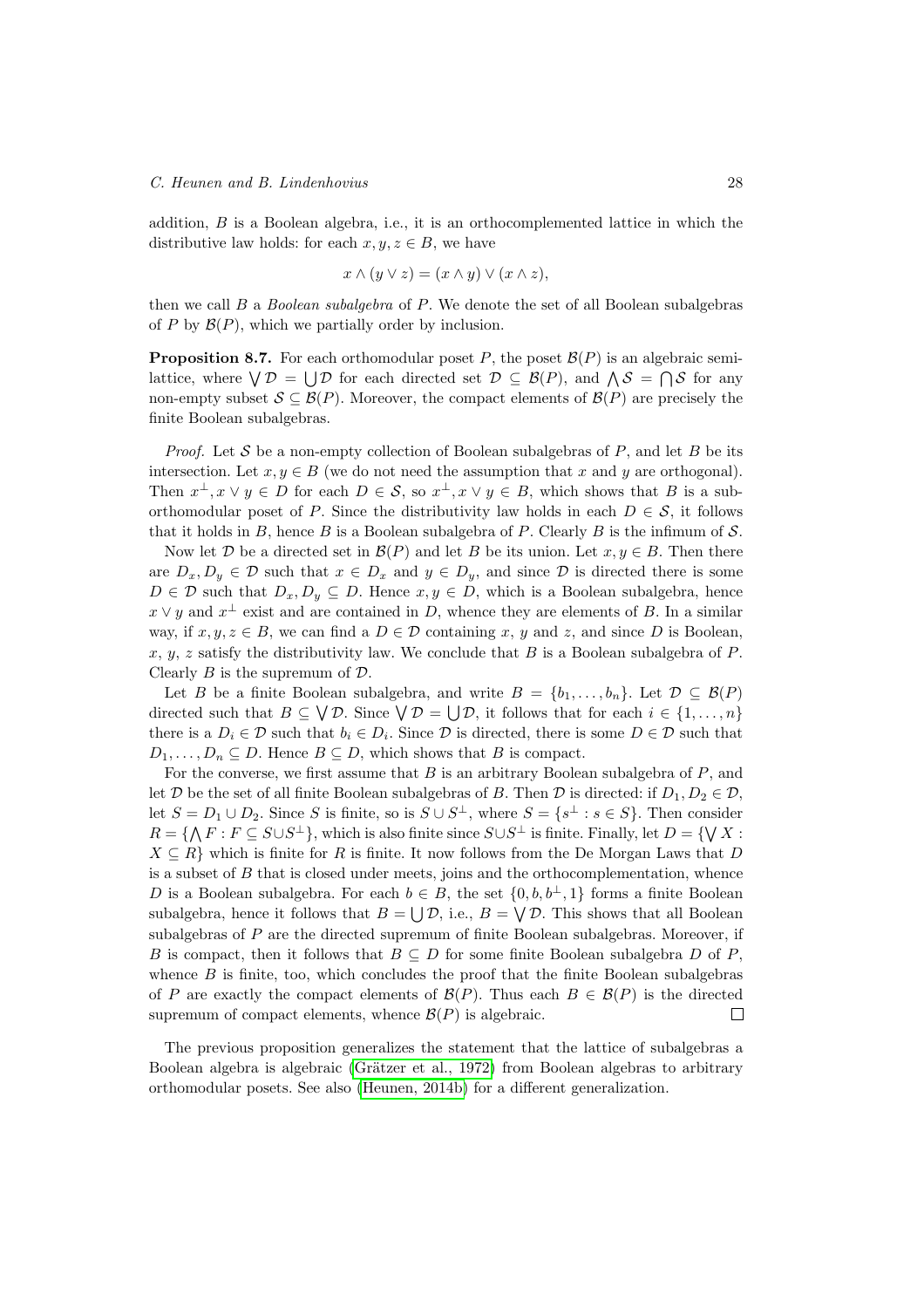<span id="page-28-0"></span>To show that the assignment  $P \mapsto \mathcal{B}(P)$  extends to a functor **OMP**  $\rightarrow$  **DCPO**, we first need a lemma.

**Lemma 8.8.** Let  $f : P \to Q$  be an orthomodular morphism between orthomodular posets  $P$  and  $Q$ , then  $f$  preserves binary joins of of commuting elements.

*Proof.* Since x and y commute, we have  $x = e_1 \vee e_3$ ,  $y = e_2 \vee e_3$  and  $x \vee y = e_1 \vee e_2 \vee e_3$ where  $e_1, e_2, e_3$  are mutually orthogonal, whence

$$
f(x \vee y) = f(e_1 \vee e_2 \vee e_3) = f(e_1 \vee e_2) \vee f(e_3) = f(e_1) \vee f(e_2) \vee f(e_3)
$$
  
=  $f(e_1) \vee f(e_3) \vee f(e_2) \vee f(e_3) = f(e_1 \vee e_3) \vee f(e_2 \vee e_3) = f(x) \vee f(y).$ 

Thus f preserves binary joins of commuting elements.

<span id="page-28-1"></span>**Proposition 8.9.** Let P and Q be orthomodular posets and let  $f : P \to Q$  be an orthomodular morphism. Then  $B \mapsto f[B]$  is a well-defined map  $\mathcal{B}(f) : \mathcal{B}(P) \to \mathcal{B}(Q)$ that is Scott continuous. Moreover, if f is injective, then  $\mathcal{B}(f)$  is an order embedding.

*Proof.* Let  $B \in \mathcal{B}(P)$ , and let  $x, y \in B$ . Since B is Boolean, x and y commute. Lemma [8.8](#page-28-0) assures that  $\varphi$  preserves their join:  $f(x \vee y) = f(x) \vee f(y)$ . Thus the join of  $f(x)$ and  $f(y)$  exists and is contained in  $f[B]$ . By definition of an orthomodular morphism, f preserves orthocomplementation, so  $f(x)^{\perp} \in f[B]$ . Since the join of all elements in B exist, and De Morgan's laws hold in orthomodular posets:

$$
f(x \wedge y) = f((x^{\perp} \vee y^{\perp})^{\perp}) = f(x^{\perp} \vee y^{\perp})^{\perp} = (f(x)^{\perp} \vee f(y)^{\perp})^{\perp} = f(x) \wedge f(y).
$$

Therefore the meet of  $f(x)$  and  $f(y)$  exists and is contained in  $f(B)$ , and f preserves all binary meets. Since  $B$  is Boolean, it satisfies the distributive law, and since  $f$  preserves all binary meets, binary joins and the orthocomplementation, it follows that  $f[B]$  also satisfies the distributive law. We conclude that  $f[B]$  is a Boolean subalgebra of  $Q$ , which shows that  $\mathcal{B}(f)$  is well-defined. Clearly, it preserves inclusions, and since the direct image preserves unions, and the supremum of a directed family in  $\mathcal{B}(P)$  is given by the union of its members (cf. Proposition [8.7\)](#page-27-0), it follows that  $\mathcal{B}(f)$  is Scott continuous.

Finally, assume that f is injective, and let  $B_1, B_2 \in \mathcal{B}(P)$  such that  $\mathcal{B}(f)(B_1) \subseteq$  $\mathcal{B}(f)(B_2)$ . This implies that  $f[B_1] \subseteq f[B_2]$ . Let  $x \in B_1$ . Then  $f(x) \in f[B_2]$ , hence there is some  $y \in B_2$  such that  $f(x) = f(y)$ . By injectivity of f it follows that  $x = y$ , whence  $x \in B_2$ .  $\Box$ 

<span id="page-28-2"></span>**Theorem 8.10.**  $C_{AF}$  and  $B \circ Proj$  are functors **CStar**  $\rightarrow$  **DCPO** that are naturally isomorphic. In particular, if A is a C\*-algebra, then  $C_{AF}(A) \simeq \mathcal{B}(\text{Proj}(A))$  via  $C \mapsto$  $Proj(C).$ 

*Proof.* Let A be a C<sup>\*</sup>-algebra. Write  $\varphi_A : C_{AF}(A) \to \mathcal{B}(Proj(A))$  for the map  $C \mapsto$ Proj(C). Define  $\psi_A : \mathcal{B}(\text{Proj}(A)) \to \mathcal{C}_{AF}(A)$  by  $\psi_A(B) = C^*(B)$ ; the proof of Proposi-tion [5.4](#page-19-0) shows that this is well-defined. Both  $\varphi_A$  and  $\psi_A$  are clearly monotone. Moreover, if  $C \in \mathcal{C}_{AF}(A)$ , then  $C^*(Proj(C)) = C$ , so that  $\psi_A(\varphi_A(C)) = C$ . Now let  $B \in \mathcal{B}(Proj(A))$ . Say that B is isomorphic to the Boolean algebra  $B(X)$  of clopen subsets of the Stone space X. There is an isomorphism  $B(X) \simeq \text{Proj}(C(X))$ . Hence we may assume that

 $\Box$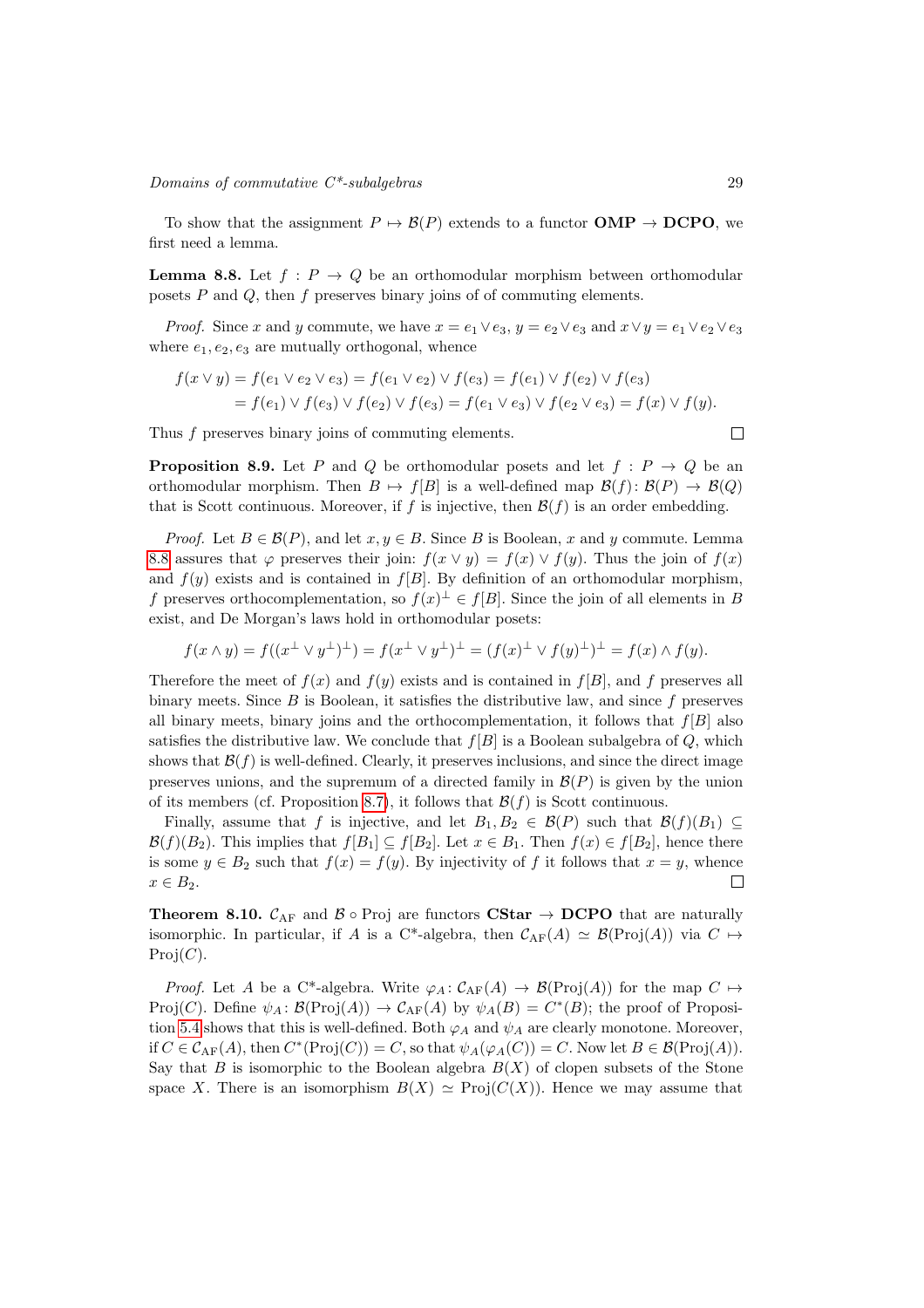$B = \text{Proj}(C(X))$  for some Stone space X. Now  $C^*(B) = C^*(\text{Proj}(C(X))) = C(X)$ , whence  $\text{Proj}(C^*(B)) = B$ , so that  $\varphi_A(\psi_A(B)) = B$ . Therefore  $\varphi_A$  and  $\psi_A$  are inverses, hence order isomorphisms. In order to show that the functors are naturally isomorphic, we show that  $\varphi_A$  forms the A-component of a natural isomorphism  $\mathcal{C}_{AF} \to \mathcal{B} \circ \text{Proj}$ . So let  $f : A \to A'$  be a \*-homomorphism between C<sup>\*</sup>-algebras A and A'. We show that the following diagram commutes:

$$
\mathcal{C}_{AF}(A) \xrightarrow{\varphi_A} \mathcal{B}(\text{Proj}(A))
$$
\n
$$
\mathcal{C}_{AF}(f) \downarrow \qquad \qquad \downarrow \mathcal{B}(\text{Proj}(f))
$$
\n
$$
\mathcal{C}_{AF}(A') \xrightarrow{\varphi_{A'}} \mathcal{B}(\text{Proj}(A')).
$$

Let  $C \in \mathcal{C}_{AF}(A)$ . Then it follows from Proposition [1.18](#page-8-0) that  $C = C^*(Proj(C))$ , hence

$$
\varphi_{A'} \circ \mathcal{C}_{\text{AF}}(f)(C) = \varphi_{A'}(f[C]) = \varphi_{A'}(f[C^*(\text{Proj}(C))]) = \varphi_{A'}(C^*(f[\text{Proj}(C)]))
$$
  
=  $\varphi_{A'} \circ \psi_{A'}(f[\text{Proj}(C)]) = f[\text{Proj}(C)] = \text{Proj}(f)[\text{Proj}(C)]$   
=  $\mathcal{B}(\text{Proj}(f))(\text{Proj}(C)) = \mathcal{B}(\text{Proj}(f)) \circ \varphi_A(C),$ 

where the first equality follows by definition of  $C_{AF}(f)$  as a restriction of  $C(f)$ , the third equality follows from Lemma [1.10,](#page-5-0) the fourth equality by definition of  $\psi_{A}$ , which is the inverse of  $\varphi_{A'}$ , which gives the fifth equality, and the penultimate equality follows by definition action of Proj on ∗-homomorphisms.  $\Box$ 

It follows that  $C_{AF}(A)$  is an algebraic complete semilattice, whose compact elements are precisely the finite-dimensional commutative C\*-subalgebras [\(Lindenhovius, 2016,](#page-41-0) Corollary 6.2.5). See also [\(Heunen, 2014b\)](#page-40-22).

<span id="page-29-0"></span>Combining the previous theorem with [\(Harding et al., 2017\)](#page-40-18) gives the following.

**Corollary 8.11.** We can construct an orthomodular poset  $P$  orthomodular isomorphic to Proj(A) completely in terms of  $C_{AF}(A)$ .

<span id="page-29-1"></span>The next lemma characterizes  $\mathcal{C}_{AF}(A)$  as a subposet of  $\mathcal{C}(A)$ .

**Lemma 8.12.** Let A be a C<sup>\*</sup>-algebra. Then  $C_{AF}(A)$  is the subposet of  $C(A)$  consisting of all elements that are the supremum of some subset of atoms of  $\mathcal{C}(A)$ .

*Proof.* This follows directly from combining Proposition [1.18](#page-8-0) and Proposition [5.4.](#page-19-0)  $\Box$ 

Combining Corollary [8.11](#page-29-0) and Lemma [8.12](#page-29-1) now gives the main result of this section.

**Theorem 8.13.** Let A be a  $C^*$ -algebra. Then we can construct an orthomodular poset P isomorphic to  $\text{Proj}(A)$  completely in terms of  $\mathcal{C}(A)$ .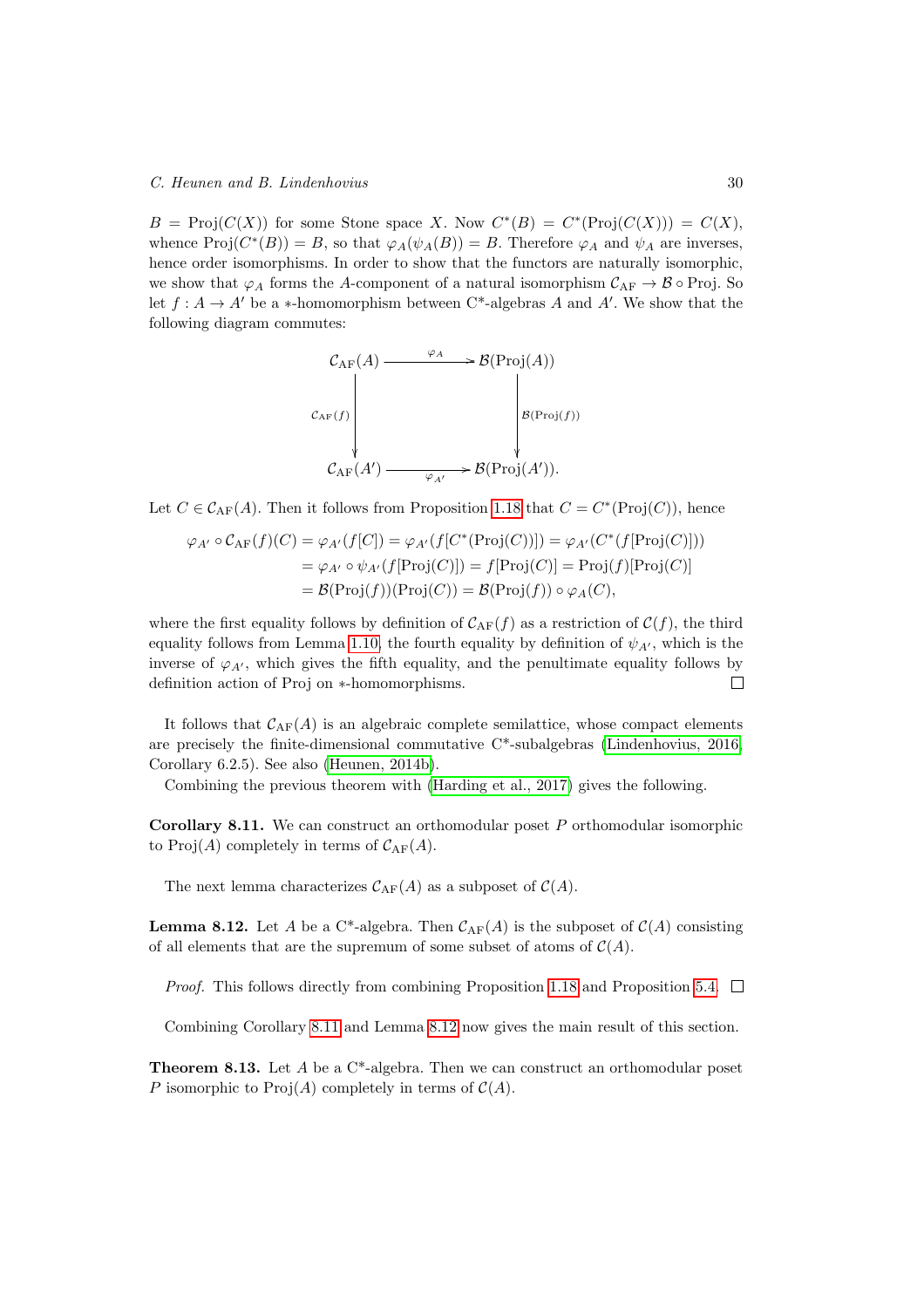#### <span id="page-30-1"></span>9. AW\*-algebras

The previous section observed that the projections of a commutative C\*-algebra form a Boolean algebra. In particular, the projections of  $C(X)$  are precisely the indicator functions of clopen subsets of  $X$ . Thus, if a  $C^*$ -algebra has many projections, it is intuitively rather disconnected. As an example, we have seen in Proposition [1.18](#page-8-0) that every commutative AF-algebra has a Gelfand spectrum that is totally disconnected, or a Stone space, since every Gelfand spectrum is also compact Hausdorff. Hence we can regard AF-algebras as operator-algebraic versions of Stone spaces. A stronger notion is a disconnected space is that of an extremally disconnected space, in which the closure of an open set is open. Extremally disconnected compact Hausdorff spaces are also called Stonean spaces. The operator algebraic version is as follows [\(Kaplansky, 1951\)](#page-40-23).

**Definition 9.1.** An  $AW^*$ -algebra is a C<sup>\*</sup>-algebra A such that  $Proj(A)$  is a complete lattice, and every maximal element in  $\mathcal{C}(A)$  is generated by its projections.

Equivalently, but more in line with our purposes, an AW\*-algebra is a C\*-algebra whose maximal C\*-subalgebras have a Stonean Gelfand spectrum [\(Saito and Wright, 2015,](#page-41-9) Theorem 8.2.5). The most prominent examples of AW\*-algebras are the von Neumann algebras, which we define now.

<span id="page-30-2"></span>**Definition 9.2.** Let H be a Hilbert space, and let  $S \subseteq B(H)$ . Then the *commutant* S' of S is the set  $\{b \in B(H) : ab = ba$  for each  $a \in S\}$ . If  $M \subseteq B(H)$  is a C<sup>\*</sup>-algebra that it equal to its *bicommutant*  $M''$ , then we call M a von Neumann algebra on  $B(H)$ . A  $C^*$ -algebra \*-isomorphic to some von Neumann algebra is called a  $W^*$ -algebra.

<span id="page-30-4"></span>**Example 9.3.** [\(Takesaki, 2000,](#page-41-2) Theorem III.1.18) Let X be a set. Then  $\ell^{\infty}(X)$ , the space of all complex-valued functions f on a set X such that  $\sup_{x\in X} |f(x)|$  is a finite number (which we define to be the norm of f), is a commutative  $W^*$ -algebra.

In this section we consider variations on  $\mathcal{C}(A)$  that cooperate well with projections. We start with approximating an AW<sup>\*</sup>-algebra by its commutative AW<sup>\*</sup>-subalgebras.

<span id="page-30-0"></span>**Definition 9.4.** An AW<sup>\*</sup>-subalgebra of an AW<sup>\*</sup>-algebra A is a C<sup>\*</sup>-subalgebra  $C \subseteq A$ that is an AW\*-algebra in its own right, with the same suprema of projections as in A. Write  $\mathcal{A}(A)$  for the partially ordered set of commutative AW\*-subalgebras of A under inclusion.

<span id="page-30-3"></span>There is a similar notion  $\mathcal{V}(A)$  of W<sup>\*</sup>-subalgebras of a W<sup>\*</sup>-algebra A, that is studied in (Döring and Barbosa, 2012). Here a W<sup>\*</sup>-subalgebra of the W<sup>\*</sup>-algebra A is just an AW\*-subalgebra, hence  $\mathcal{V}(A) = \mathcal{A}(A)$ . Thus working in the setting of AW\*algebras is more general. We note that if  $M \subseteq B(H)$  is a von Neumann algebra, then a  $C^*$ -subalgebra N of M is a W<sup>\*</sup>-subalgebra if and only if it is a von Neumann algebra on  $B(H)$  (cf. [\(Berberian, 1972,](#page-39-8) Exercise 4.24)). Hence  $\mathcal{V}(M) = \{C \subseteq M \mid$ C is a commutative von Neumann algebra on  $B(H)$ .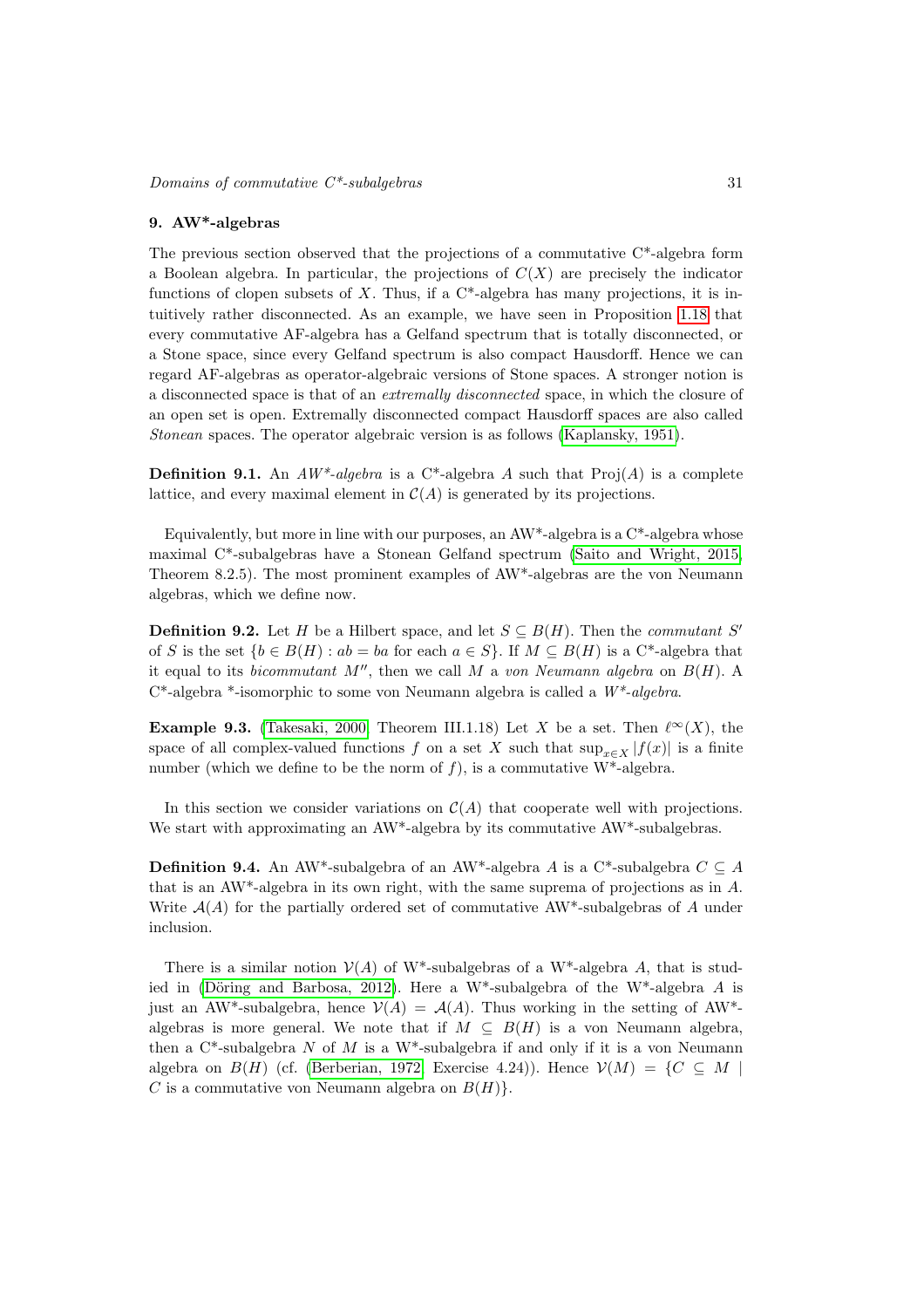Proposition 9.5. For an AW\*-algebra A there is a Galois correspondence

$$
\mathcal{A}(A) \xrightarrow{\qquad \qquad \perp \qquad} \mathcal{C}(A)
$$

where the upper adjoint maps a C\*-subalgebra  $C \in \mathcal{C}(A)$  to the smallest AW\*-subalgebra of A containing it. Hence  $A(A)$  is a dcpo.

*Proof.* Write  $C' = \bigcap \{W \in \mathcal{A}(A) \mid C \subseteq W\}$  for the smallest AW<sup>\*</sup>-subalgebra of A containing  $C \in \mathcal{C}(A)$ , which exists by [\(Berberian, 1972,](#page-39-8) Proposition 4.8.(ii)). If  $C \subseteq D$ , then clearly  $C' \subseteq D'$ . By construction we have  $C' \subseteq W$  if and only if  $C \subseteq W$ , for  $C \in \mathcal{C}(A)$  and  $W \in \mathcal{A}(A)$ . Finally, notice that  $W' = W$  for  $W \in \mathcal{A}(A)$ .  $\Box$ 

Next we characterize the AW<sup>\*</sup>-algebras A whose dcpos  $\mathcal{C}(A)$  and  $\mathcal{A}(A)$  are continuous, extending (Döring and Barbosa, 2012, Theorem 6.1). This needs the following lemma.

<span id="page-31-0"></span>Lemma 9.6. Compact Hausdorff spaces that are scattered and Stonean must be finite.

Proof. Consider the open and discrete set

 $U = \{x \in X \mid \{x\}$  is closed and open $\}.$ 

Assume that  $X \setminus U \neq \emptyset$ . By scatteredness,  $\{x\}$  is open in  $X \setminus U$  for some  $x \in X \setminus U$ . Therefore  $X \setminus (U \cup \{x\}) = (X \setminus U) \setminus \{x\}$  is closed in  $X \setminus U$  and hence closed in X. Thus both  $\{x\}$  and  $X \setminus (U \cup \{x\})$  are closed subsets. Since X is compact Hausdorff, there are disjoint open subsets  $V_1$  and  $V_2$  containing x and  $X \setminus (U \cup \{x\})$ , respectively. We may assume  $V_1$  is closed because X is Stonean. Observe that  $V_1$  is infinite; otherwise  $V_1 \setminus \{x\}$ would be closed and  $\{x\} = V_1 \setminus (V_1 \setminus \{x\})$  open, contradicting  $x \notin U$ . Hence  $V_1 \setminus \{x\}$ is infinite, too. Pick two disjoint infinite subsets  $W_1, W_2$  covering  $V_1 \setminus \{x\}$ . Since  $W_i$  is contained U, it must be open. If  $W_i$  were closed, then it is compact, contradicting that it is both discrete (as subset of U) and infinite. So  $W_i \subsetneq \overline{W_i} \subseteq V_1$ . Moreover,  $\overline{W_i} \cap W_j = \emptyset$ for  $i \neq j$ , and  $W_1 \cup W_2 = V_1 \setminus \{x\}$ , so  $\overline{W_i} = W_i \cup \{x\}$  whence  $\overline{W_1} \cap \overline{W_2} = \{x\}$ . Since X is Stonean,  $W_i$  is open, whence  $\{x\}$  is open, contradicting  $x \notin U$ . Hence  $X = U$ , and since  $U$  is discrete and compact, it must be finite.  $\Box$ 

<span id="page-31-1"></span>Theorem 9.7. The following are equivalent for an AW\*-algebra A:

- (1) A is finite-dimensional;
- $(2)$   $C(A)$  is algebraic;
- $(3)$   $C(A)$  is continuous;
- $(4)$   $\mathcal{A}(A)$  is algebraic;
- $(5)$   $A(A)$  is continuous.

*Proof.* Clearly, if  $\vec{A}$  is finite-dimensional, it is scattered, which we know to be equivalent with  $\mathcal{C}(A)$  being algebraic (cf. Theorem [2.4\)](#page-13-2) or continuous (cf. Theorem [3.4\)](#page-14-2). Conversely, assume that  $A$  is scattered. Theorem [1.25](#page-10-1) then implies that all maximal commutative C\*-subalgebras of A are scattered. But maximal C\*-subalgebras are automatically AW\*-algebras by Proposition [9.5,](#page-30-3) and scattered commutative AW\*-algebras are finitedimensional by Lemma [9.6.](#page-31-0) Since all maximal commutative C\*-subalgebras of A are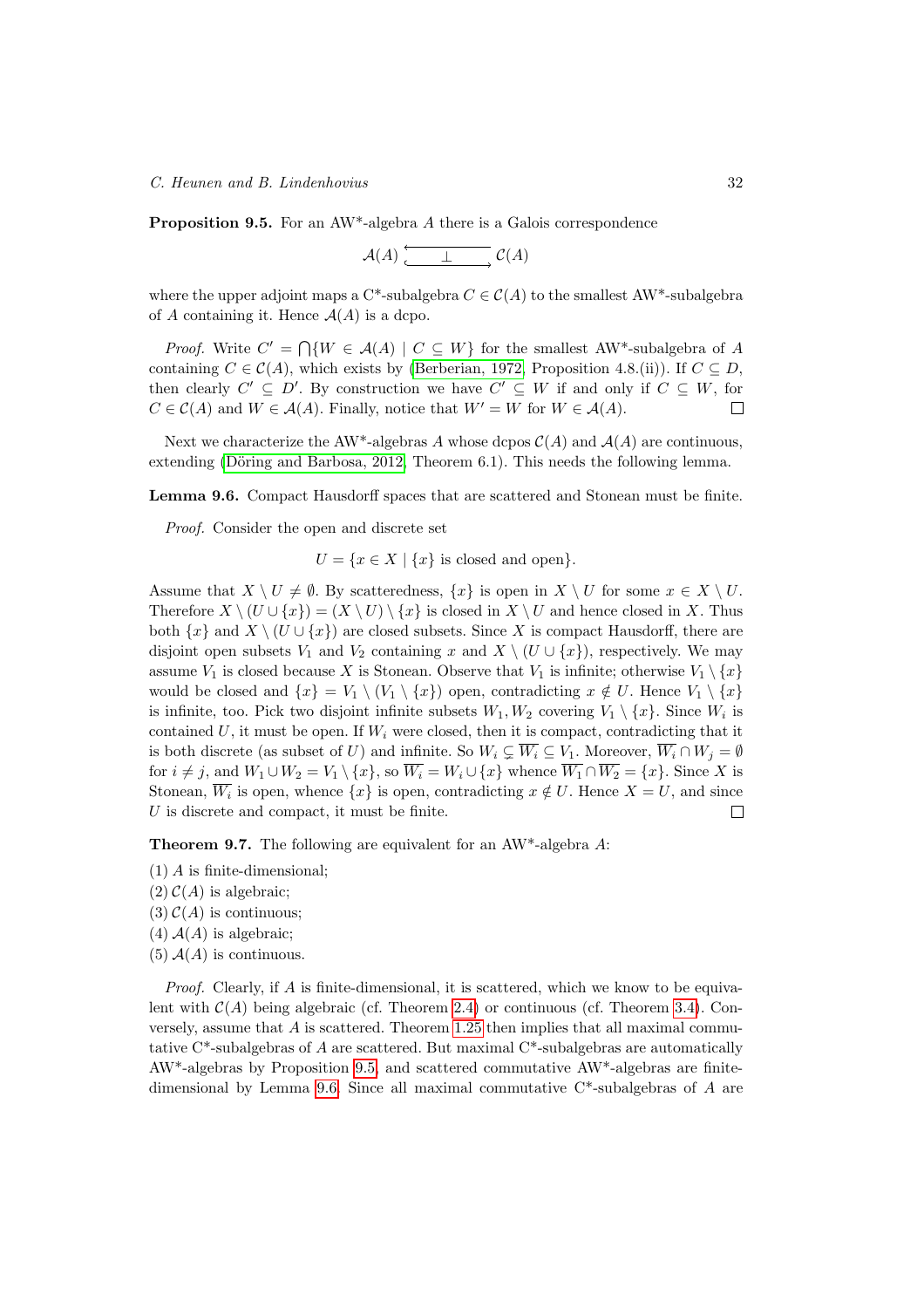#### $\noindent \textit{Domain} \space$  of commutative  $C^*$ -subalgebras  $33$

finite-dimensional, so is A itself [\(Kadison and Ringrose, 1983,](#page-40-6) Exercise 4.6.12). It follows that (1), (2), and (3) are equivalent. Moreover, since the class of finite-dimensional C\*-algebras coincides with the class of finite-dimensional AW\*-algebras, it follows that  $A(A) = C(A)$  if A is finite-dimensional. Hence if A is finite-dimensional, then  $A(A)$  is algebraic, hence also continuous since all algebraic dcpos are continuous [\(Gierz et al.,](#page-40-5) [2003,](#page-40-5) Proposition I-4.3). So (1) implies (4), which implies (5).

Finally, we show that  $(5)$  implies  $(1)$  by contraposition. Suppose A is infinite-dimensional. Pick a maximal commutative C<sup>\*</sup>-subalgebra  $C \subseteq A$ ; its Stonean spectrum X will have infinitely many points, and by compactness a non-isolated point  $x$ . Any other point  $y_1 \in X$  is separated from x by a clopen  $U_1$ , and induction gives a sequence of disjoint clopens  $U_1, U_2, \ldots$  Their indicator functions form an infinite set P of pairwise orthogonal projections in A.

Let  $I \subseteq P$  be an infinite subset with infinite complement. Its supremum  $p = \bigvee I$ is nonzero. Choosing some nonzero  $q \in P \setminus I$  gives  $rq = 0$  for each  $r \in I$ , and hence  $pq = 0$  [\(Berberian, 1972,](#page-39-8) Proposition 3.6), so that  $p \neq 1$ . By Lemma [5.2,](#page-18-2)  $C^*(p)$  is an atom in  $\mathcal{C}(A)$ . Consider the directed family  $\{C^*(F) \mid F \subseteq P \text{ finite}\}\$  of elements of  $\mathcal{A}(A)$ , whose supremum contains p. We will show that no element  $C = C^*(p_1, \ldots, p_n)$  of the family can contain p. Observe that  $p_{n+1} = 1 - \sum_{i=1}^{n} p_i \in C$  is orthogonal to each  $p_1, \ldots, p_n$ , and hence  $\sum_{i=1}^{n+1} p_i = 1$ . Therefore  $C = C^*(p_1, \ldots, p_{n+1}) = \text{Span}\{p_1, \ldots, p_{n+1}\}$ Span $\{p_1, \ldots, p_n, 1\}$ . If p were in C, we could thus write it as  $p = \sum_{i=1}^n \lambda_i p_i + \lambda 1$  for some coefficients  $\lambda, \lambda_i$ . Pick a nonzero element  $q \in I$  distinct from  $p_1, \ldots, p_n$ . Because  $q \leq p$  we find  $q = qp = \sum_{i=1}^{n} \lambda_i qp_i + \lambda q = \lambda q$ , whence  $\lambda = 1$ . Now pick a nonzero element  $q \in P \setminus I$  distinct from  $p_1, \ldots, p_n$ . Then  $qp = 0$  and hence  $qp_i = 0$  for each  $i = 1, \ldots, n$ . Thus  $q = \sum_{i=1}^{n} \lambda_i q p_i + q = qp = 0$ , and p cannot be contained in C. Therefore  $C^*(p)$  is not compact, but since it is an atom of  $A(A)$ , it is way above the bottom element only. Hence  $\bigvee \downarrow C^*(p) \neq C^*(p)$ , and  $\mathcal{A}(A)$  is not continuous.  $\Box$ 

We conclude that, at least from a domain-theoretic perspective on  $\mathcal{C}(A)$ , C<sup>\*</sup>-algebras are more interesting than W\*-algebras or AW\*-algebras, since C\*-algebras contain a subclass of infinite-dimensional algebras A for  $C(A)$  is a domain, whereas the only subclass of AW<sup>\*</sup>-algebras or of W<sup>\*</sup>-algebras for which  $C(A)$  is a domain is the class of finitedimensional algebras. Nevertheless, the most satisfactory results for reconstructing the structure of A from  $\mathcal{C}(A)$  are obtained for AW\*-algebras and W\*-algebras, as discussed in the Introduction. Any C<sup>\*</sup>-algebra A can be extended to a W<sup>\*</sup>-algebra by taking its double dual  $A^{**}$ , also called the *enveloping W<sup>\*</sup>-algebra* [\(Takesaki, 2000,](#page-41-2) §III.2). This in fact gives an adjunction of categories showing that W\*-algebras form a non-full reflective subcategory of C\*-algebras [\(Dauns, 1972,](#page-39-9) 3.2). There are many examples of C\*-algebras A for which  $C(A)$  is continuous but  $C(A^{**})$  is not: any infinite-dimensional scattered C<sup>\*</sup>algebra will do, such as  $C(X)$  for the infinite compact Hausdorff scattered spaces X of Example [1.22.](#page-10-2)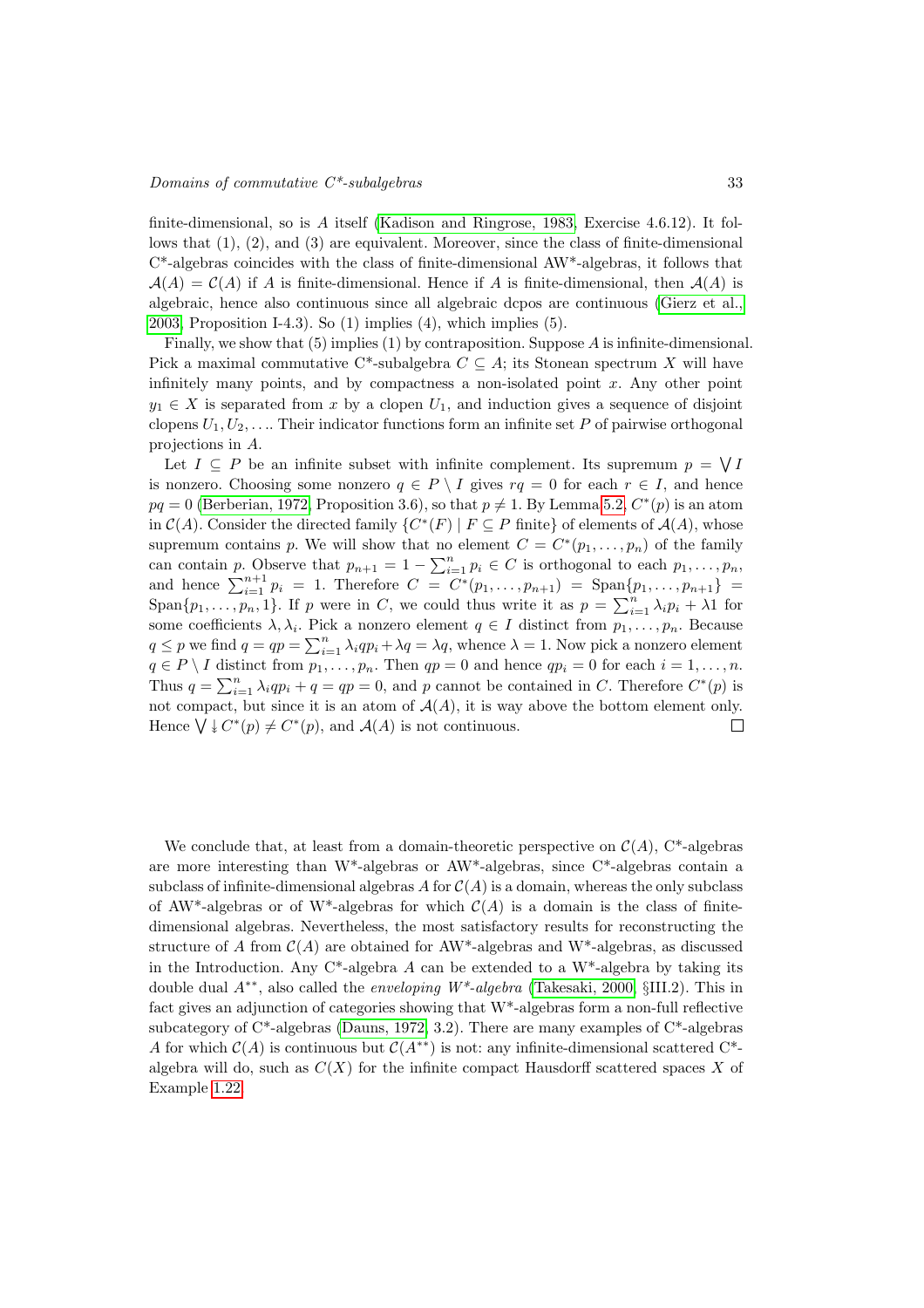#### <span id="page-33-0"></span>10. Directed colimits

Because an AF-algebra is a directed colimit of finite-dimensional C\*-algebras, one might wonder whether the functors C or  $C_{AF}$  preserve directed colimits of C\*-algebras. In general the answer for both functors is negative. It turns out to be useful to treat the case of  $\mathcal{C}_{\mathrm{AF}}$ first, for which we need to calculate the directed colimit of algebraic dcpos. The answer for C can then be derived. Since  $\mathcal{C}_{AF} \simeq \mathcal{B} \circ \text{Proj}$ , it is useful to split the case of  $\mathcal{C}_{AF}$  in two other cases, namely the behaviour Proj with respect of directed colimits of C\*-algebras, and the behaviour of  $\beta$  with respect to directed colimits of orthomodular posets. It turns out that  $\beta$  does preserve directed colimits, but Proj does not, from which it follows that  $\mathcal{C}_{\mathrm{AF}}$  does not preserve directed colimits either.

Let  $A = \bigcup_{i \in I} A_i$  where  $\{A_i\}_{i \in I}$  is a directed collection of C\*-subalgebras. When  $i \leq j$ , the inclusion  $A_i \subseteq A_j$  makes  $\text{Proj}(A_i) \subseteq \text{Proj}(A_j)$  into a sub-orthomodular poset. More generally, consider a collection  $\{P_i\}_{i\in I}$ , where I is directed, and  $P_i$  is a sub-orthomodular poset of  $P_j$  if  $i \leq j$ . The colimit P of the  $P_i$  in the category of orthomodular posets and orthomodular morphisms is [\(Navara and Rogalewicz, 1991,](#page-41-10) Theorem 4.10)

$$
P = \bigcup_{i \in I} P_i,
$$

where P is ordered by  $p \leq q$  if and only if there is some  $i \in I$  such that  $p \leq q$  in  $P_i$ . The orthocomplementation of P is given by  $p^{\perp} = q$  if and only if there is some  $i \in I$  such that  $p^{\perp} = q$  in  $P_i$ .

Proposition [8.9](#page-28-1) shows the inclusions  $P_i \subseteq P_j$  induce Scott continuous inclusions  $\mathcal{B}(P_i) \subseteq \mathcal{B}(P_i)$ , and Proposition [8.7](#page-27-0) shows that the compact elements of  $\mathcal{B}(P_i)$  and  $\mathcal{B}(P_i)$ are their finite Boolean subalgebras, so  $\mathcal{K}(\mathcal{B}(P_i)) \subseteq \mathcal{K}(\mathcal{B}(P_i))$ . To compute colim $_{i\in I} \mathcal{B}(P_i)$ , we need a description of the directed colimit of algebraic dcpos  $\{X_i\}_{i\in I}$  such that  $\mathcal{K}(X_i) \subseteq \mathcal{K}(X_i)$  if  $i \leq j$ . This description seems to be folklore; for the sake of completeness we include a proof. We first recall a definition and two lemmas about free directed completions.

**Definition 10.1.** Let X be a poset. Then we denote the set of all *ideals* of X, i.e., all directed subsets  $I \subseteq X$  such that  $I = \downarrow I$ , by Idl(X).

<span id="page-33-1"></span>**Lemma 10.2.** [\(Gierz et al., 2003,](#page-40-5) Proposition I-4.10) Let X be a poset. Then  $\text{Idl}(X)$  is an algebraic dcpo ordered by inclusion, where unions provide directed suprema. Moreover,  $x \mapsto \downarrow x$  is an order embedding  $X \mapsto \text{Id}(X)$ ,  $x \mapsto \downarrow x$  with image  $\mathcal{K}(\text{Id}(X))$ , the set of all compact elements of Idl(X). If X itself is an algebraic dcpo, then  $X \simeq \text{Id}(\mathcal{K}(X)).$ 

<span id="page-33-2"></span>**Lemma 10.3.** [\(Stoltenberg-Hansen et al., 2008,](#page-41-11) Corollary 3.1.6) Let  $X$  and  $Y$  be dcpos with X algebraic. Any monotone map  $\varphi: \mathcal{K}(X) \to Y$  has a unique Scott continuous extension  $X \to Y$  given by

$$
x \mapsto \bigvee \{ \varphi(c) : c \in \mathcal{K}(X) \cap \downarrow x \}.
$$

<span id="page-33-3"></span>**Proposition 10.4.** If  $\{X_i\}_{i\in I}$  be a directed family of algebraic dcpos such that  $X_i \subseteq X_j$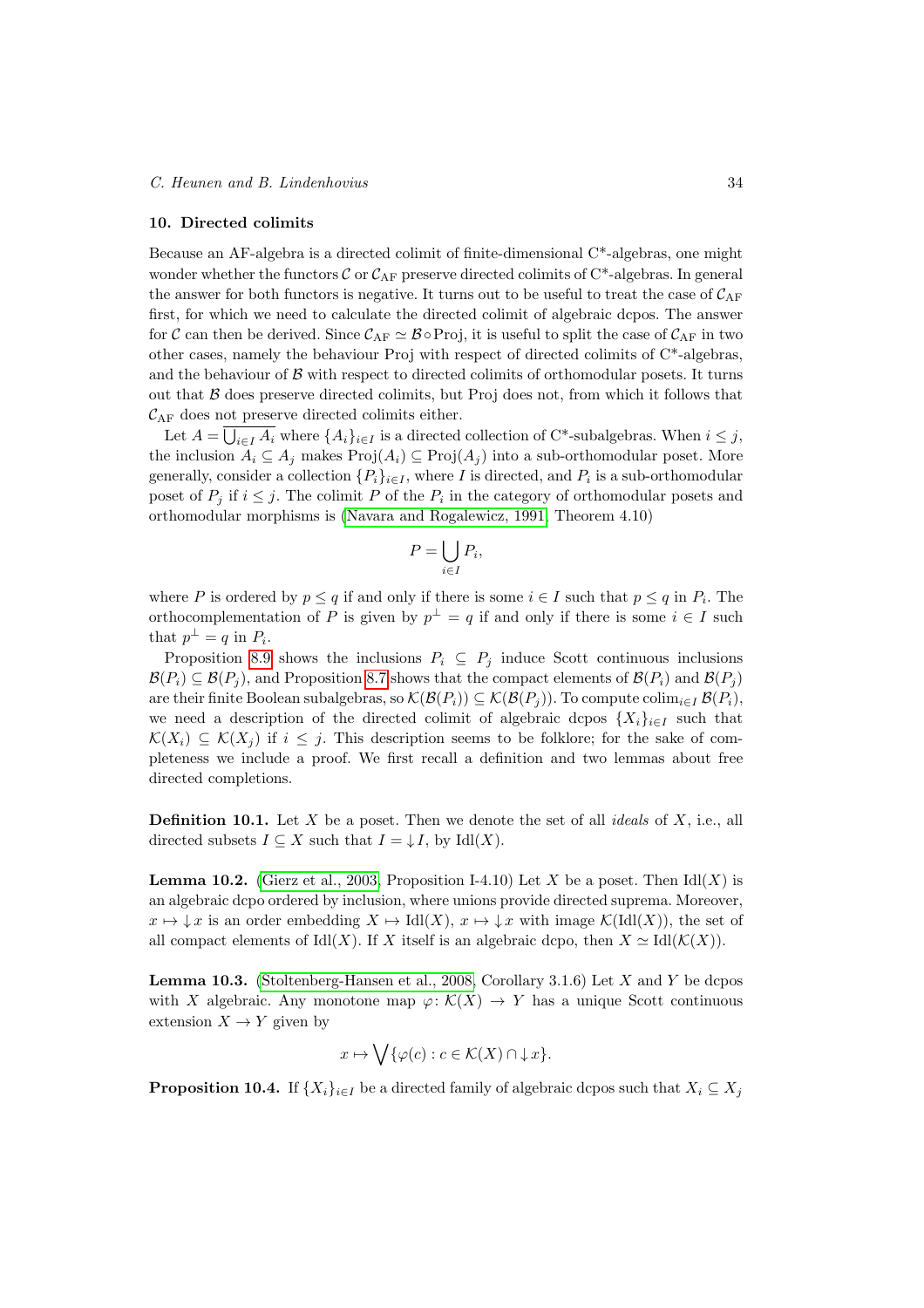# $\noindent \textit{Domain} \space$  of commutative  $C^*$ -subalgebras  $35$

and  $\mathcal{K}(X_i) \subseteq \mathcal{K}(X_j)$  when  $i \leq j$ , then

$$
\operatorname{colim}_{i \in I} X_i = \operatorname{Idl}\left(\bigcup_{i \in I} \mathcal{K}(X_i)\right).
$$

The colimiting cone  $\varphi_i \colon X_i \to \text{colim}_{i \in I} X_i$  is given by  $x \mapsto \bigcup \{ \downarrow c \mid c \in \mathcal{K}(X_i) \cap \downarrow x \}.$ 

*Proof.* Write  $X$  for the proposed colimit. Lemma [10.2](#page-33-1) makes it an algebraic dcpo whose compact elements are precisely the elements  $\downarrow c$ , where c is compact in  $X_i$  for some  $i \in I$ . We have to show that the  $\varphi_i$  are well-defined Scott continuous functions such that the upper triangle of the following diagram commutes:



Let  $\theta_i: \mathcal{K}(X_i) \to X$  be the map  $c \mapsto \downarrow c$ . Then  $\theta_i$  is monotone, since it is the restriction of the canonical embedding in Lemma [10.2.](#page-33-1) Hence it has a unique Scott continuous extension by Lemma [10.3,](#page-33-2) which is clearly equal to  $\varphi_i$ . Therefore  $\varphi_i$  is a well-defined Scott continuous map. To see that  $\{\varphi_i\}$  forms a cocone, we have to show that  $\varphi_i(x) = \varphi_i(x)$ for each  $x \in X_i$  if  $i \leq j$ . Since  $\mathcal{K}(X_i) \subseteq \mathcal{K}(X_j)$  by assumption, it follows that  $\theta_j$  is an extension of  $\theta_i$ . Thus the restriction of  $\varphi_j$  to  $\mathcal{K}(X_i)$  equals  $\theta_i$ , and Lemma [10.3](#page-33-2) guarantees that  $\varphi_i$  equals the restriction of  $\varphi_j$  to  $X_i$ .

Now let Y be another dcpo and  $\psi_i: X_i \to Y$  Scott continuous maps such that  $\psi_i(x) =$  $\psi_i(x)$  for each  $x \in X_i$  and  $i \leq j$ . We prove that there is a unique Scott continuous map  $\psi: X \to Y$  making the diagram above commute. Let  $\eta: \bigcup_{i \in I} \mathcal{K}(X_i) \to Y$  be the map  $c \mapsto \psi_i(c)$  if  $c \in X_i$ . Since  $\mathcal{K}(X_i) \subseteq \mathcal{K}(X_j)$  and  $\psi_j|_{X_i} = \psi_i$  if  $i \leq j$ , this map is a well-defined monotone map. By Lemma [10.2,](#page-33-1) the map  $\kappa: \bigcup_{i \in I} \mathcal{K}(X_i) \to \mathcal{K}(X)$  given by  $c \mapsto \downarrow c$  is an order isomorphism, so  $\eta \circ \kappa^{-1} : \mathcal{K}(X) \to Y$  is monotone, and so Lemma [10.3](#page-33-2) guarantees a unique Scott continuous extension  $\psi: X \to Y$ . Let  $c \in \mathcal{K}(X_i)$ . Then  $c \in \bigcup_{i \in I} \mathcal{K}(X_i)$ , so  $\kappa(c) = \downarrow c$ , whence

$$
\psi \circ \varphi_i(c) = \psi \circ \theta_i(c) = \psi(\downarrow c) = \eta \circ \kappa^{-1}(\downarrow c) = \eta(c) = \psi_i(c).
$$

So the restriction of  $\psi \circ \varphi_i$  to  $\mathcal{K}(X_i)$  equals the restriction of  $\psi_i$  to  $\mathcal{K}(X_i)$ . Lemma [10.3](#page-33-2) now gives  $\psi \circ \varphi_i = \psi_i$ . Now assume that  $\psi' : X \to Y$  is another Scott continuous map making the diagram commute, and let  $J \in \mathcal{K}(X)$ . By definition,  $J = \kappa(c)$  for some  $i \in I$ and  $c \in \mathcal{K}(X_i)$ . Since  $c \in \mathcal{K}(X_i)$ ,

$$
\varphi_i(c) = \bigcup \{ \downarrow c' \mid c' \in \mathcal{K}(X_i) \cap \downarrow c \} = \downarrow c = \kappa(c),
$$

whence

$$
\psi'(J) = \psi' \circ \kappa(c) = \psi' \circ \varphi_i(c) = \psi_i(c) = \eta(c) = \eta \circ \kappa^{-1}(J) = \psi(J),
$$

so  $\psi'$  coincides with  $\psi$  on  $\mathcal{K}(X)$ . Now  $\psi' = \psi$  by Lemma [10.3.](#page-33-2)

 $\Box$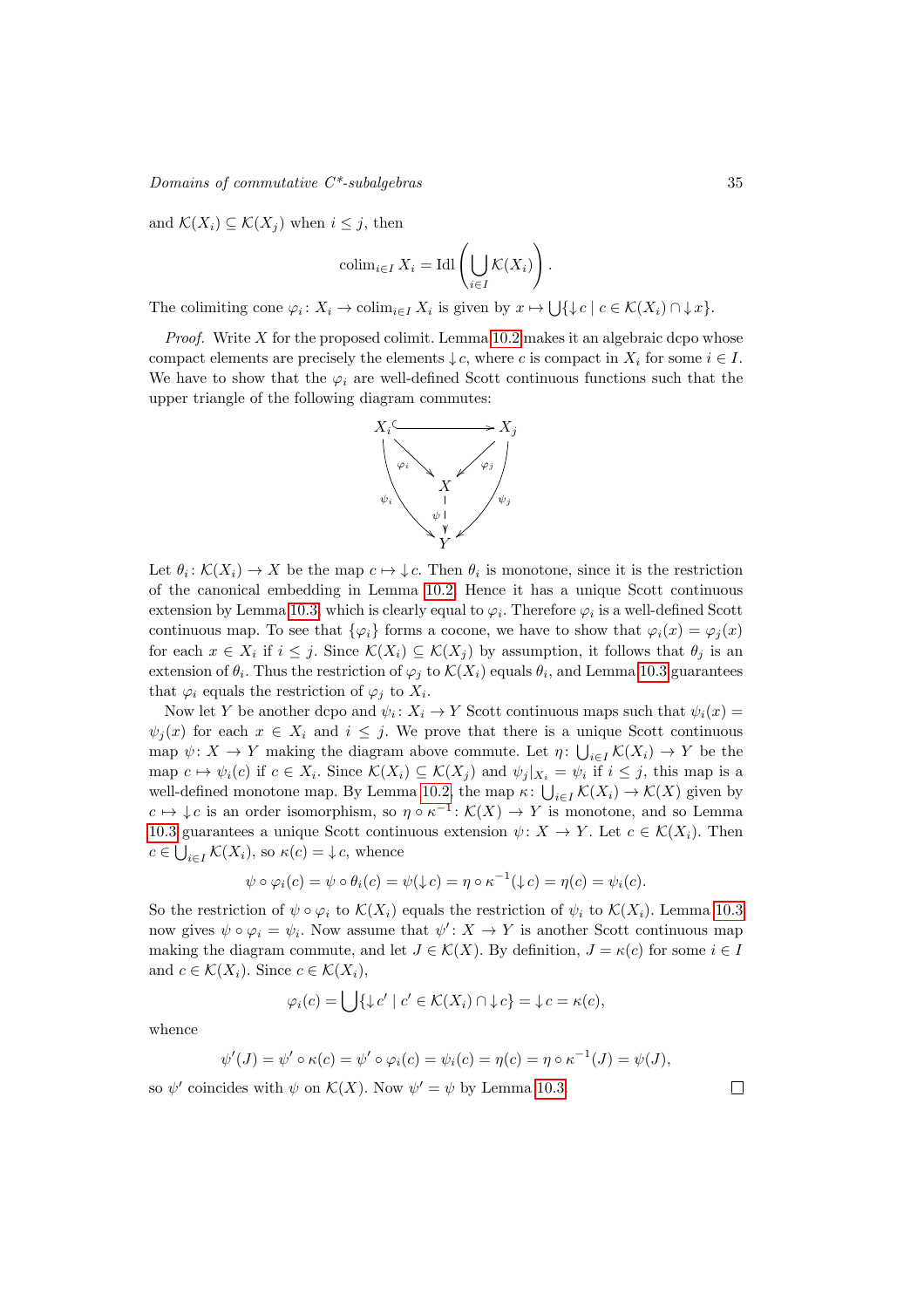**Corollary 10.5.** The functor  $C$  does not preserve directed colimits.

*Proof.* Let X be the Cantor space and  $A = C(X)$ . This is a commutative AF-algebra that is not scattered. So A is the directed colimit of a set  $\{A_i\}_{i\in I}$  of finite-dimensional C<sup>\*</sup>-subalgebras, i.e.  $A = \bigcup_{i \in I} A_i$ . If  $i \leq j$ , there is an inclusion  $f: A_i \to A_j$ . Now  $\mathcal{C}(A_i) \subseteq \mathcal{C}(A_j)$  because  $\mathcal{C}(f)$  is an order embedding (by the remark below Proposition [1.13\)](#page-6-0). By Proposition [2.3](#page-12-0) then  $\mathcal{K}(\mathcal{C}(A_i)) = \mathcal{C}(A_i) \subseteq \mathcal{C}(A_i) = \mathcal{K}(\mathcal{C}(A_i))$ , and the previous proposition shows that the colimit of the  $C(A_i)$  exists and is algebraic. However, since A is not scattered,  $\mathcal{C}(A)$  is not algebraic, and so  $\mathcal{C}(A) \not\simeq \text{colim}_{i \in I} \mathcal{C}(A_i)$ .  $\Box$ 

Next we show that the functors  $\mathcal A$  and  $\mathcal V$  do not preserve directed colimits either. As morphisms of AW<sup>\*</sup>-algebras we choose ∗-homomorphisms that are *normal*, i.e. that preserve suprema of projections. W\*-algebras form a full subcategory, so finite-dimensional  $C^*$ -algebras are certainly  $AW^*$ -algebras. We first have to show the existence of the directed colimit of some diagram of finite-dimensional C\*-algebras in the category of AW<sup>\*</sup>-algebras. To do so, let  $A_n = \mathbb{C}^{n+1}$ , and define for each  $n \in \omega$  the function  $f_{n,n+1}$ :  $A_n \rightarrow A_{n+1}$  by  $(x_0, x_1, \ldots, x_n) \mapsto (x_0, x_1, \ldots, x_n, x_n)$ , and for  $m < n$ , define  $f_{m,n} : A_m \to A_n$  by

$$
f_{m,n} = f_{n-1,n} \circ f_{n-2,n-1} \circ \cdots \circ f_{m+1,m+2} \circ f_{m,m+1}.
$$

It is easy to see that  $f_{m,n}$  is a \*-homomorphism. Note that the choice of  $A_n = \mathbb{C}^{n+1}$ instead of  $A_n = \mathbb{C}^n$  assures that also  $f_{0,1}$  is unital, as required in our definition of a  $*$ homomorphism. Since the domain  $\mathbb{C}^{m+1}$  of  $f_{m,n}$  is finite-dimensional, and commutative, it only has a finite number of projections, namely the elements  $(a_0, a_1, \ldots, a_n)$  with  $a_i \in \{0,1\}$ , and so  $f_{m,n}$  must be normal. It follows that the  $f_{m,n}$  form a directed diagram in both the category of AW\*-algebras and in its full subcategory of W\*-algebras. Recall the definition of  $\ell^{\infty}(X)$  from Example [9.3.](#page-30-4) The next lemma shows that  $\ell^{\infty}(\omega + 1)$  is the colimit of the directed diagram defined above. Since  $\omega$  and  $\omega+1$  have the same cardinality, we could have considered  $\ell^{\infty}(\omega)$  instead, but  $\ell^{\infty}(\omega + 1)$  is handier for notational reasons. For each  $n \in \omega$ , define  $g_n: A_n \to \ell^{\infty}(\omega + 1)$  by

$$
g_n(x_0, x_1, \dots, x_n)(i) = \begin{cases} x_i & i \leq n; \\ x_n & i \geq n, \end{cases}
$$

which is a normal ∗-homomorphism for the same reasons as  $f_{m,n}$ . Since clearly  $g_{n+1}$   $\circ$  $f_{n,n+1} = g_n$ , so that  $g_n \circ f_{m,n} = g_m$  for each  $n \geq m$  in  $\omega$ , and the  $g_n$  form a cocone.

<span id="page-35-0"></span>**Lemma 10.6.** The cocone  $(\ell^{\infty}(\omega+1), g_n)$  is a colimit of diagram  $\{f_{m,n}: A_m \to A_n\}_{m,n \in \omega}$ , both in the category of AW\*-algebras with normal ∗-homomorphisms, and in its full subcategory of W\*-algebras.

*Proof.* Let A be an AW<sup>\*</sup>-algebra, and for each  $n \in \omega$ , let  $h_n: A_n \to A$  be a normal  $∗-homomorphism satisfying h<sub>n</sub> ∘ f<sub>m,n</sub> = h<sub>m</sub> for each m *n* in *ω*. We have to establish a$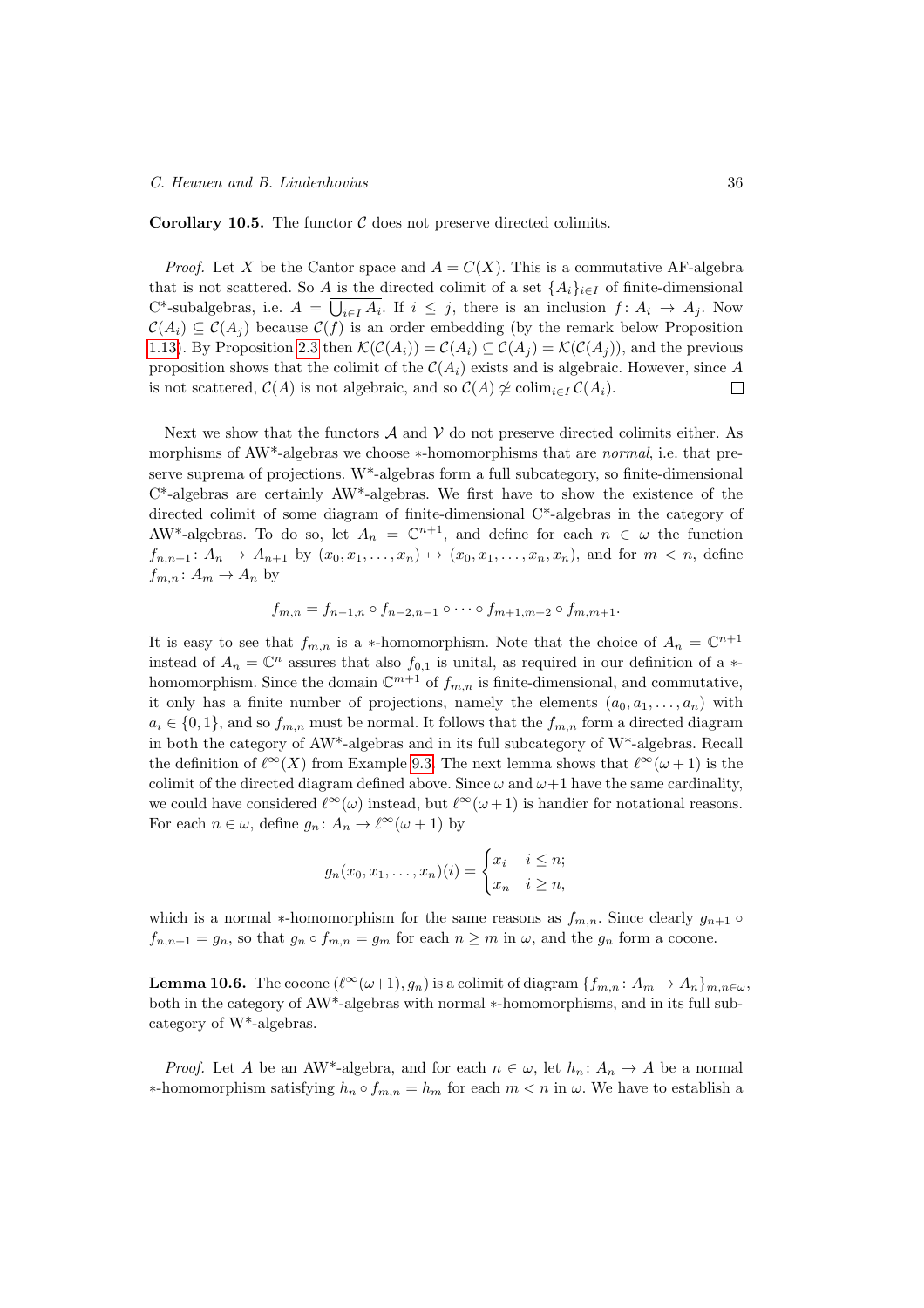unique normal ∗-homomorphism  $k: \ell^{\infty}(\omega + 1) \to A$  such that  $k \circ g_m = h_m$  for all m.



For each  $0 \leq i \leq \omega$ , let  $e_i : \omega + 1 \to \mathbb{C}$  be given by  $e_i(j) = \delta_{ij}$ . Note that any projection in  $\ell^{\infty}(\omega + 1)$  is the characteristic function  $\chi_S$  of some subset S of  $\omega + 1$ , so  $S \mapsto \chi_S$  is a Boolean isomorphism of the power set of  $\omega + 1$  to  $\text{Proj}(\ell^{\infty}(\omega + 1))$ . Since power sets are atomistic Boolean algebras, where the singletons are the atoms, it follows that  $e_i = \chi_{\{i\}}$ is an atomic projection, and  $\chi_S = \bigvee_{i \in S} e_i$ .

Similarly, let  $e_i^n \in A_n$  be the projection given by  $(e_i^n)_j = \delta_{ij}$ . Notice  $g_{n+1}(e_n^{n+1}) = e_n$ for each  $n \in \omega$ . Next, for each  $n \in \omega$  set  $p_n = h_{n+1}(e_n^{n+1})$ . Now  $p_n$  is a projection in A because  $h_{n+1}$  is a ∗-homomorphism. If  $m \neq n$ , say  $m < n$ , then

$$
p_n p_m = h_{n+1}(e_n^{n+1})h_{m+1}(e_m^{m+1}) = h_{n+1}(e_n^{n+1}) \cdot h_{n+1}(f_{m+1,n+1}(e_m^{m+1}))
$$
  
=  $h_{n+1}(e_n^{n+1})h_{n+1}(e_m^{n+1}) = h_{n+1}(e_n^{n+1}e_m^{n+1}) = 0,$ 

since  $e_n^{n+1}$  and  $e_m^{n+1}$  are orthogonal. Let  $p_\omega = (\bigvee_{n \in \omega} p_n)^\perp$ . Clearly  $p_\omega$  is orthogonal to any other  $p_n$ , and moreover,  $\bigvee_{n \in \omega+1} p_n = 1$ .

Now, define k as follows. Let  $e \in \ell^{\infty}(\omega + 1)$  be a projection, so  $e = \chi_S$  for some  $S \subseteq \omega + 1$ . Then we define  $k(e) = \bigvee_{i \in S} p_i$ . Since  $\bigvee_{i \in \omega + 1} p_i = 1$ , it follows that  $k(1) = 1$ , which is the reason to consider  $\omega + 1$  instead of  $\omega$ . Let  $e_1$  and  $e_2$  be projections in  $\ell^{\infty}(\omega + 1)$ , say  $e_1 = \chi_S$  and  $e_2 = \chi_T$  for some  $S, T \subseteq \omega + 1$ . Then  $e_1e_2 = \chi_S\chi_T = \chi_{S \cap T}$ , so Proj $(\ell^{\infty}(\omega + 1))$  is closed under multiplication. Moreover, since the  $p_i$  are mutually orthogonal,

$$
g(e_1)g(e_2) = \bigvee_{i \in S} p_i \bigvee_{j \in T} p_j = \bigvee_{i \in S} \bigvee_{j \in T} p_i p_j = \bigvee_{i \in S \cap T} p_i = g(\chi_{S \cap T}) = g(e_1 e_2).
$$

Next extend k linearly to the span of  $\text{Proj}(\ell^{\infty}(\omega + 1))$ . The extended function then is linear and still multiplicative. Moreover, since projections are self-adjoint, k preserves the involution. Since  $\ell^{\infty}(\omega + 1)$  is a commutative AW\*-algebra, it is generated by its projections. In a commutative C\*-algebra the product of two projections is again a projection, so the span of the projections in  $\ell^{\infty}(\omega + 1)$  is dense. Thus k extends uniquely to a ∗-homomorphism  $\ell^{\infty}(\omega + 1) \to A$ , which is furthermore normal because its restriction to projections by definition preserves suprema. Now, for each  $n \in \omega$  and  $1 \leq i < n$ ,

$$
k \circ g_n(e_i^n) = k(e_i) = p_i = h_{i+1}(e_i^{i+1}) = h_n \circ f_{i+1,n}(e_i^{i+1}) = h_n(e_i^n).
$$

Since also  $k \circ g_n(1) = 1 = h_n(1)$ , and  $A_n$  is spanned by  $e_0^n, e_1^n, \ldots, e_{n-1}^n, 1$ , it follows that  $k \circ g_n = h_n$ , establishing existence of k.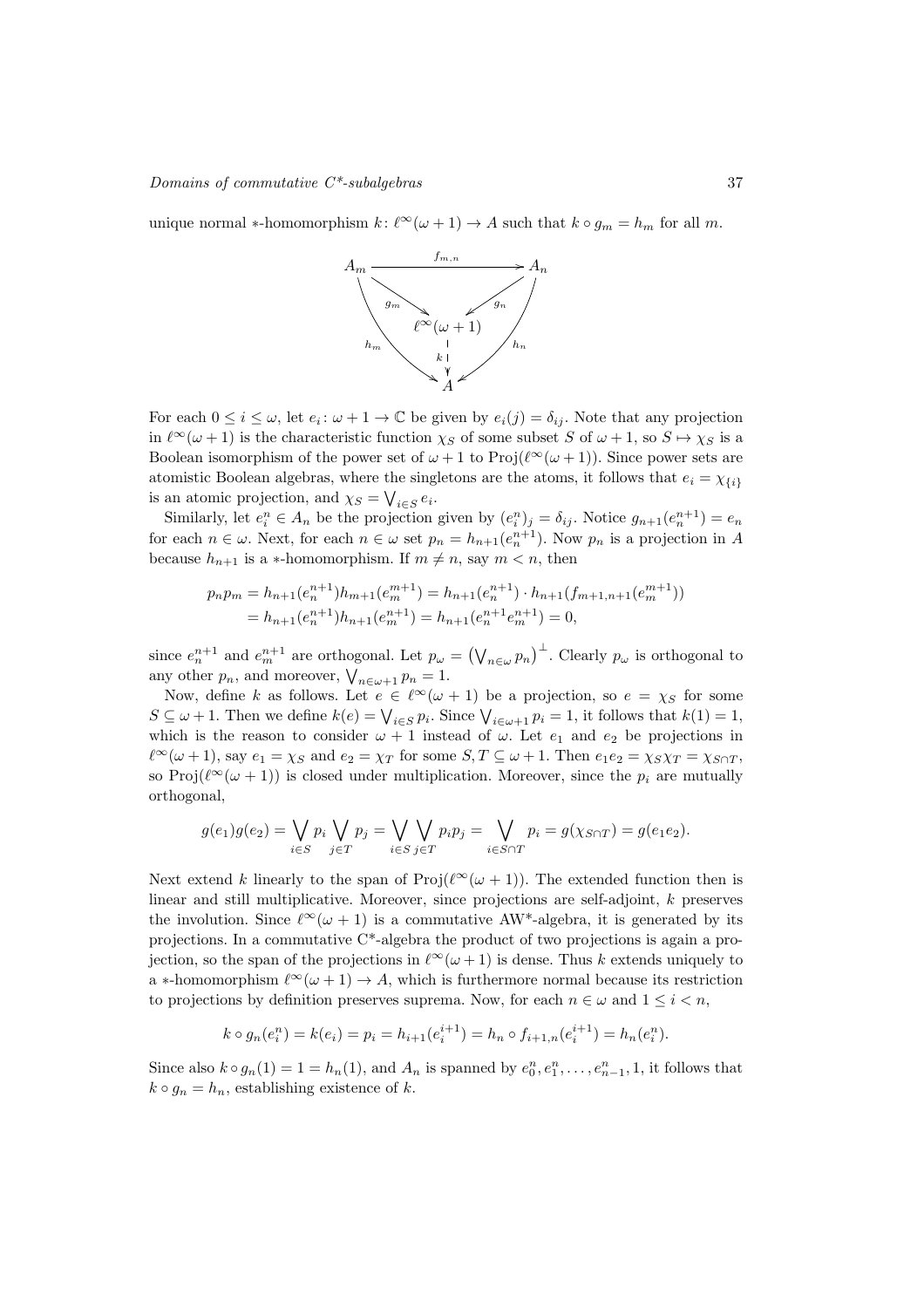#### C. Heunen and B. Lindenhovius 38

If  $k'$ :  $\ell^{\infty}(\omega + 1) \to A$  is another normal \*-homomorphism satisfying  $k' \circ g_n = h_n$ , then

$$
p_n = h_{n+1}(e_n^{n+1}) = k' \circ g_n(e_n^{n+1}) = h_n(e_n).
$$

Moreover, since k' is normal, for any projection  $e = \chi_S$  in  $l^{\infty}(\omega + 1)$ ,

$$
k'(e) = k'(\chi_S) = k' \left(\bigvee_{i \in S} e_i\right) = \bigvee_{i \in S} k'(e_i) = \bigvee_{i \in S} p_i = k(e),
$$

making k' coincides with k on  $\text{Proj}(\ell^{\infty}(\omega + 1))$ . As we uniquely extended k to a linear map on the span of  $\text{Proj}(\ell^{\infty}(\omega + 1)),$  it follows that k and k' coincide on the span of the projections of  $\ell^{\infty}(\omega + 1)$ . Since k and k' are both continuous, they also coincide on  $\ell^{\infty}(\omega + 1).$  $\Box$ 

<span id="page-37-1"></span>**Proposition 10.7.** The functors  $\mathcal A$  and  $\mathcal V$  do not preserve directed colimits.

*Proof.* By Lemma [10.6,](#page-35-0) we can consider a directed set  $\{A_i\}_{i\in I}$  of finite-dimensional  $C^*$ -algebras for which the colimit exists both in the category of  $AW^*$ -algebras with normal ∗-homomorphisms, and in the full subcategory of W\*-algebras, and such that the colimit is infinite-dimensional. Since  $\mathcal{A}(A_i) = \mathcal{V}(A_i)$  is algebraic by Theorem [9.7,](#page-31-1) it follows from Proposition [10.4](#page-33-3) that  $\text{colim}_{i\in I} \mathcal{A}(A_i)$  is algebraic, too. However, since A is infinite-dimensional, it follows from Theorem [9.7](#page-31-1) that  $\mathcal{A}(A) = \mathcal{V}(A)$  cannot be algebraic. Hence  $\mathcal A$  and  $\mathcal V$  cannot preserve colimits.  $\Box$ 

<span id="page-37-0"></span>In contrast to  $\mathcal{C}$ ,  $\mathcal{A}$ , and  $\mathcal{V}$ , the functor  $\mathcal{B}$  does preserve directed colimits.

# **Proposition 10.8.** The functor  $\mathcal{B}: \text{OMP} \to \text{DCPO}$  preserves directed colimits.

*Proof.* Let  $(\{P_i\}_{i\in I}, \{\varphi_{ij}: P_i \to P_j\}_{i,j\in I})$  be a directed system in **OMP** with colimit P. Write  $\varphi_i: P_i \to P$  for the colimiting cone. Replacing  $P_i$  by  $\varphi_j[P_i]$  if necessary, we may assume that the  $\varphi_{ij}$  are inclusions and  $P = \bigcup_{i \in I} P_i$ . For each orthomodular poset Q, the compact elements of  $\mathcal{B}(Q)$  are precisely the finite Boolean subalgebras of Q by Proposition [8.7.](#page-27-0) Hence  $\mathcal{K}(\mathcal{B}(P_i)) \subseteq \mathcal{K}(B(P_i))$  if  $i \leq j$ , and Proposition [10.4](#page-33-3) shows colim<sub>i</sub>  $\mathcal{B}(P_i)$  =  $\text{Idl}(\bigcup_i \mathcal{K}(\mathcal{B}(P_i))$ . Since  $P_i$  embeds into P, it follows that every finite Boolean subalgebra of  $P_i$  is a finite Boolean subalgebra of P, whence  $\bigcup_i \mathcal{K}(\mathcal{B}(P_i)) \subseteq \mathcal{K}(P)$ . Conversely, if  $B = \{b_1, \ldots, b_n\} \subseteq P$  is a finite Boolean subalgebra, there is  $i_k \in I$  such that  $b_k \in P_{i_k}$ for  $k \in \{1, \ldots, n\}$ . Directedness now produces  $i \geq i_1, \ldots, i_n$ , and  $B \subseteq P_i$ .

Next we show that  $B$  is a Boolean subalgebra of  $P_i$  by showing that it is a suborthomodular poset. Let  $b \in B$ , and let  $b^{\perp}$  be its orthocomplement in B. Since B is a Boolean subalgebra,  $b^{\perp}$  is also the orthocomplement of b in P. Since  $P_i$  is a suborthomodular poset,  $b^{\perp}$  is also the orthocomplement of b in  $P_i$ , and B is closed under the orthocomplementation of  $P_i$ . Let  $a, b \in B$  be orthogonal in B. Then  $a \leq b^{\perp}$  in B and therefore in P. The join  $a \vee p b$  of a and b in P lies in B, hence must equal the join  $a \vee_B b$  of a and b in B. Since  $a \leq b^{\perp}$  in P and  $a, b \in P_i$ , also  $a \leq b^{\perp}$  in  $P_i$ . It follows that  $a \vee_{P} b \in P_i$ , whence the join  $a \vee_{P_i} b$  of a and b in  $P_i$  exists and equals  $a \vee_{P_i} b$ . Consequently  $a \vee_{P_i} b = a \vee_B b$ , and B is a sub-orthomodular poset of  $P_i$ . Since it is a finite Boolean algebra,  $B \in \mathcal{K}(\mathcal{B}(P_i)).$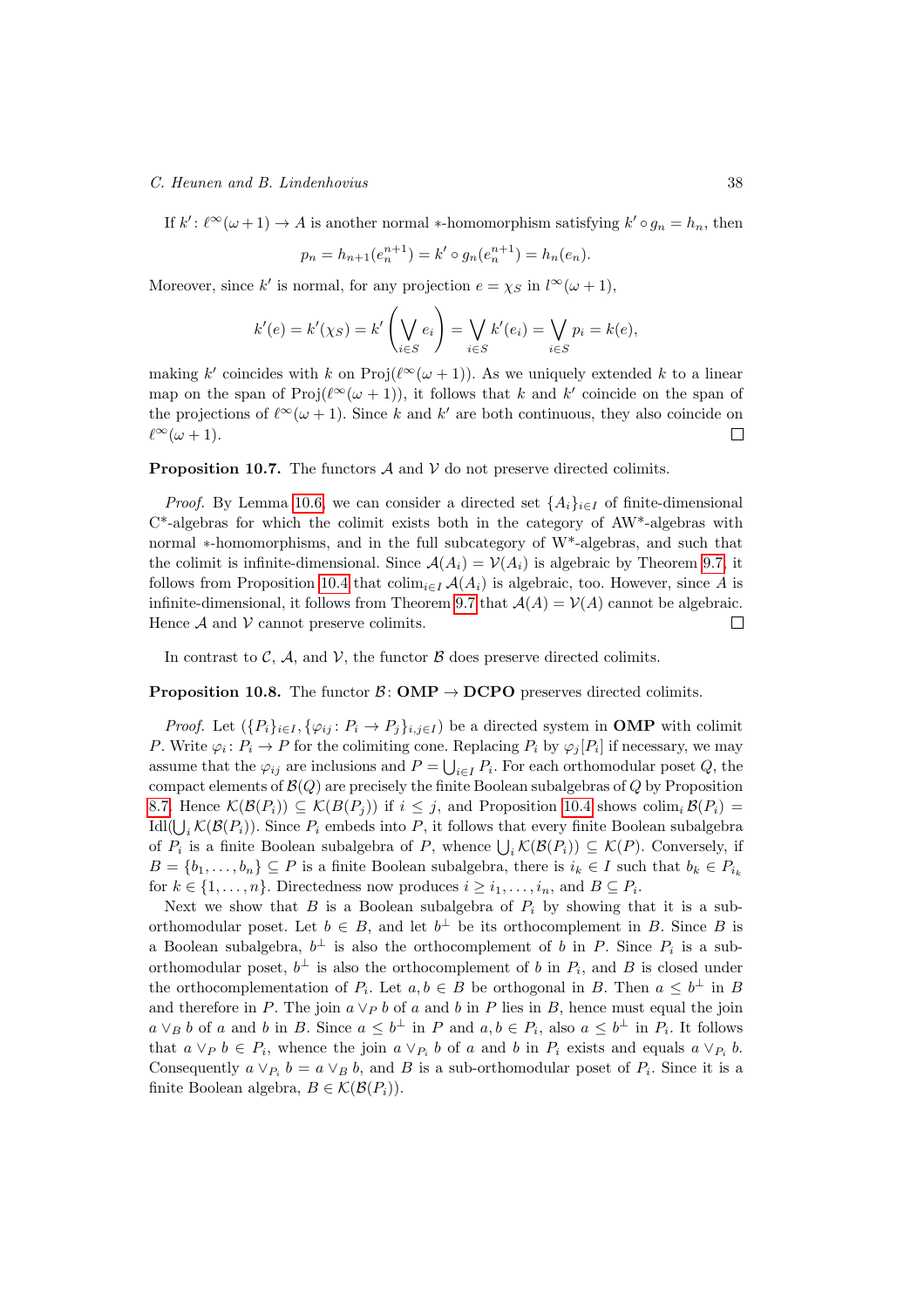#### $\noindent \textit{Domain} \space$  of commutative  $C^*$ -subalgebras  $39$

We conclude that  $\mathcal{K}(\mathcal{B}(P)) \subseteq \bigcup_{i \in I} \mathcal{K}(\mathcal{B}(P_i))$ , hence  $\mathcal{K}(\mathcal{B}(P)) = \bigcup_{i \in I} \mathcal{B}(P_i)$ . It now follows from Lemma [10.2](#page-33-1) that

$$
\mathcal{B}(P) \simeq \mathrm{Idl}(\mathcal{K}(\mathcal{B}(P))) \simeq \mathrm{Idl}\left(\bigcup_{i \in I} \mathcal{K}(\mathcal{B}(P_i))\right) = \mathrm{colim}_{i \in I} \mathcal{B}(P_i),
$$

which is exactly what we wanted to prove.

We return to the case where  $P_i = \text{Proj}(A_i)$  for some directed set  $\{A_i\}_{i\in I}$  of  $C^*$ subalgebras of a C<sup>\*</sup>-algebra A that contains  $\bigcup_{i \in I} A_i$  as a subset, so that  $A = \operatorname{colim}_{i \in I} A_i$ . Say that A has the *lattice property* if  $Proj(A)$  is a lattice, and that it has the *directed* set property if its collection of finite-dimensional  $C^*$ -algebras is directed. In case A is approximately finite-dimensional, the lattice property and the directed set property can be related to each other.

<span id="page-38-0"></span>**Lemma 10.9.** Let  $A = \bigcup_{i \in I} A_i$  be an AF-algebra, where  $\{A_i\}_{i \in I}$  is some directed collection of finite-dimensional C\*-subalgebras of A.

- (a) If  $\text{Proj}(A) \simeq \bigcup_{i \in I} \text{Proj}(A_i)$ , then  $\text{Proj}(A)$  is a lattice;
- (b) If A has the directed set property and  $\{A_i\}_{i\in I}$  is the collection of all finite-dimensional C<sup>\*</sup>-algebras, then  $\text{Proj}(A) \simeq \bigcup_{i \in I} \text{Proj}(A_i)$ .

*Proof.* Let  $p, q \in \bigcup_{i \in I} \text{Proj}(A_i)$ . Then  $p \in A_i$  and  $q \in A_j$  for some  $i, j \in I$ . Directedness gives  $k \ge i, j$ . Since  $A_k$  is finite-dimensional,  $r = p \vee q$  exists in  $A_k$ . Let  $s \in \bigcup_{i \in I} \text{Proj}(A_i)$ be an upper bound of p and q, say  $s \in A_m$ . Again directedness gives  $n \geq k, m$ . Now,  $A_k \subseteq A_n$  are both finite-dimensional and so W<sup>\*</sup>-algebras, and  $A_k$  is a W<sup>\*</sup>-subalgebra of  $A_n$ . Therefore the join of p and q in  $A_n$  equals their join in  $A_k$ . It follows that r is also the join of p and q in  $A_n$ , and  $r \leq s$ . Thus  $r = p \vee q$  in A. Similarly,  $p \wedge q$  exists in  $\bigcup_{i\in I} \mathrm{Proj}(A_i)$  and hence in  $\bigcup_{i\in I} \mathrm{Proj}(A_i)$ , and  $\mathrm{Proj}(A)$  is a lattice.

For (b), we have  $A_i \subseteq A$  hence  $\text{Proj}(A_i) \subseteq \text{Proj}(A)$  for each  $i \in I$ , so  $\bigcup_{i \in I} \text{Proj}(A_i) \subseteq$ Proj(A). Let  $p \in \text{Proj}(A)$ . Then  $p \in C^*(p)$ , which is finite-dimensional by Lemma [5.2,](#page-18-2) hence  $p \in A_j$  for some  $j \in I$ . It follows that  $p \in \text{Proj}(A_j)$ , whence  $p \in \bigcup_{i \in I} \text{Proj}(A_i)$ .

Combining both statements in the previous lemma shows that an AF-algebra with the directed set property has the lattice property. This has been shown by Lazar in [\(Lazar, 1982,](#page-40-20) Theorem 3.4), who also showed the converse for separable AF-algebras. It is remarkable that the fact that there is some directed set of finite-dimensional C\* subalgebras whose union is dense in  $A$  does not imply that *all* finite-dimensional  $C^*$ subalgebras of A are directed. This follows from Lazar's construction of a separable AF-algebra A without the lattice property [\(Lazar, 1983\)](#page-40-24).

Corollary 10.10. The functors Proj: CStar  $\rightarrow$  OMP and  $C_{AF}$ : CStar  $\rightarrow$  DCPO do not preserve directed colimits.

*Proof.* Let A be Lazar's AF-algebra, and let  $\{A_i\}_{i\in I}$  be the directed set of finitedimensional C<sup>\*</sup>-subalgebras of A such that  $A = \bigcup_{i \in I} A_i$ . Since A does not have the lattice property, it follows from Lemma [10.9](#page-38-0) that  $\text{Proj}(A) \not\cong \text{colim}_{i \in I} \text{Proj}(A_i)$ , where we used that the directed colimit of orthomodular posets is given by their union. We

 $\Box$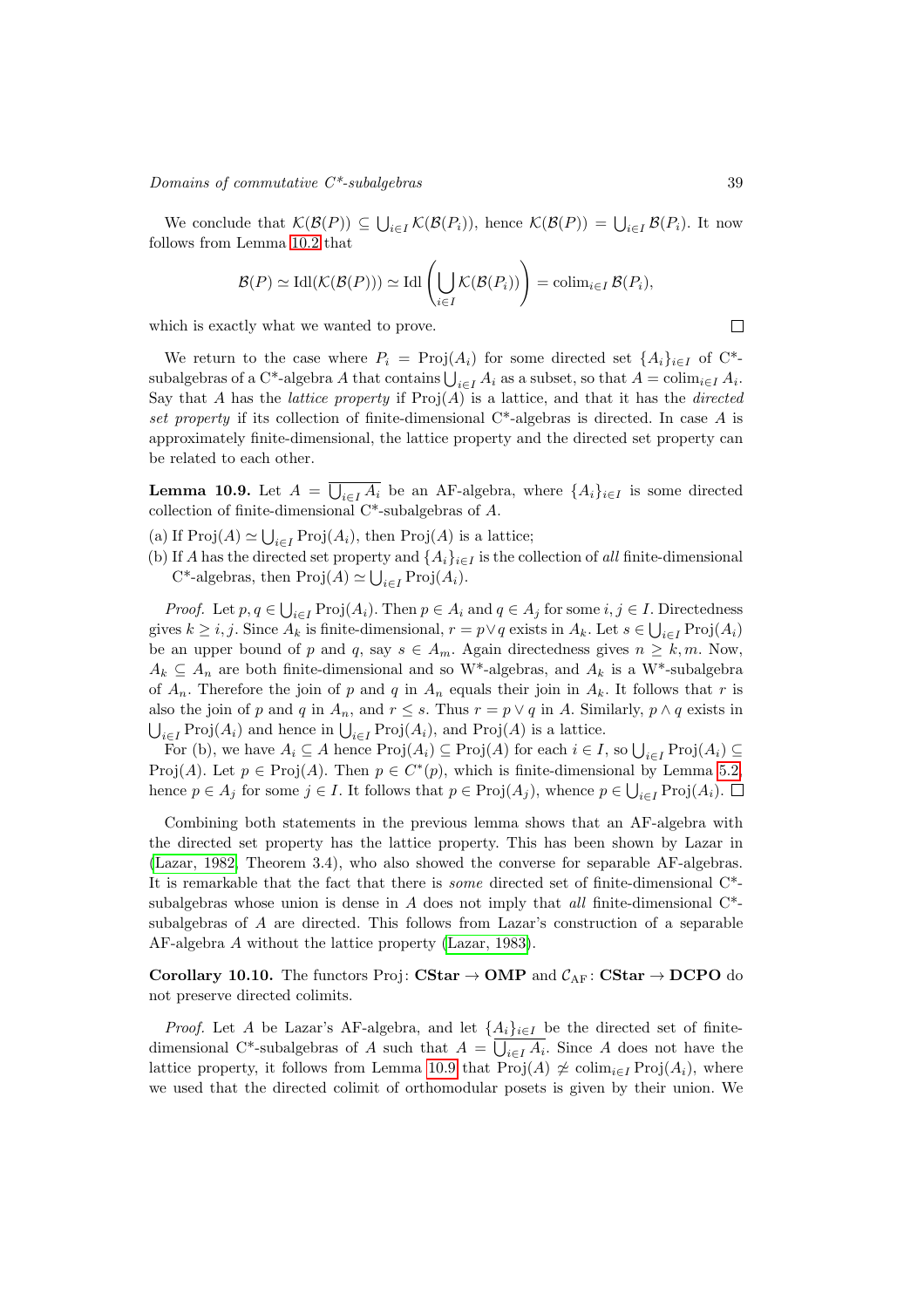#### C. Heunen and B. Lindenhovius 40

conclude that Proj does not preserve directed colimits. Then we also have

 $\operatorname{colim}_{i\in I} \mathcal{B} \circ \operatorname{Proj}(A_i) \simeq \mathcal{B}(\operatorname{colim}_{i\in I} \operatorname{Proj}(A_i)) \not\simeq \mathcal{B} \circ \operatorname{Proj}(\operatorname{colim}_{i\in I} A_i),$ 

where the equivalence follows from Proposition [10.8,](#page-37-0) and the inequivalence follows from the statement that Proj does not preserve directed colimits combined with the fact that the functor  $\beta$  determines orthomodular posets up to isomorphism as proven in [\(Harding et al., 2017\)](#page-40-18). We conclude that  $\beta \circ \text{Proj}$  cannot preserve directed colimits. Since  $\mathcal{C}_{AF} \simeq \mathcal{B} \circ \text{Proj}$  by Theorem [8.10,](#page-28-2) it follows that neither  $\mathcal{C}_{AF}$  can preserve directed colimits.  $\Box$ 

#### Acknowledgement

This article extends the earlier conference proceedings version [\(Heunen and Linden](#page-40-25)[hovius, 2015\)](#page-40-25). Chris Heunen was supported by the Engineering and Physical Sciences Research Council Fellowship EP/L002388/1. Bert Lindenhovius was supported by the U.S. Department of Defence and the U.S. Air Force Office of Scientific Research under the MURI grant number FA9550-16-1-0082 entitled, "Semantics, Formal Reasoning, and Tool Support for Quantum Programming", and by the Netherlands Organisation for Scientific Research under TOP-GO grant 613.001.013. We are indebted to Klaas Landsman for useful comments, John Harding for pointing out Lemma [4.3,](#page-15-0) Michael Mislove for helping us prove Lemma [7.6,](#page-23-1) and for pointing out how to compute a colimit of algebraic dcpos, and Ruben Stienstra for helping us prove Lemma [9.6.](#page-31-0) Finally, we are very grateful to anonymous reviewers for many detailed and insightful comments, and in particular for pointing out and proving Lemma [10.6](#page-35-0) and Proposition [10.7.](#page-37-1)

# References

- <span id="page-39-1"></span>Abramsky, S. and Jung, A. (1994). Handbook of Logic in Computer Science, volume 3, chapter Domain Theory. Clarendon Press.
- <span id="page-39-6"></span>Beltrametti, E. and Cassinelli, G. (1981). The logic of quantum mechanics. Encyclopedia of Mathematics and its applications. Addison-Wesley Publishing Company.
- <span id="page-39-8"></span>Berberian, S. K. (1972). Baer ∗-rings. Springer. second printing 2011.
- <span id="page-39-5"></span>Bice, T. and Koszmider, P. (2017).  $C^*$ -algebras with and without  $\ll$ -increasing approximate units. arXiv:1707.09287.
- <span id="page-39-3"></span>Bratteli, O. (1972). Inductive limits of finite dimensional  $C^*$ -algebras. Transactions of the American Mathematical Society, 171:195–235.
- <span id="page-39-4"></span>Bratteli, O. (1974). Structure spaces of approximately finite-dimensional C\*-algebras. Journal of Functional Analysis, 16:192–204.
- <span id="page-39-0"></span>Connes, A. (1975). A factor not anti-isomorphic to itself. Annals of Mathematics, second series, 101(3):536–554.
- <span id="page-39-2"></span>Conway, J. B. (1990). Functional Analysis, Second Edition. Springer.
- <span id="page-39-9"></span>Dauns, J. (1972). Categorical W\*-tensor product. Transactions of the American Mathematical Society, 166:439–456.
- <span id="page-39-7"></span>Döring, A. and Barbosa, R. S. (2012). Quantum field theory and gravity, chapter Unsharp values, domains and topoi, pages 65–96. Springer.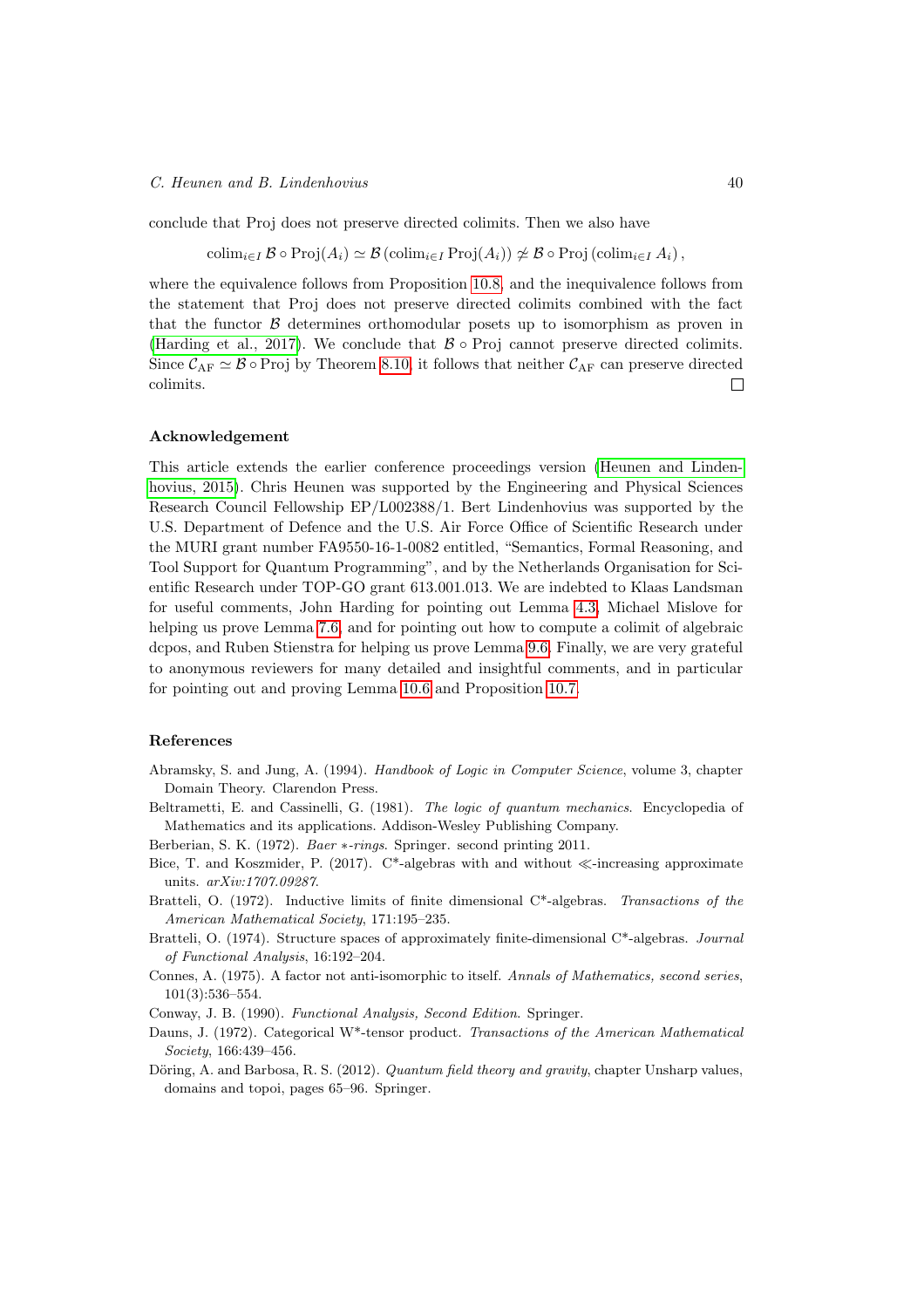- <span id="page-40-2"></span>Döring, A. and Harding, J. (2016). Abelian subalgebras and the Jordan structure of von Neumann algebras. Houston Journal of Mathematics, 42(2):449–568.
- <span id="page-40-19"></span>Dvurečenskij, A. and Pulmannová, S. (2000). New Trends in Quantum Structures. Kluwer Academic Publishers.
- <span id="page-40-15"></span>Ellis, D. B. and Ellis, R. (2013). Automorphisms and equivalence relations in topological dynamics. Number 412 in London Mathematical Society Lecture Notes. Cambridge University Press.
- <span id="page-40-14"></span>Fabian, M., Habala, P., Hjék, P., Santalucía, V. M., Pelant, J., and Zizler, V. (2001). Functional analysis and infinite-dimensional geometry. Springer.
- <span id="page-40-8"></span>Farah, I. and Katsura, T. (2010). Nonseparable UHF algebra I: Dixmier's problem. Advances in Mathematics, 225(3):1399–1430.
- <span id="page-40-5"></span>Gierz, G., Hofmann, K. H., Keimel, K., Lawson, J. D., Mislove, M. W., and Scott, D. S. (2003). Continuous lattices and domains. Cambridge University Press.
- <span id="page-40-21"></span>Grätzer, G., Koh, K. M., and Makkai, M. (1972). On the lattice of subalgebras of a Boolean algebra. Proc. Amer. Math. Soc., 36:87–92.
- <span id="page-40-0"></span>Hamhalter, J. (2011). Isomorphisms of ordered structures of abelian C\*-subalgebras of C\* algebras. Journal of Mathematical Analysis and Applications, 383:391–399.
- <span id="page-40-1"></span>Hamhalter, J. (2015). Dye's theorem and Gleason's theorem for  $AW^*$ -algebras. Journal of Mathematical Analysis and Applications, 422(2):1103–1115.
- <span id="page-40-18"></span>Harding, J., Heunen, C., Lindenhovius, B., and Navara, M. (2017). Boolean subalgebras of orthoalgebras. arXiv:1711.03748.
- <span id="page-40-4"></span>Heunen, C. (2014a). The many classical faces of quantum structures.  $arXiv:1412.2117$ .
- <span id="page-40-22"></span>Heunen, C. (2014b). Piecewise Boolean algebras and their domains. In ICALP, volume 8573 of Lectures Notes in Computer Science, pages 208–219.
- <span id="page-40-25"></span>Heunen, C. and Lindenhovius, B. (2015). Domains of commutative C\*-subalgebras. In Logic in Computer Science, pages 450–461. ACM/IEEE.
- <span id="page-40-3"></span>Heunen, C. and Reyes, M. L. (2014). Active lattices determine AW\*-algebras. Journal of Mathematical Analysis and Applications, 416:289–313.
- <span id="page-40-11"></span>Huruya, T. (1978). A spectral characterization of a class of C\*-algebras. Sci. Rep. Niigata Univ. (Series A), 15:21–24.
- <span id="page-40-9"></span>Jensen, H. E. (1977). Scattered C\*-algebras. Mathematica Scandinavica, 41:308–314.

<span id="page-40-6"></span>Kadison, R. and Ringrose, J. (1983). Fundamentals of the Theory of Operator Algebra, Volume I: Elementary Theory. American Mathematical Society.

- <span id="page-40-17"></span>Kadison, R. and Ringrose, J. (1991). Fundamentals of the Theory of Operator Algebra, Volume III: Elementary Theory – an Exercise Approach. American Mathematical Society.
- <span id="page-40-23"></span>Kaplansky, I. (1951). Projections in Banach algebras. Annals of Mathematics, Second Series, 53(2):235–249.
- <span id="page-40-12"></span>Kusuda, M. (2010). A characterization of scattered C\*-algebras and its application to C\*-crossed products. Journal of Operator Theory, 63(2):417–424.
- <span id="page-40-13"></span><span id="page-40-7"></span>Kusuda, M. (2012). C\*-algebras in which every C\*-subalgebra is af. Quart. J. Math., 61:676–680. Landsman, N. (2017). Foundations of Quantum Theory. Springer.
- <span id="page-40-20"></span>Lazar, A. (1982). AF algebras with a lattice of projections. *Math. Scand.*, 50:135–144.
- <span id="page-40-24"></span>Lazar, A. (1983). AF algebras with directed sets of finite-dimensional C\*-subalgebras. Transactions of the American Mathematical Society, 275(2):709–721.
- <span id="page-40-10"></span>Lin, H. (1989). The structure of quasi-multipliers of C<sup>\*</sup>-algebras. Transactions of the American Mathematical Society, 315:147–172.
- <span id="page-40-16"></span>Lindenhovius, B. (2015). Classifying finite-dimensional C<sup>\*</sup>-algebras by posets of their commutative C\*-subalgebras. International Journal of Theoretical Physics, 54:4615–4635.